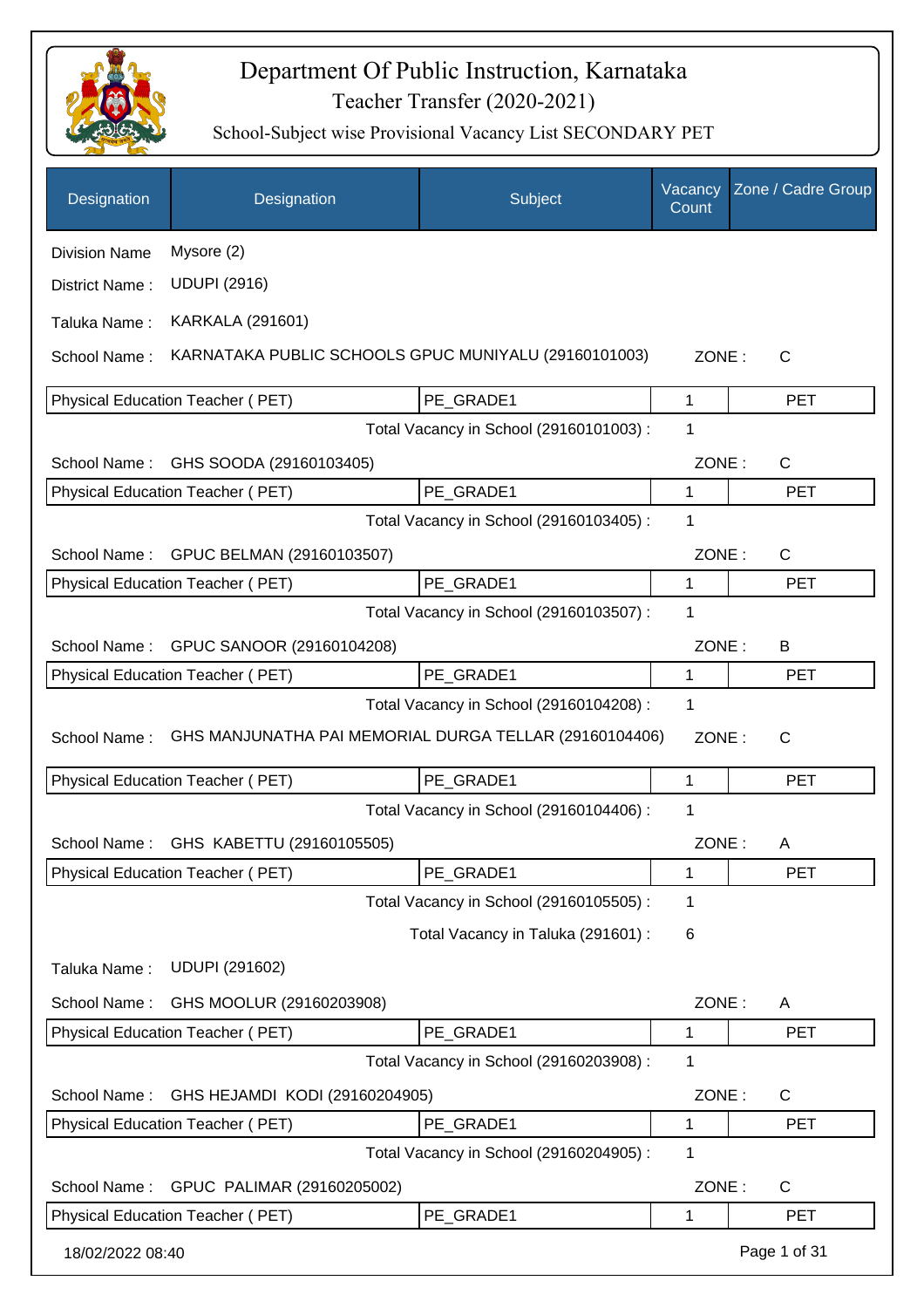

| Designation  | Designation                                                                      | Subject                                 | Vacancy<br>Count | Zone / Cadre Group |
|--------------|----------------------------------------------------------------------------------|-----------------------------------------|------------------|--------------------|
|              |                                                                                  | Total Vacancy in School (29160205002) : | 1                |                    |
| School Name: | GOVT PRE-UNIVERSITY COLLEGE MALPE (29160210901)                                  |                                         | ZONE:            | Α                  |
|              | Physical Education Teacher (PET)                                                 | PE GRADE1                               | $\mathbf{1}$     | <b>PET</b>         |
|              |                                                                                  | Total Vacancy in School (29160210901) : | 1                |                    |
| School Name: | GHS VOLAKADU (29160212202)                                                       |                                         | ZONE:            | A                  |
|              | Physical Education Teacher (PET)                                                 | PE GRADE1                               | 1                | <b>PET</b>         |
|              |                                                                                  | Total Vacancy in School (29160212202) : | 1                |                    |
|              |                                                                                  | Total Vacancy in Taluka (291602) :      | 5                |                    |
| Taluka Name: | <b>KUNDAPURA (291603)</b>                                                        |                                         |                  |                    |
| School Name: | GHS VAKWADI (29160307104)                                                        |                                         | ZONE:            | $\mathsf{C}$       |
|              | Physical Education Teacher (PET)                                                 | PE GRADE1                               | 1                | <b>PET</b>         |
|              |                                                                                  | Total Vacancy in School (29160307104) : | 1                |                    |
| School Name: | GPUC HALADI (29160309203)                                                        |                                         | ZONE:            | C                  |
|              | Physical Education Teacher (PET)                                                 | PE GRADE1                               | 1                | <b>PET</b>         |
|              |                                                                                  | Total Vacancy in School (29160309203) : | 1                |                    |
| School Name: | GHS AMASEBAILU (29160309807)                                                     |                                         | ZONE:            | $\mathsf{C}$       |
|              | Physical Education Teacher (PET)                                                 | PE GRADE1                               | 1                | <b>PET</b>         |
|              |                                                                                  | Total Vacancy in School (29160309807) : | 1                |                    |
|              |                                                                                  | Total Vacancy in Taluka (291603):       | 3                |                    |
| Taluka Name: | <b>BYNDOOR (291604)</b>                                                          |                                         |                  |                    |
| School Name: | GHS BIJOORU (29160400306)                                                        |                                         | ZONE:            | Α                  |
|              | Physical Education Teacher (PET)                                                 | PE GRADE1                               | $\mathbf{1}$     | <b>PET</b>         |
|              |                                                                                  | Total Vacancy in School (29160400306) : | 1                |                    |
| School Name: | GOVERNMENT UPGRADED HIGH SCHOOL CHITTUR 576233 -<br>CHITTUR (rmsa) (29160400504) |                                         | ZONE:            | $\mathsf{C}$       |
|              | <b>Physical Education Teacher (PET)</b>                                          | PE GRADE1                               | 1                | <b>PET</b>         |
|              |                                                                                  | Total Vacancy in School (29160400504) : | 1                |                    |
| School Name: | SHRI K.S.S.G.H.S HAKLADY (29160401003)                                           |                                         | ZONE:            | C                  |
|              | Physical Education Teacher (PET)                                                 | PE_GRADE1                               | 1                | <b>PET</b>         |
|              |                                                                                  | Total Vacancy in School (29160401003) : | 1                |                    |
| School Name: | GPUC KAMBADAKONE (29160402605)                                                   |                                         | ZONE:            | B                  |
|              | Physical Education Teacher (PET)                                                 | PE_GRADE1                               | $\mathbf 1$      | <b>PET</b>         |
|              |                                                                                  |                                         |                  |                    |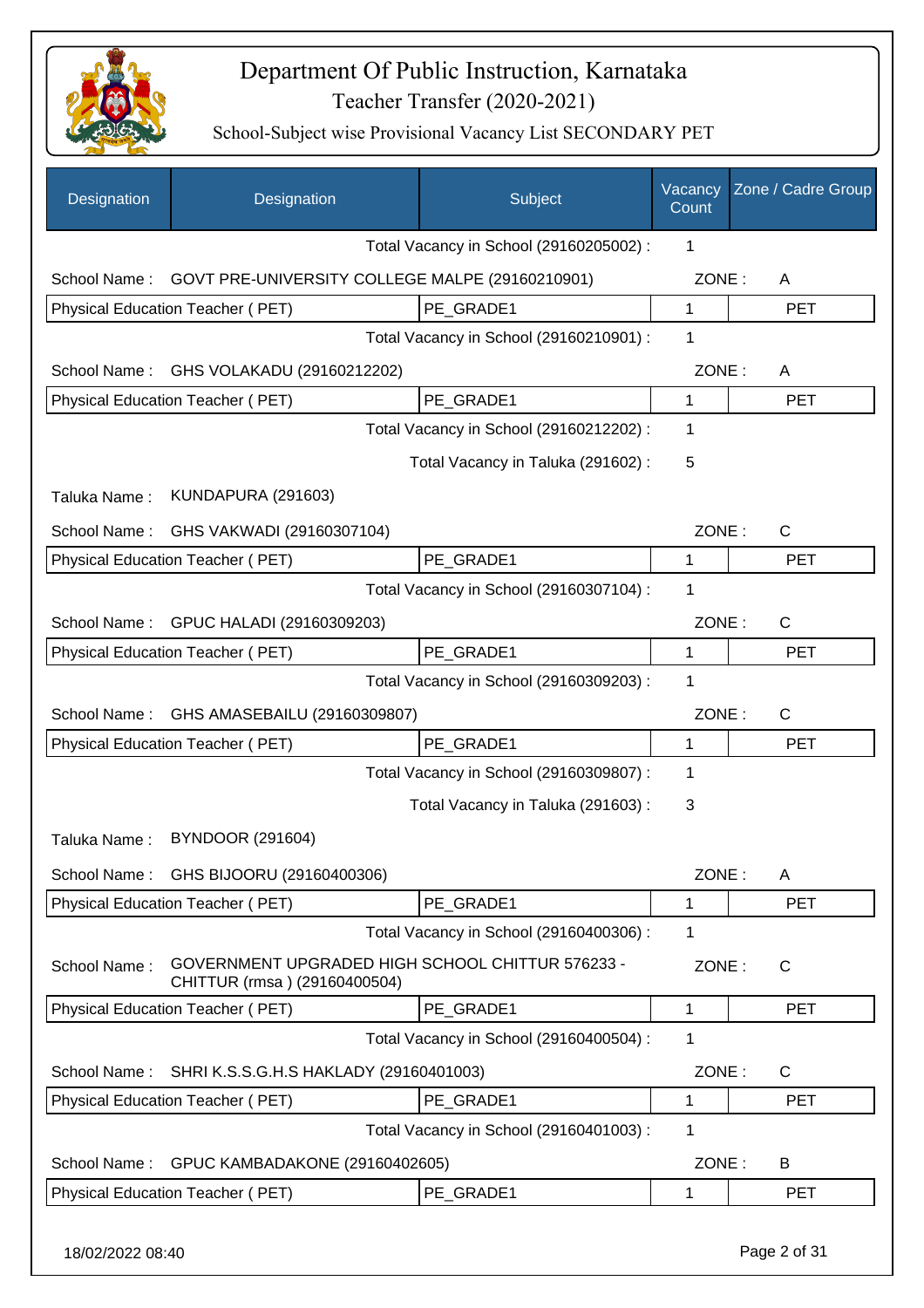

| Designation      | Designation                                                    | Subject                                 | Vacancy<br>Count | Zone / Cadre Group |
|------------------|----------------------------------------------------------------|-----------------------------------------|------------------|--------------------|
|                  |                                                                | Total Vacancy in School (29160402605) : | 1                |                    |
| School Name:     | KARNATAKA PUBLIC SCHOOLS GPUC VANDSE (29160402906)             |                                         | ZONE:            | $\mathsf{C}$       |
|                  | Physical Education Teacher (PET)                               | PE_GRADE1                               | $\mathbf 1$      | <b>PET</b>         |
|                  |                                                                | Total Vacancy in School (29160402906) : | 1                |                    |
| School Name:     | GPUC NAVUNDA (29160404108)                                     |                                         | ZONE:            | $\mathsf{C}$       |
|                  | Physical Education Teacher (PET)                               | PE_GRADE1                               | 1                | <b>PET</b>         |
|                  |                                                                | Total Vacancy in School (29160404108) : | 1                |                    |
|                  |                                                                | Total Vacancy in Taluka (291604) :      | 6                |                    |
| Taluka Name:     | BRAHAMAVARA (291605)                                           |                                         |                  |                    |
| School Name:     | GHS NUKKURU 576234 (29160503104)                               |                                         | ZONE:            | C                  |
|                  | Physical Education Teacher (PET)                               | PE GRADE1                               | 1                | <b>PET</b>         |
|                  |                                                                | Total Vacancy in School (29160503104) : | 1                |                    |
| School Name:     | GHS MANOOR (29160503204)                                       |                                         | ZONE:            | B                  |
|                  | Physical Education Teacher (PET)                               | PE GRADE1                               | 1                | <b>PET</b>         |
|                  |                                                                | Total Vacancy in School (29160503204) : | 1                |                    |
| School Name:     | KARNATAKA PUBLIC SCHOOLS GPUC KOKKARNE (29160505806)           |                                         | ZONE:            | $\mathsf{C}$       |
|                  | Physical Education Teacher (PET)                               | PE GRADE1                               | 1                | <b>PET</b>         |
|                  |                                                                | Total Vacancy in School (29160505806) : | 1                |                    |
| School Name:     | GOVERNMENT COMPOSITE HIGH SCHOOL, SHETTYBETTU<br>(29160507303) |                                         | ZONE:            | A                  |
|                  | Physical Education Teacher (PET)                               | PE_GRADE1                               | 1                | PET                |
|                  |                                                                | Total Vacancy in School (29160507303) : | 1                |                    |
|                  |                                                                | Total Vacancy in Taluka (291605):       | 4                |                    |
| District Name:   | CHIKKAMANGALURU (2917)                                         |                                         |                  |                    |
| Taluka Name:     | <b>SRINGERI (291701)</b>                                       |                                         |                  |                    |
| School Name:     | GHS THOREHADLU (29170103104)                                   |                                         | ZONE:            | C                  |
|                  | Physical Education Teacher (PET)                               | PE_GRADE1                               | 1                | <b>PET</b>         |
|                  |                                                                | Total Vacancy in School (29170103104) : | 1                |                    |
|                  |                                                                | Total Vacancy in Taluka (291701) :      | 1                |                    |
| Taluka Name:     | KOPPA (291702)                                                 |                                         |                  |                    |
| School Name:     | GHS SIDDARAMATTA (29170202902)                                 |                                         | ZONE:            | C                  |
|                  |                                                                |                                         |                  |                    |
| 18/02/2022 08:40 |                                                                |                                         |                  | Page 3 of 31       |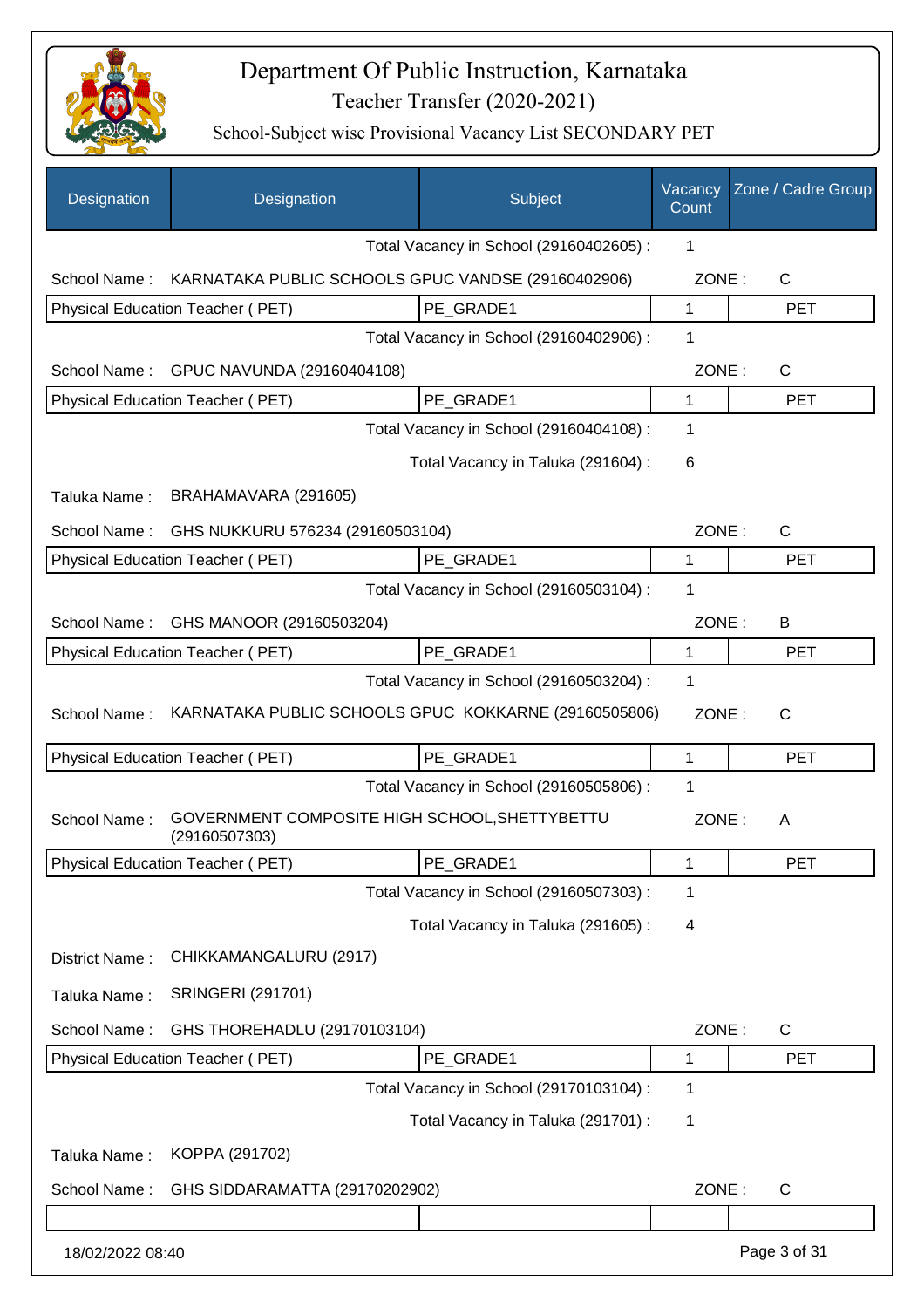

| Designation      | Designation                                        | Subject                                 | Vacancy<br>Count | Zone / Cadre Group |
|------------------|----------------------------------------------------|-----------------------------------------|------------------|--------------------|
|                  | Physical Education Teacher (PET)                   | PE_GRADE1                               | 1                | <b>PET</b>         |
|                  |                                                    | Total Vacancy in School (29170202902) : | 1                |                    |
| School Name:     | GHS AGALAGANDI (29170205904)                       |                                         | ZONE:            | C                  |
|                  | Physical Education Teacher (PET)                   | PE GRADE1                               | 1                | <b>PET</b>         |
|                  |                                                    | Total Vacancy in School (29170205904) : | 1                |                    |
|                  |                                                    | Total Vacancy in Taluka (291702):       | $\overline{2}$   |                    |
| Taluka Name:     | NARASIMHARAJAPURA (291703)                         |                                         |                  |                    |
| School Name:     | KARNATAKA PUBLIC SCHOOLS GJC, NRPURA (29170350301) |                                         | ZONE:            | A                  |
|                  | Physical Education Teacher (PET)                   | PE_GRADE1                               | $\mathbf 1$      | <b>PET</b>         |
|                  |                                                    | Total Vacancy in School (29170350301) : | 1                |                    |
|                  |                                                    | Total Vacancy in Taluka (291703):       | 1                |                    |
| Taluka Name:     | <b>TARIKERE (291704)</b>                           |                                         |                  |                    |
| School Name:     | GHS BAVIKERE (29170400708)                         |                                         | ZONE:            | $\mathsf{C}$       |
|                  | Physical Education Teacher (PET)                   | PE GRADE1                               | 1                | <b>PET</b>         |
|                  |                                                    | Total Vacancy in School (29170400708) : | 1                |                    |
| School Name:     | GJC BOYS TARIKERE (29170425811)                    |                                         | ZONE:            | A                  |
|                  | Physical Education Teacher (PET)                   | PE_GRADE1                               | $\mathbf{1}$     | <b>PET</b>         |
|                  |                                                    | Total Vacancy in School (29170425811) : | 1                |                    |
|                  |                                                    | Total Vacancy in Taluka (291704) :      | $\overline{2}$   |                    |
| Taluka Name:     | KADUR (291705)                                     |                                         |                  |                    |
| School Name:     | GHS GARAGADAHALLI (29170521304)                    |                                         | ZONE:            | $\mathsf{C}$       |
|                  | Physical Education Teacher (PET)                   | PE_GRADE1                               | 1                | <b>PET</b>         |
|                  |                                                    | Total Vacancy in School (29170521304) : | 1                |                    |
| School Name:     | G.J.C. PANCHANAHALLI (29170523007)                 |                                         | ZONE:            | C                  |
|                  | Physical Education Teacher (PET)                   | PE GRADE1                               | 1                | <b>PET</b>         |
|                  |                                                    | Total Vacancy in School (29170523007) : | 1                |                    |
| School Name:     | GHPS URDU KM ROAD (29170533105)                    |                                         | ZONE:            | A                  |
|                  | Physical Education Teacher (PET)                   | PE_GRADE1                               | 1                | <b>PET</b>         |
|                  |                                                    | Total Vacancy in School (29170533105) : | 1                |                    |
|                  |                                                    | Total Vacancy in Taluka (291705):       | 3                |                    |
| Taluka Name:     | CHIKMAGALUR (291706)                               |                                         |                  |                    |
|                  |                                                    |                                         |                  |                    |
| 18/02/2022 08:40 |                                                    |                                         |                  | Page 4 of 31       |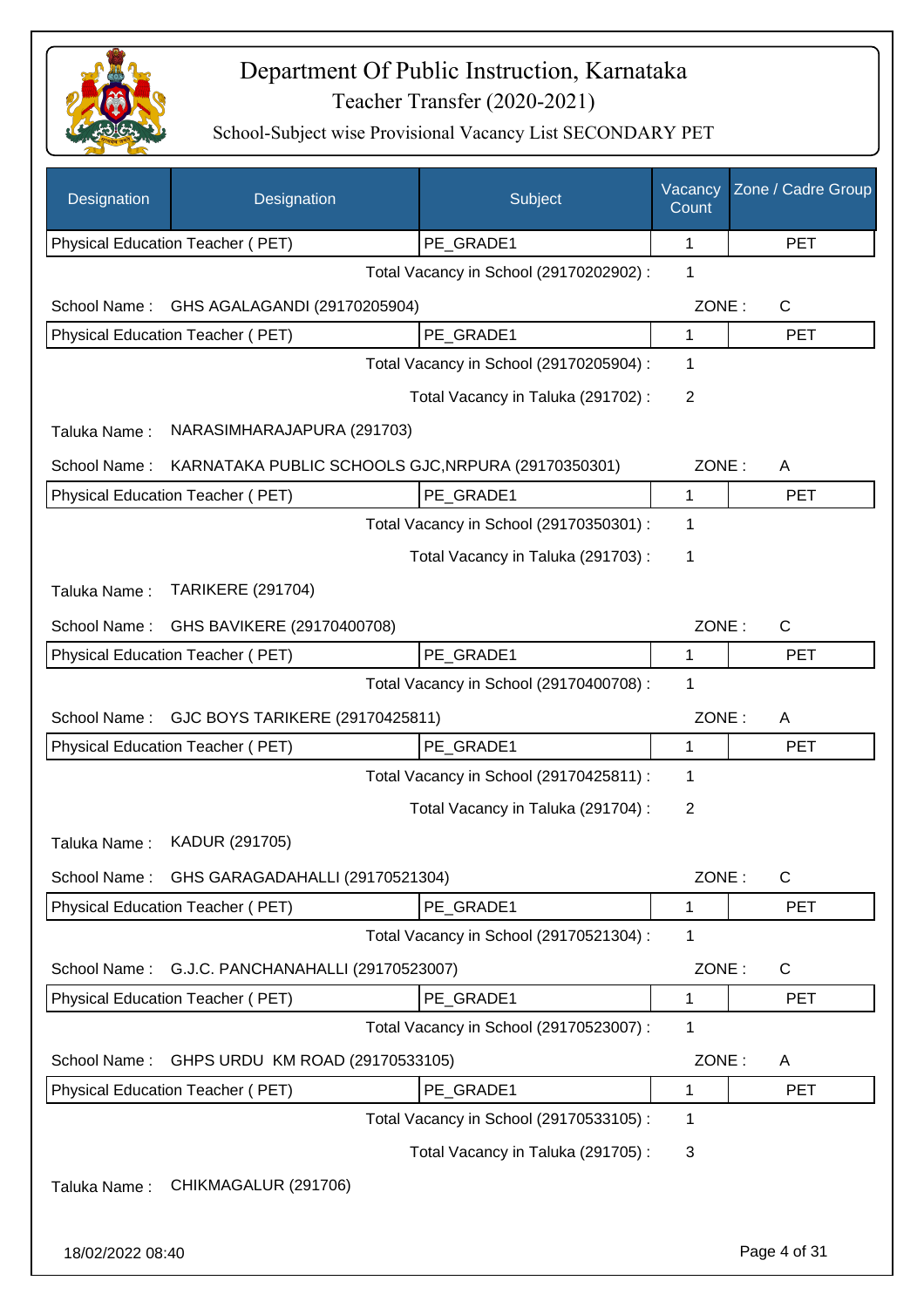

| Designation  | Designation                                      | Subject                                 | Vacancy<br>Count | Zone / Cadre Group |
|--------------|--------------------------------------------------|-----------------------------------------|------------------|--------------------|
|              | School Name: GHS SANGAMESHWARAPETE (29170600617) |                                         | ZONE:            | $\mathsf{C}$       |
|              | Physical Education Teacher (PET)                 | PE_GRADE1                               | 1                | <b>PET</b>         |
|              |                                                  | Total Vacancy in School (29170600617) : | 1                |                    |
|              | School Name: GHS THOGARIHANKAL (29170601804)     |                                         | ZONE:            | C                  |
|              | Physical Education Teacher (PET)                 | PE GRADE1                               | 1                | <b>PET</b>         |
|              |                                                  | Total Vacancy in School (29170601804) : | 1                |                    |
|              | School Name: GHS KANATHI (29170604903)           |                                         | ZONE:            | $\mathsf{C}$       |
|              | Physical Education Teacher (PET)                 | PE_GRADE1                               | $\mathbf{1}$     | <b>PET</b>         |
|              |                                                  | Total Vacancy in School (29170604903) : | 1                |                    |
| School Name: | GHS HIREGOWJA (29170611002)                      |                                         | ZONE:            | B                  |
|              | Physical Education Teacher (PET)                 | PE_GRADE1                               | $\mathbf 1$      | <b>PET</b>         |
|              |                                                  | Total Vacancy in School (29170611002) : | 1                |                    |
|              | School Name: GJC K B HALL (29170615003)          |                                         | ZONE:            | $\mathsf{C}$       |
|              | Physical Education Teacher (PET)                 | PE_GRADE1                               | 1                | <b>PET</b>         |
|              |                                                  | Total Vacancy in School (29170615003) : | 1                |                    |
| School Name: | GHS THALIHALLA (29170615103)                     |                                         | ZONE:            | $\mathsf{C}$       |
|              | Physical Education Teacher (PET)                 | PE_GRADE1                               | 1                | <b>PET</b>         |
|              |                                                  | Total Vacancy in School (29170615103) : | 1                |                    |
|              |                                                  | Total Vacancy in Taluka (291706) :      | 6                |                    |
| Taluka Name: | <b>MOODIGERE (291707)</b>                        |                                         |                  |                    |
|              | School Name: GHS, HIREBYLU (29170701305)         |                                         | ZONE:            | C                  |
|              | Physical Education Teacher (PET)                 | PE_GRADE1                               | 1                | PET                |
|              |                                                  | Total Vacancy in School (29170701305) : | 1                |                    |
| School Name: | GHS KUNDURU (29170704009)                        |                                         | ZONE:            | C                  |
|              | Physical Education Teacher (PET)                 | PE_GRADE1                               | 1                | <b>PET</b>         |
|              |                                                  | Total Vacancy in School (29170704009) : | 1                |                    |
| School Name: | GHPS MUTTIGEPURA (29170709901)                   |                                         | ZONE:            | B                  |
|              | Physical Education Teacher (PET)                 | PE_GRADE1                               | 1                | <b>PET</b>         |
|              |                                                  | Total Vacancy in School (29170709901) : | 1                |                    |
| School Name: | GHS GOWDAHALLI (29170712103)                     |                                         | ZONE:            | C                  |
|              | Physical Education Teacher (PET)                 | PE_GRADE1                               | 1                | <b>PET</b>         |
|              |                                                  | Total Vacancy in School (29170712103) : | 1                |                    |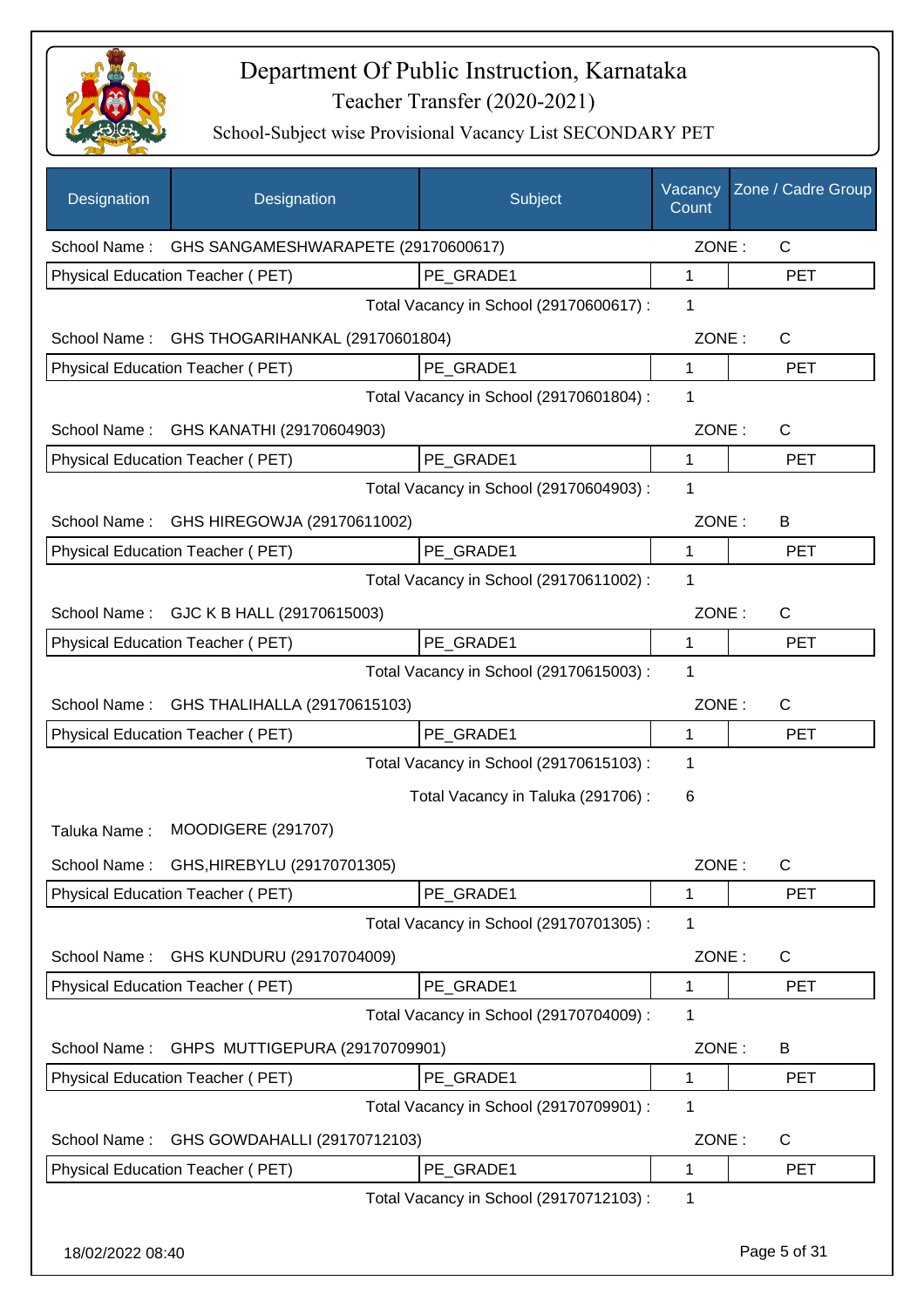

| Designation      | Designation                                        | Subject                                 | Vacancy<br>Count | Zone / Cadre Group |
|------------------|----------------------------------------------------|-----------------------------------------|------------------|--------------------|
| School Name:     | GJC KUDUREMUKHA (29170716001)                      |                                         | ZONE:            | $\mathsf{C}$       |
|                  | Physical Education Teacher (PET)                   | PE GRADE1                               | 1                | <b>PET</b>         |
|                  |                                                    | Total Vacancy in School (29170716001) : | 1                |                    |
| School Name:     | KARNATAKA PUBLIC SCHOOLS GJC, KALASA (29170716312) |                                         | ZONE:            | $\mathsf{C}$       |
|                  | Physical Education Teacher (PET)                   | PE_GRADE1                               | 1                | <b>PET</b>         |
|                  |                                                    | Total Vacancy in School (29170716312) : | 1                |                    |
|                  |                                                    | Total Vacancy in Taluka (291707) :      | 6                |                    |
| Taluka Name:     | <b>BIRURU (291708)</b>                             |                                         |                  |                    |
| School Name:     | GHS UDEVA (29170800902)                            |                                         | ZONE:            | C                  |
|                  | Physical Education Teacher (PET)                   | PE_GRADE1                               | 1                | <b>PET</b>         |
|                  |                                                    | Total Vacancy in School (29170800902) : | 1                |                    |
| School Name:     | GHS ALAGHATTA-Panchehosalli (29170801503)          |                                         | ZONE:            | $\mathsf{C}$       |
|                  | Physical Education Teacher (PET)                   | PE GRADE1                               | 1                | <b>PET</b>         |
|                  |                                                    | Total Vacancy in School (29170801503) : | 1                |                    |
| School Name:     | GHSGUBBIHALLI (29170804102)                        |                                         | ZONE:            | C                  |
|                  | Physical Education Teacher (PET)                   | PE_GRADE1                               | 1                | <b>PET</b>         |
|                  |                                                    | Total Vacancy in School (29170804102) : | 1                |                    |
|                  |                                                    | Total Vacancy in Taluka (291708):       | 3                |                    |
| District Name:   | <b>MANDYA (2922)</b>                               |                                         |                  |                    |
| Taluka Name:     | KRISHNARAJA PET (292201)                           |                                         |                  |                    |
| School Name:     | GHS AGRAHARABACHAHALLY (29220100602)               |                                         | ZONE:            | В                  |
|                  | Physical Education Teacher (PET)                   | PE_GRADE1                               | 1                | <b>PET</b>         |
|                  |                                                    | Total Vacancy in School (29220100602) : | 1                |                    |
| School Name:     | GJC AKKIHEBBALU (29220100705)                      |                                         | ZONE:            | C                  |
|                  | Physical Education Teacher (PET)                   | PE_GRADE1                               | 1                | <b>PET</b>         |
|                  |                                                    | Total Vacancy in School (29220100705) : | 1                |                    |
| School Name:     | GJC BALLENAHALLY (29220103202)                     |                                         | ZONE:            | C                  |
|                  | Physical Education Teacher (PET)                   | PE_GRADE1                               | 1                | <b>PET</b>         |
|                  |                                                    | Total Vacancy in School (29220103202) : | 1                |                    |
| School Name:     | GHS BILLENHALLY (29220105302)                      |                                         | ZONE:            | C                  |
|                  | Physical Education Teacher (PET)                   | PE_GRADE1                               | 1                | <b>PET</b>         |
|                  |                                                    | Total Vacancy in School (29220105302) : | 1                |                    |
| 18/02/2022 08:40 |                                                    |                                         |                  | Page 6 of 31       |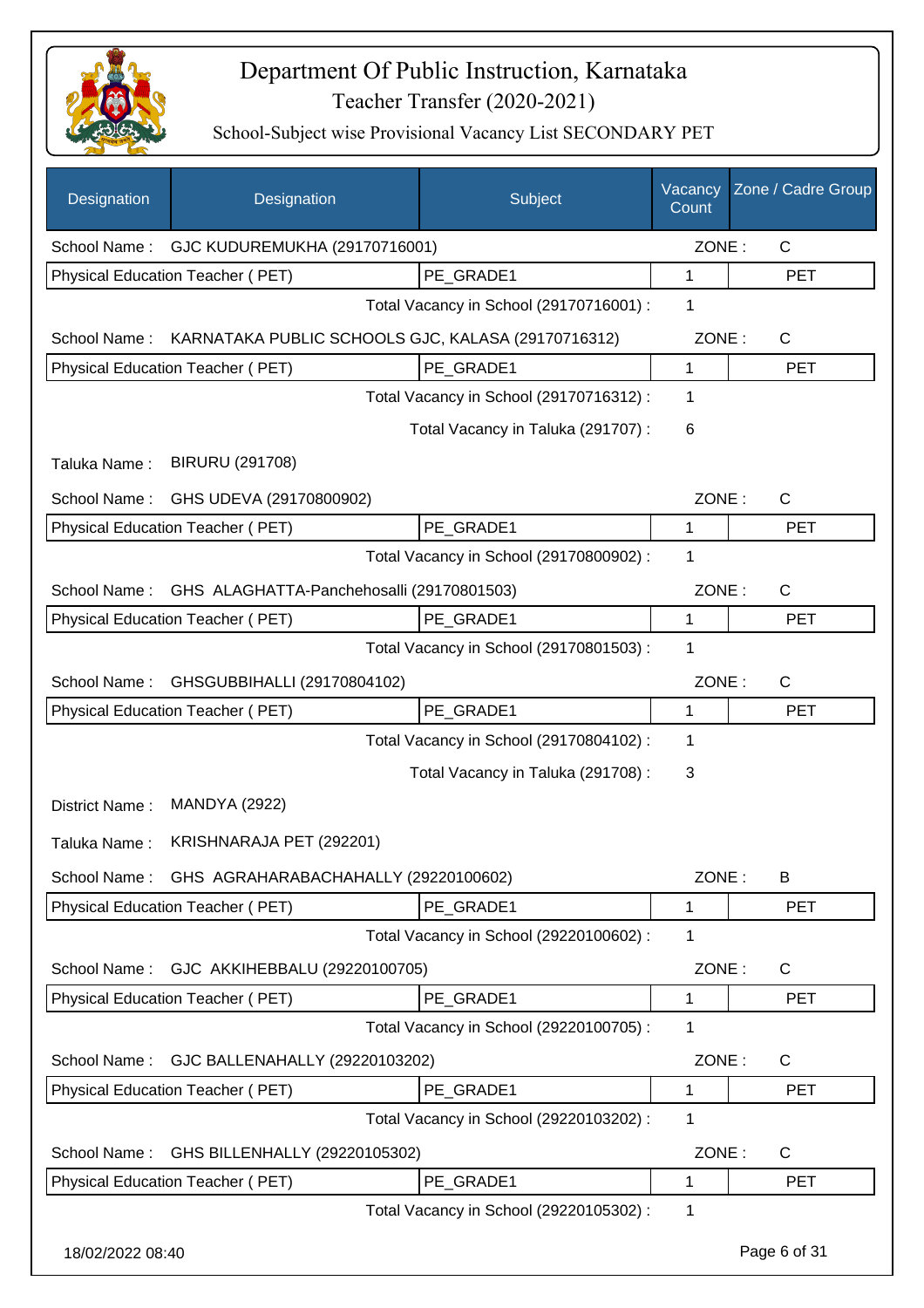

| Designation      | Designation                                                 | Subject                                 | Vacancy<br>Count | Zone / Cadre Group |
|------------------|-------------------------------------------------------------|-----------------------------------------|------------------|--------------------|
|                  | School Name: GJC BOOKANAKERE (29220106405)                  |                                         | ZONE:            | C                  |
|                  | Physical Education Teacher (PET)                            | PE_GRADE1                               | 1                | <b>PET</b>         |
|                  |                                                             | Total Vacancy in School (29220106405) : | 1                |                    |
| School Name:     | GHS CHATAMGERE (29220107002)                                |                                         | ZONE:            | C                  |
|                  | Physical Education Teacher (PET)                            | PE GRADE1                               | 1                | <b>PET</b>         |
|                  |                                                             | Total Vacancy in School (29220107002) : | 1                |                    |
| School Name:     | KARNATAKA PUBLIC SCHOOLS GPUC KIKKERI (29220118014)         |                                         | ZONE:            | $\mathsf{C}$       |
|                  | Physical Education Teacher (PET)                            | PE GRADE1                               | 1                | <b>PET</b>         |
|                  |                                                             | Total Vacancy in School (29220118014) : | 1                |                    |
|                  | School Name: GHS MADAPURA (29220121004)                     |                                         | ZONE:            | C                  |
|                  | Physical Education Teacher (PET)                            | PE_GRADE1                               | $\mathbf 1$      | <b>PET</b>         |
|                  |                                                             | Total Vacancy in School (29220121004) : | 1                |                    |
| School Name:     | GHS MADUVINAKODI (29220121104)                              |                                         | ZONE:            | C                  |
|                  | Physical Education Teacher (PET)                            | PE_GRADE1                               | 1                | <b>PET</b>         |
|                  |                                                             | Total Vacancy in School (29220121104) : | 1                |                    |
|                  | School Name: GJC VITTALA PURA (29220130804)                 |                                         | ZONE:            | C                  |
|                  | Physical Education Teacher (PET)                            | PE_GRADE1                               | 1                | <b>PET</b>         |
|                  |                                                             | Total Vacancy in School (29220130804) : | 1                |                    |
| School Name:     | Gpu college K R PET (29220133402)                           |                                         | ZONE:            | A                  |
|                  | Physical Education Teacher (PET)                            | PE_GRADE1                               | 1                | <b>PET</b>         |
|                  |                                                             | Total Vacancy in School (29220133402) : | 1                |                    |
|                  |                                                             | Total Vacancy in Taluka (292201) :      | 11               |                    |
| Taluka Name:     | MADDUR (292202)                                             |                                         |                  |                    |
| School Name:     | GHS ABALAVADI (29220200102)                                 |                                         | ZONE:            | C                  |
|                  | Physical Education Teacher (PET)                            | PE_GRADE1                               | 1                | <b>PET</b>         |
|                  |                                                             | Total Vacancy in School (29220200102) : | 1                |                    |
| School Name:     | GHS ALUR (29220200603)                                      |                                         | ZONE:            | B                  |
|                  | Physical Education Teacher (PET)                            | PE_GRADE1                               | 1                | <b>PET</b>         |
|                  |                                                             | Total Vacancy in School (29220200603) : | 1                |                    |
| School Name:     | KARNATAKA PUBLIC SCHOOLS GJC BESAGARAHALLY<br>(29220201814) |                                         | ZONE:            | C                  |
|                  | Physical Education Teacher (PET)                            | PE_GRADE1                               | 1                | <b>PET</b>         |
|                  |                                                             | Total Vacancy in School (29220201814) : | 1                |                    |
| 18/02/2022 08:40 |                                                             |                                         |                  | Page 7 of 31       |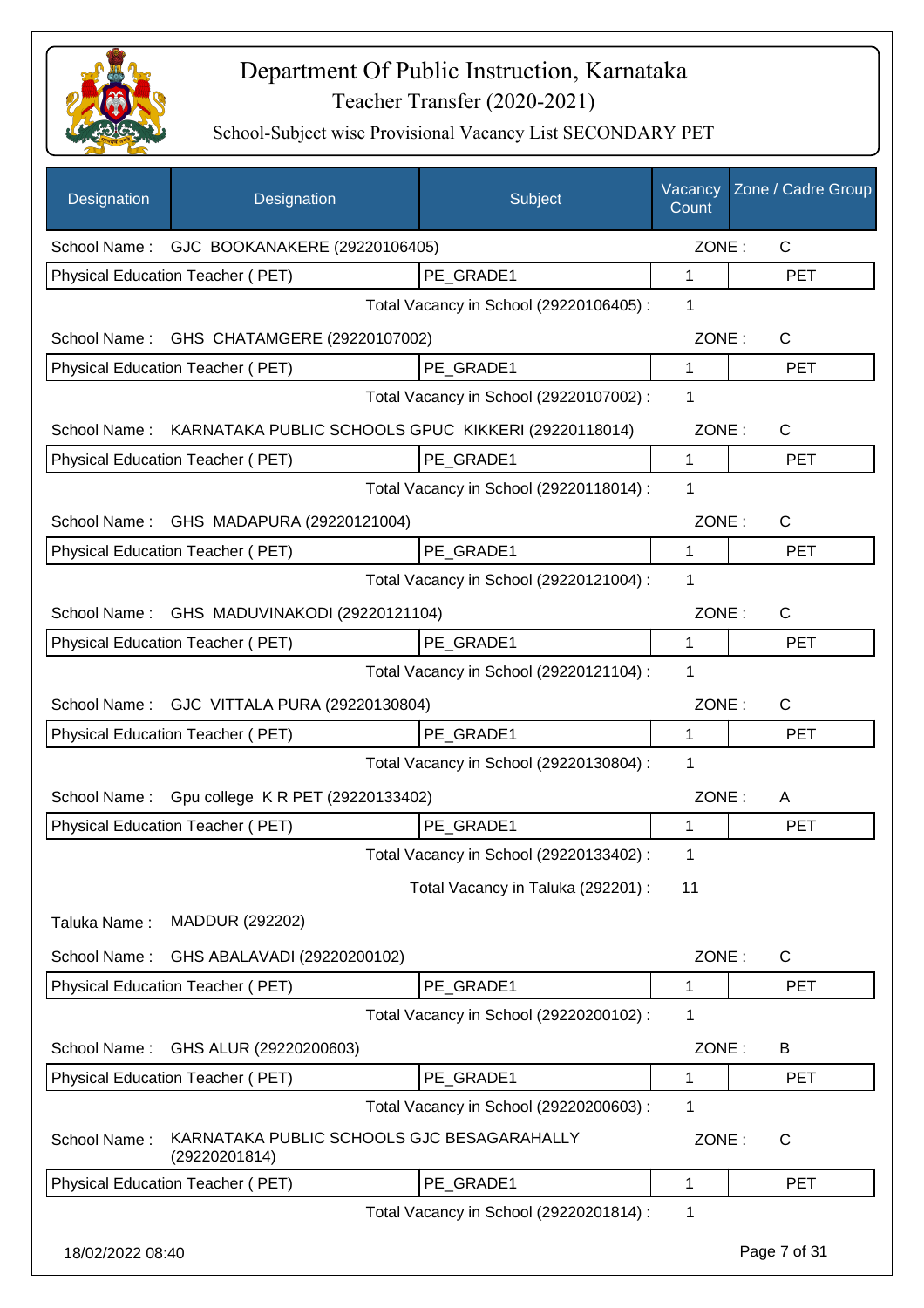

| Designation      | Designation                                     | Subject                                 | Vacancy<br>Count | Zone / Cadre Group |
|------------------|-------------------------------------------------|-----------------------------------------|------------------|--------------------|
|                  | School Name: GJC CHIKKANKANAHALLY (29220203403) |                                         | ZONE:            | C                  |
|                  | Physical Education Teacher (PET)                | PE_GRADE1                               | 1                | <b>PET</b>         |
|                  |                                                 | Total Vacancy in School (29220203403) : | 1                |                    |
| School Name:     | GHS HALEHALLY (29220205102)                     |                                         | ZONE:            | C                  |
|                  | Physical Education Teacher (PET)                | PE GRADE1                               | 1                | <b>PET</b>         |
|                  |                                                 | Total Vacancy in School (29220205102) : | 1                |                    |
| School Name:     | GHS HOOTAGERE (29220206004)                     |                                         | ZONE:            | $\mathsf{C}$       |
|                  | Physical Education Teacher (PET)                | PE GRADE1                               | $\mathbf{1}$     | <b>PET</b>         |
|                  |                                                 | Total Vacancy in School (29220206004) : | 1                |                    |
| School Name:     | GHS HOSAGAVI (29220206305)                      |                                         | ZONE:            | $\mathsf{C}$       |
|                  | Physical Education Teacher (PET)                | PE GRADE1                               | 1                | <b>PET</b>         |
|                  |                                                 | Total Vacancy in School (29220206305) : | 1                |                    |
| School Name:     | GHS KADILUVAGILU (29220207703)                  |                                         | ZONE:            | C                  |
|                  | Physical Education Teacher (PET)                | PE_GRADE1                               | 1                | <b>PET</b>         |
|                  |                                                 | Total Vacancy in School (29220207703) : | 1                |                    |
| School Name:     | GHS KOOLAGERE GATE (29220208504)                |                                         | ZONE:            | $\mathsf{C}$       |
|                  | Physical Education Teacher (PET)                | PE GRADE1                               | 1                | <b>PET</b>         |
|                  |                                                 | Total Vacancy in School (29220208504) : | 1                |                    |
| School Name:     | GHS KONGABORANA DODDI (29220209803)             |                                         | ZONE:            | $\mathsf{C}$       |
|                  | Physical Education Teacher (PET)                | PE_GRADE1                               | 1                | <b>PET</b>         |
|                  |                                                 | Total Vacancy in School (29220209803) : | 1                |                    |
| School Name:     | GHS MADENAHALLY (29220210105)                   |                                         | ZONE:            | $\mathsf{C}$       |
|                  | Physical Education Teacher (PET)                | PE_GRADE1                               | 1                | <b>PET</b>         |
|                  |                                                 | Total Vacancy in School (29220210105) : | 1                |                    |
| School Name:     | GHS TYLOORU (29220214803)                       |                                         | ZONE:            | C                  |
|                  | Physical Education Teacher (PET)                | PE GRADE1                               | 1                | <b>PET</b>         |
|                  |                                                 | Total Vacancy in School (29220214803) : | 1                |                    |
| School Name:     | GJC CHANDUPURA (29220216301)                    |                                         | ZONE:            | C                  |
|                  | Physical Education Teacher (PET)                | PE_GRADE1                               | 1                | <b>PET</b>         |
|                  |                                                 | Total Vacancy in School (29220216301) : | 1                |                    |
|                  |                                                 | Total Vacancy in Taluka (292202) :      | 13               |                    |
| Taluka Name:     | <b>MALAVALLY (292203)</b>                       |                                         |                  |                    |
| 18/02/2022 08:40 |                                                 |                                         |                  | Page 8 of 31       |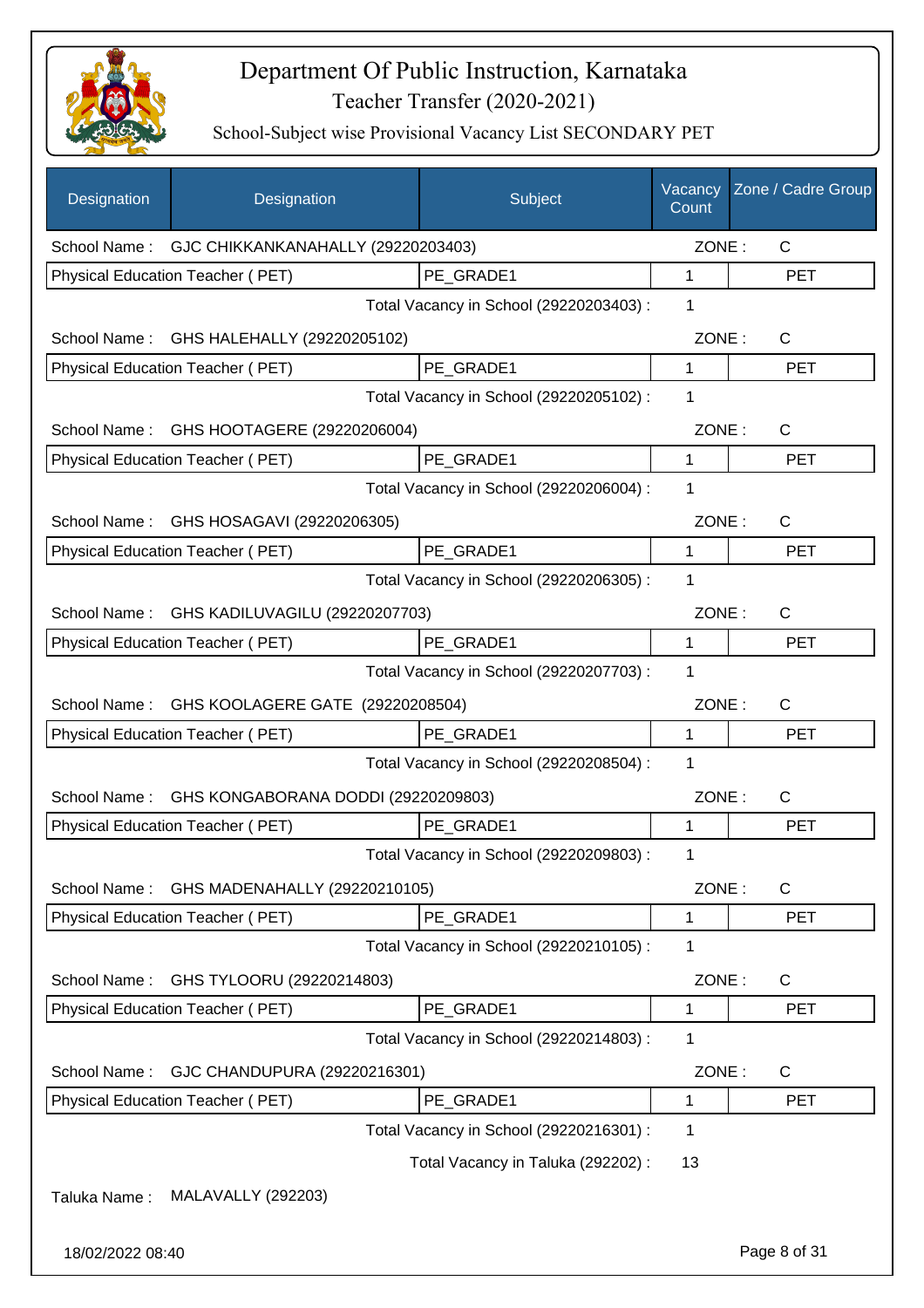

| <b>Designation</b>                           | Designation                                                   | Subject                                 | Vacancy<br>Count | Zone / Cadre Group    |
|----------------------------------------------|---------------------------------------------------------------|-----------------------------------------|------------------|-----------------------|
| School Name:                                 | GHPS DHANAGOORU(SHEEP BREEDIN RMSA UPGRADED)<br>(29220304102) |                                         | ZONE:            | $\mathsf{C}$          |
|                                              | <b>Physical Education Teacher (PET)</b>                       | PE GRADE1                               | 1                | <b>PET</b>            |
|                                              |                                                               | Total Vacancy in School (29220304102) : | 1                |                       |
| School Name:                                 | KARNATAKA PUBLIC SCHOOL GJC HALAGUR (29220306017)             |                                         | ZONE:            | $\mathsf{C}$          |
|                                              | Physical Education Teacher (PET)                              | PE GRADE1                               | 1                | <b>PET</b>            |
|                                              |                                                               | Total Vacancy in School (29220306017) : | 1                |                       |
| School Name: GHS HUSKURU (29220307707)       |                                                               |                                         | ZONE:            | $\mathsf{C}$          |
|                                              | Physical Education Teacher (PET)                              | PE GRADE1                               | 1                | <b>PET</b>            |
|                                              |                                                               | Total Vacancy in School (29220307707) : | 1                |                       |
| School Name:<br>GHS KIRUGAVALU (29220309509) |                                                               |                                         |                  | ZONE:<br>$\mathsf{C}$ |
|                                              | Physical Education Teacher (PET)                              | PE GRADE1                               | 1                | <b>PET</b>            |
|                                              |                                                               | Total Vacancy in School (29220309509) : | 1                |                       |
| School Name:                                 | GHS MARAGOWDANA HALLY (29220311703)                           |                                         | ZONE:            | C                     |
|                                              | Physical Education Teacher (PET)                              | PE GRADE1                               | 1                | <b>PET</b>            |
|                                              |                                                               | Total Vacancy in School (29220311703) : | 1                |                       |
| School Name:                                 | GHS MIKKERE (29220312103)                                     |                                         | ZONE:            | C                     |
|                                              | Physical Education Teacher (PET)                              | PE_GRADE1                               | 1                | <b>PET</b>            |
|                                              |                                                               | Total Vacancy in School (29220312103) : | 1                |                       |
| School Name:                                 | GOVT HIGH SCHOOL NITTURU (29220313608)                        |                                         | ZONE:            | C                     |
|                                              | <b>Physical Education Teacher (PET)</b>                       | PE GRADE1                               | 1                | <b>PET</b>            |
|                                              |                                                               | Total Vacancy in School (29220313608) : | 1                |                       |
| School Name:                                 | GHS SARAGOORU (29220314306)                                   |                                         | ZONE:            | C                     |
|                                              | Physical Education Teacher (PET)                              | PE GRADE1                               | 1                | PET                   |
|                                              |                                                               | Total Vacancy in School (29220314306) : | 1                |                       |
| School Name:                                 | GHS SUJJALURU (29220315206)                                   |                                         | ZONE:            | C                     |
|                                              | Physical Education Teacher (PET)                              | PE_GRADE1                               | 1                | <b>PET</b>            |
|                                              |                                                               | Total Vacancy in School (29220315206) : | 1                |                       |
| School Name:                                 | GHS GIRLS NEW MALAVALLI (29220320701)                         |                                         | ZONE:            | A                     |
|                                              | Physical Education Teacher (PET)                              | PE_GRADE1                               | 1                | <b>PET</b>            |
|                                              |                                                               | Total Vacancy in School (29220320701) : | 1                |                       |
|                                              |                                                               | Total Vacancy in Taluka (292203) :      | 10               |                       |
| Taluka Name:                                 | MANDYA SOUTH (292204)                                         |                                         |                  |                       |
| 18/02/2022 08:40                             |                                                               |                                         |                  | Page 9 of 31          |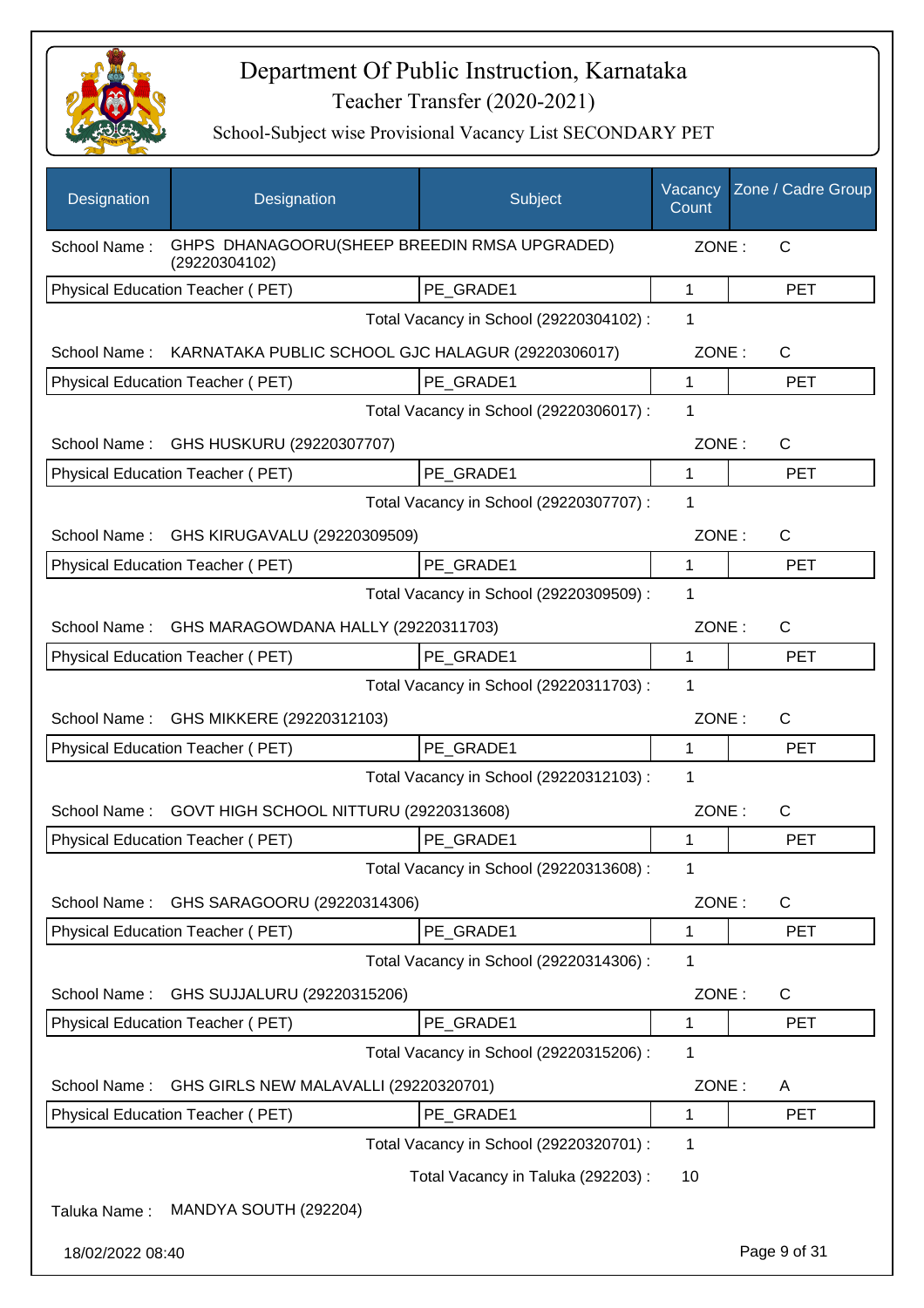

| Designation      | Designation                             | Subject                                 | Vacancy<br>Count | Zone / Cadre Group |
|------------------|-----------------------------------------|-----------------------------------------|------------------|--------------------|
| School Name :    | GHS CHIKKAMANDYA (29220412207)          |                                         | ZONE:            | B                  |
|                  | <b>Physical Education Teacher (PET)</b> | PE_GRADE1                               | 1                | <b>PET</b>         |
|                  |                                         | Total Vacancy in School (29220412207) : | 1                |                    |
| School Name:     | GHS URAMARAKASALAGERE (29220417304)     |                                         | ZONE:            | C                  |
|                  | Physical Education Teacher (PET)        | PE_GRADE1                               | 1                | <b>PET</b>         |
|                  |                                         | Total Vacancy in School (29220417304) : | 1                |                    |
|                  |                                         | Total Vacancy in Taluka (292204) :      | 2                |                    |
| Taluka Name:     | NAGAMANGALA (292205)                    |                                         |                  |                    |
| School Name:     | RDS GGHS BELLUR (29220503911)           |                                         | ZONE:            | A                  |
|                  | Physical Education Teacher (PET)        | PE GRADE1                               | 1                | <b>PET</b>         |
|                  |                                         | Total Vacancy in School (29220503911) : | 1                |                    |
| School Name:     | GJC BELLUR (29220503912)                |                                         | ZONE:            | A                  |
|                  | Physical Education Teacher (PET)        | PE_GRADE1                               | 1                | <b>PET</b>         |
|                  |                                         | Total Vacancy in School (29220503912) : | 1                |                    |
| School Name:     | HS BHIMANA HALLI (29220504307)          |                                         | ZONE:            | $\mathsf{C}$       |
|                  | Physical Education Teacher (PET)        | PE_GRADE1                               | 1                | <b>PET</b>         |
|                  |                                         | Total Vacancy in School (29220504307) : | 1                |                    |
| School Name:     | GJC BOGADI (29220504906)                |                                         | ZONE:            | $\mathsf{C}$       |
|                  | Physical Education Teacher (PET)        | PE_GRADE1                               | 1                | <b>PET</b>         |
|                  |                                         | Total Vacancy in School (29220504906) : | 1                |                    |
| School Name:     | GHS BOMMANAHALLI(KEMBARE) (29220505003) |                                         | ZONE:            | A                  |
|                  | Physical Education Teacher (PET)        | PE_GRADE1                               | 1                | <b>PET</b>         |
|                  |                                         | Total Vacancy in School (29220505003) : | 1                |                    |
| School Name:     | GJC HARADANA HALLI (29220514607)        |                                         | ZONE:            | C                  |
|                  | Physical Education Teacher (PET)        | PE_GRADE1                               | 1                | <b>PET</b>         |
|                  |                                         | Total Vacancy in School (29220514607) : | 1                |                    |
| School Name:     | GJC KADABA HALLY (29220518905)          |                                         | ZONE:            | C                  |
|                  | Physical Education Teacher (PET)        | PE_GRADE1                               | 1                | <b>PET</b>         |
|                  |                                         | Total Vacancy in School (29220518905) : | 1                |                    |
| School Name:     | GHS HATNA (29220519605)                 |                                         | ZONE:            | C                  |
|                  | Physical Education Teacher (PET)        | PE_GRADE1                               | 1                | <b>PET</b>         |
|                  |                                         | Total Vacancy in School (29220519605) : | 1                |                    |
| 18/02/2022 08:40 |                                         |                                         |                  | Page 10 of 31      |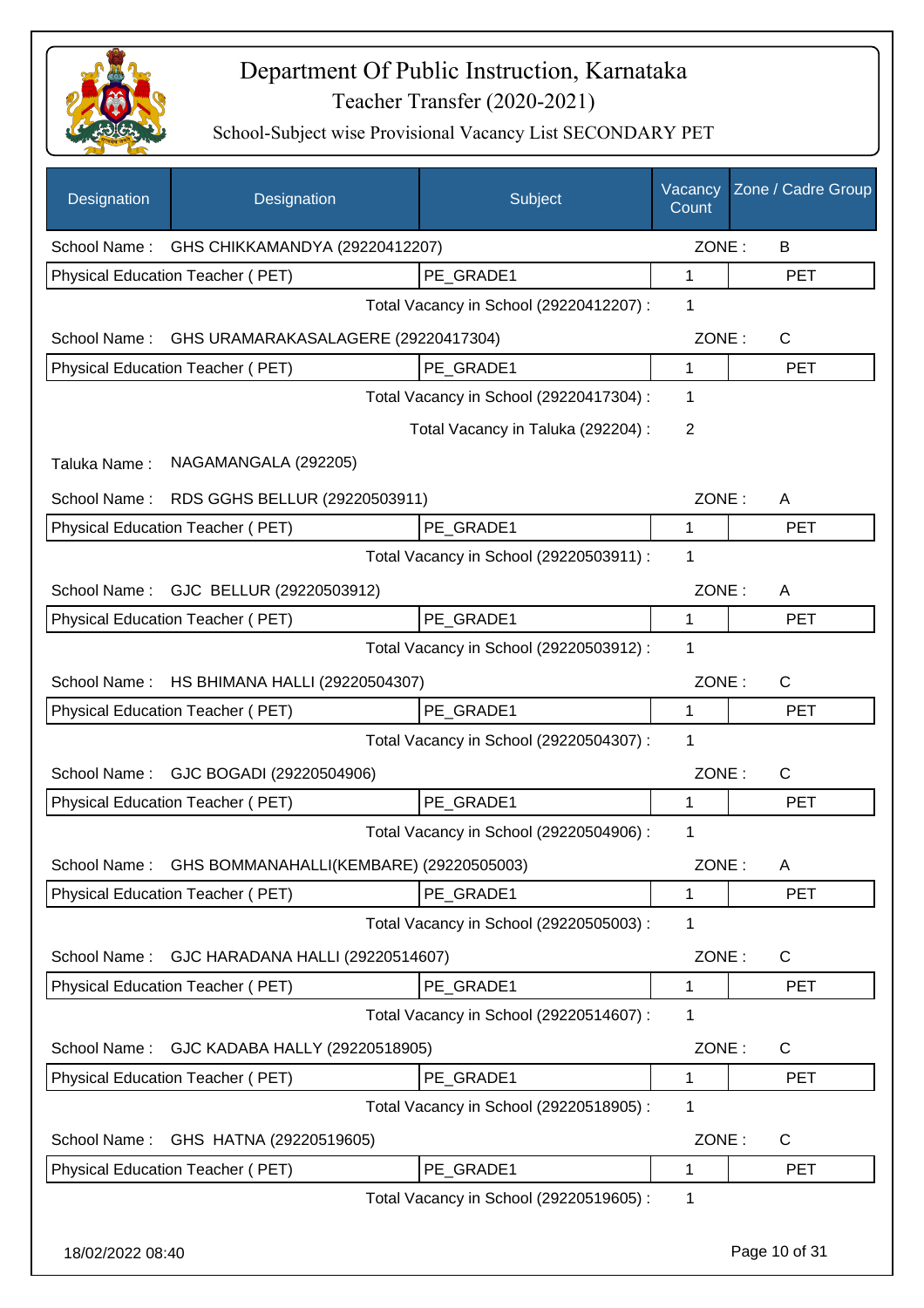

| Designation      | Designation                                            | Subject                                 | Vacancy<br>Count | Zone / Cadre Group |
|------------------|--------------------------------------------------------|-----------------------------------------|------------------|--------------------|
| School Name:     | GHS KANTHAPURA (29220521406)                           |                                         | ZONE:            | C                  |
|                  | Physical Education Teacher (PET)                       | PE GRADE1                               | 1                | <b>PET</b>         |
|                  |                                                        | Total Vacancy in School (29220521406) : | 1                |                    |
| School Name:     | GHS P NERALAKERE (29220529902)                         |                                         | ZONE:            | C                  |
|                  | Physical Education Teacher (PET)                       | PE GRADE1                               | $\mathbf{1}$     | <b>PET</b>         |
|                  |                                                        | Total Vacancy in School (29220529902) : | 1                |                    |
| School Name:     | GHS SATHENA HALLI (29220531402)                        |                                         | ZONE:            | C                  |
|                  | Physical Education Teacher (PET)                       | PE_GRADE1                               | 1                | <b>PET</b>         |
|                  |                                                        | Total Vacancy in School (29220531402) : | 1                |                    |
| School Name:     | GHS NAGAMANAGALA GIRLS (29220538805)                   |                                         | ZONE:            | A                  |
|                  | <b>Physical Education Teacher (PET)</b>                | PE GRADE1                               | 1                | <b>PET</b>         |
|                  |                                                        | Total Vacancy in School (29220538805) : | 1                |                    |
|                  |                                                        | Total Vacancy in Taluka (292205):       | 12               |                    |
| Taluka Name:     | PANDAVAPURA (292206)                                   |                                         |                  |                    |
| School Name:     | GHS BABY (29220601104)                                 |                                         | ZONE:            | $\mathsf{C}$       |
|                  | Physical Education Teacher (PET)                       | PE_GRADE1                               | 1                | <b>PET</b>         |
|                  |                                                        | Total Vacancy in School (29220601104) : | 1                |                    |
| School Name:     | GJC CHIKKABYADARAHALLI (29220603003)                   |                                         | ZONE:            | C                  |
|                  | Physical Education Teacher (PET)                       | PE_GRADE1                               | 1                | <b>PET</b>         |
|                  |                                                        | Total Vacancy in School (29220603003) : | 1                |                    |
| School Name:     | KARNATAKA PUBLIC SCHOOLS GJC CHINAKURALI (29220603406) |                                         | ZONE:            | $\mathsf{C}$       |
|                  | <b>Physical Education Teacher (PET)</b>                | PE GRADE1                               | 1                | <b>PET</b>         |
|                  |                                                        | Total Vacancy in School (29220603406) : | 1                |                    |
| School Name:     | GHS CHITTANAHALLI (29220603502)                        |                                         | ZONE:            | $\mathsf{C}$       |
|                  | Physical Education Teacher (PET)                       | PE GRADE1                               | 1                | <b>PET</b>         |
|                  |                                                        | Total Vacancy in School (29220603502) : | 1                |                    |
| School Name:     | GHS DINKA (29220603903)                                |                                         | ZONE:            | C                  |
|                  | Physical Education Teacher (PET)                       | PE_GRADE1                               | 1                | <b>PET</b>         |
|                  |                                                        | Total Vacancy in School (29220603903) : | 1                |                    |
| School Name:     | GHS RAGIMUDDANAHALLI (29220604910)                     |                                         | ZONE:            | C                  |
|                  | Physical Education Teacher (PET)                       | PE_GRADE1                               | 1                | <b>PET</b>         |
|                  |                                                        | Total Vacancy in School (29220604910) : | 1                |                    |
| 18/02/2022 08:40 |                                                        |                                         |                  | Page 11 of 31      |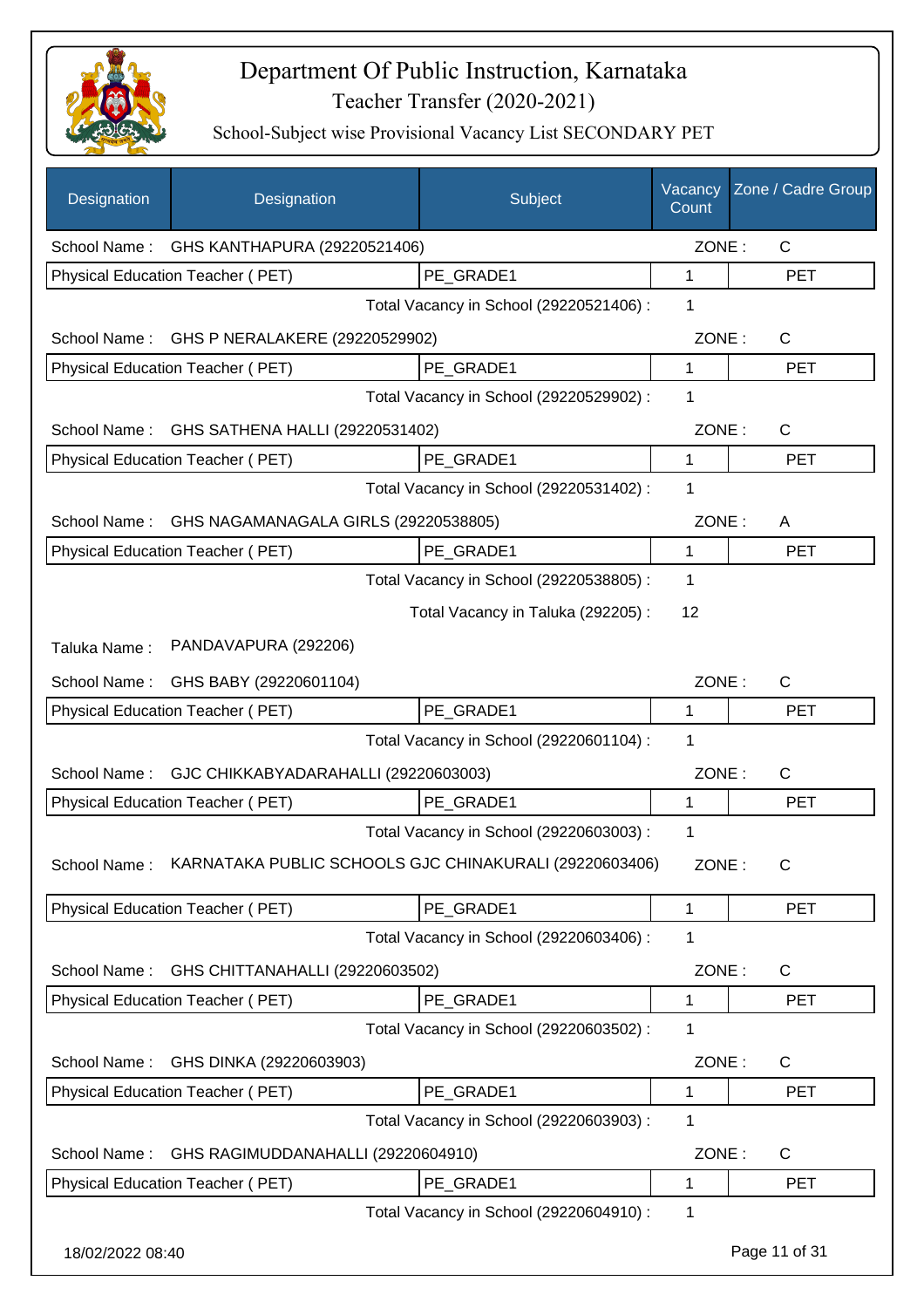

| Designation      | Designation                                                         | Subject                                 | Vacancy<br>Count | Zone / Cadre Group |
|------------------|---------------------------------------------------------------------|-----------------------------------------|------------------|--------------------|
| School Name:     | GHS LAKSHMISAGARA (29220609106)                                     |                                         | ZONE:            | C                  |
|                  | Physical Education Teacher (PET)                                    | PE GRADE1                               | 1                | <b>PET</b>         |
|                  |                                                                     | Total Vacancy in School (29220609106) : | 1                |                    |
| School Name:     | GJC SUNKATHONNUR (29220613105)                                      |                                         | ZONE:            | C                  |
|                  | Physical Education Teacher (PET)                                    | PE GRADE1                               | 1                | <b>PET</b>         |
|                  |                                                                     | Total Vacancy in School (29220613105) : | $\mathbf 1$      |                    |
|                  |                                                                     | Total Vacancy in Taluka (292206) :      | 8                |                    |
| Taluka Name:     | SRIRANGA PATNA (292207)                                             |                                         |                  |                    |
| School Name:     | GHS BALLENAHALLY (29220701304)                                      |                                         | ZONE:            | $\mathsf{C}$       |
|                  | Physical Education Teacher (PET)                                    | PE GRADE1                               | 1                | <b>PET</b>         |
|                  |                                                                     | Total Vacancy in School (29220701304) : | 1                |                    |
| School Name:     | GHS GANANGOORU (29220703802)                                        |                                         | ZONE:            | $\mathsf{C}$       |
|                  | Physical Education Teacher (PET)                                    | PE GRADE1                               | 1                | <b>PET</b>         |
|                  |                                                                     | Total Vacancy in School (29220703802) : | 1                |                    |
| School Name:     | GHS MAHADEVPURA BORE (29220706907)                                  |                                         | ZONE:            | $\mathsf{C}$       |
|                  | Physical Education Teacher (PET)                                    | PE GRADE1                               | 1                | <b>PET</b>         |
|                  |                                                                     | Total Vacancy in School (29220706907) : | 1                |                    |
| School Name:     | GHS NERALEKERE (29220708202)                                        |                                         | ZONE:            | $\mathsf{C}$       |
|                  | Physical Education Teacher (PET)                                    | PE GRADE1                               | 1                | <b>PET</b>         |
|                  |                                                                     | Total Vacancy in School (29220708202) : | 1                |                    |
|                  |                                                                     | Total Vacancy in Taluka (292207) :      | 4                |                    |
| Taluka Name:     | MANDYA NORTH (292208)                                               |                                         |                  |                    |
| School Name:     | KARNATAKA PUBLIC SCHOOLS G.P.U.C. COLLEGE BASARALU<br>(29220801705) |                                         | ZONE:            | $\mathsf{C}$       |
|                  | Physical Education Teacher (PET)                                    | PE GRADE1                               | $\mathbf{1}$     | <b>PET</b>         |
|                  |                                                                     | Total Vacancy in School (29220801705) : | 1                |                    |
| School Name:     | GHS COMPOSITE HOLALU (29220803303)                                  |                                         | ZONE:            | B                  |
|                  | Physical Education Teacher (PET)                                    | PE_GRADE1                               | 1                | <b>PET</b>         |
|                  |                                                                     | Total Vacancy in School (29220803303) : | $\mathbf 1$      |                    |
| School Name:     | GHS BABY (29220804202)                                              |                                         | ZONE:            | C                  |
|                  | Physical Education Teacher (PET)                                    | PE GRADE1                               | 1                | <b>PET</b>         |
|                  |                                                                     | Total Vacancy in School (29220804202) : | $\mathbf 1$      |                    |
| 18/02/2022 08:40 |                                                                     |                                         |                  | Page 12 of 31      |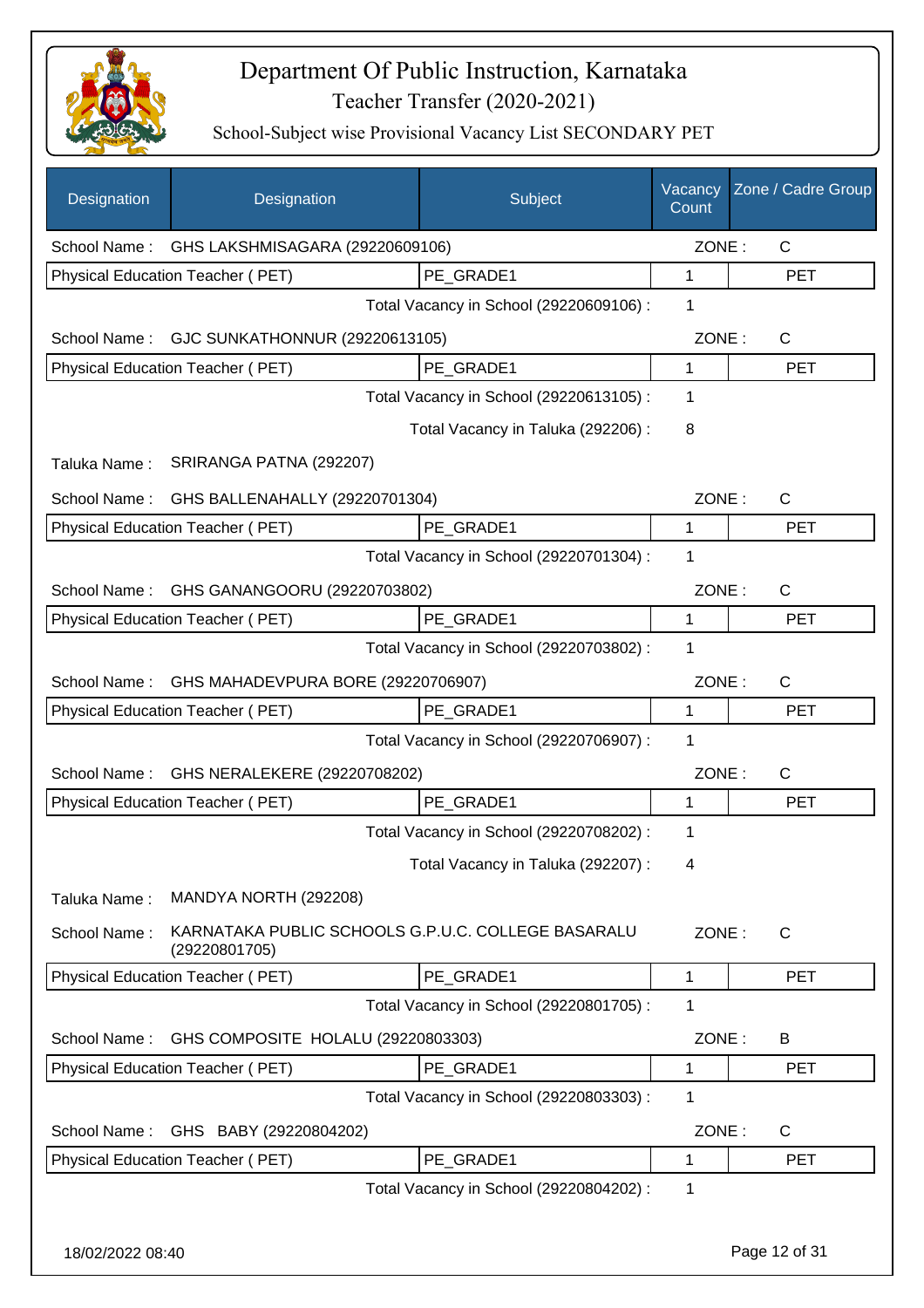

| Designation      | Designation                                             | Subject                                 | Vacancy<br>Count | Zone / Cadre Group |
|------------------|---------------------------------------------------------|-----------------------------------------|------------------|--------------------|
|                  | School Name: GHS COMPOSITE JODIHODAGHATTA (29220804603) |                                         | ZONE:            | $\mathsf{C}$       |
|                  | Physical Education Teacher (PET)                        | PE_GRADE1                               | 1                | <b>PET</b>         |
|                  |                                                         | Total Vacancy in School (29220804603) : | 1                |                    |
| School Name:     | GHS SHIVAPURA (29220805406)                             |                                         | ZONE:            | $\mathsf{C}$       |
|                  | Physical Education Teacher (PET)                        | PE GRADE1                               | $\mathbf{1}$     | <b>PET</b>         |
|                  |                                                         | Total Vacancy in School (29220805406) : | 1                |                    |
| School Name:     | GHS COMPOSITE G. MALLIGERE (29220806003)                |                                         | ZONE:            | $\mathsf{C}$       |
|                  | Physical Education Teacher (PET)                        | PE_GRADE1                               | 1                | <b>PET</b>         |
|                  |                                                         | Total Vacancy in School (29220806003) : | 1                |                    |
| School Name:     | GHS COMPOSITE HULIKERE (29220806105)                    |                                         | ZONE:            | $\mathsf{C}$       |
|                  | Physical Education Teacher (PET)                        | PE GRADE1                               | 1                | <b>PET</b>         |
|                  |                                                         | Total Vacancy in School (29220806105) : | 1                |                    |
| School Name:     | GHS DODDAKOTHAGERE (29220809902)                        |                                         | ZONE:            | C                  |
|                  | Physical Education Teacher (PET)                        | PE_GRADE1                               | 1                | <b>PET</b>         |
|                  |                                                         | Total Vacancy in School (29220809902) : | 1                |                    |
|                  |                                                         | Total Vacancy in Taluka (292208) :      | 8                |                    |
| District Name:   | <b>HASSAN (2923)</b>                                    |                                         |                  |                    |
| Taluka Name:     | ALUR (292301)                                           |                                         |                  |                    |
| School Name:     | GHS KADALU (29230100802)                                |                                         | ZONE:            | B                  |
|                  | Physical Education Teacher (PET)                        | PE GRADE1                               | 1                | <b>PET</b>         |
|                  |                                                         | Total Vacancy in School (29230100802) : | 1                |                    |
| School Name:     | GOVT HIGH SCHOOL HARIHALLY (29230102602)                |                                         | ZONE:            | $\mathsf{C}$       |
|                  | Physical Education Teacher (PET)                        | PE GRADE1                               | 1                | <b>PET</b>         |
|                  |                                                         | Total Vacancy in School (29230102602) : | 1                |                    |
| School Name:     | GOVT HIGH SCHOOL JINAGARAVALLI (29230104002)            |                                         | ZONE:            | C                  |
|                  | <b>Physical Education Teacher (PET)</b>                 | PE_GRADE1                               | 1                | <b>PET</b>         |
|                  |                                                         | Total Vacancy in School (29230104002) : | 1                |                    |
| School Name:     | GHS HANCHURU (29230104802)                              |                                         | ZONE:            | C                  |
|                  | Physical Education Teacher (PET)                        | PE_GRADE1                               | 1                | <b>PET</b>         |
|                  |                                                         | Total Vacancy in School (29230104802) : | 1                |                    |
| School Name:     | GHS KUNDUR (29230109802)                                |                                         | ZONE:            | C                  |
|                  | Physical Education Teacher (PET)                        | PE_GRADE1                               | 1                | <b>PET</b>         |
| 18/02/2022 08:40 |                                                         |                                         |                  | Page 13 of 31      |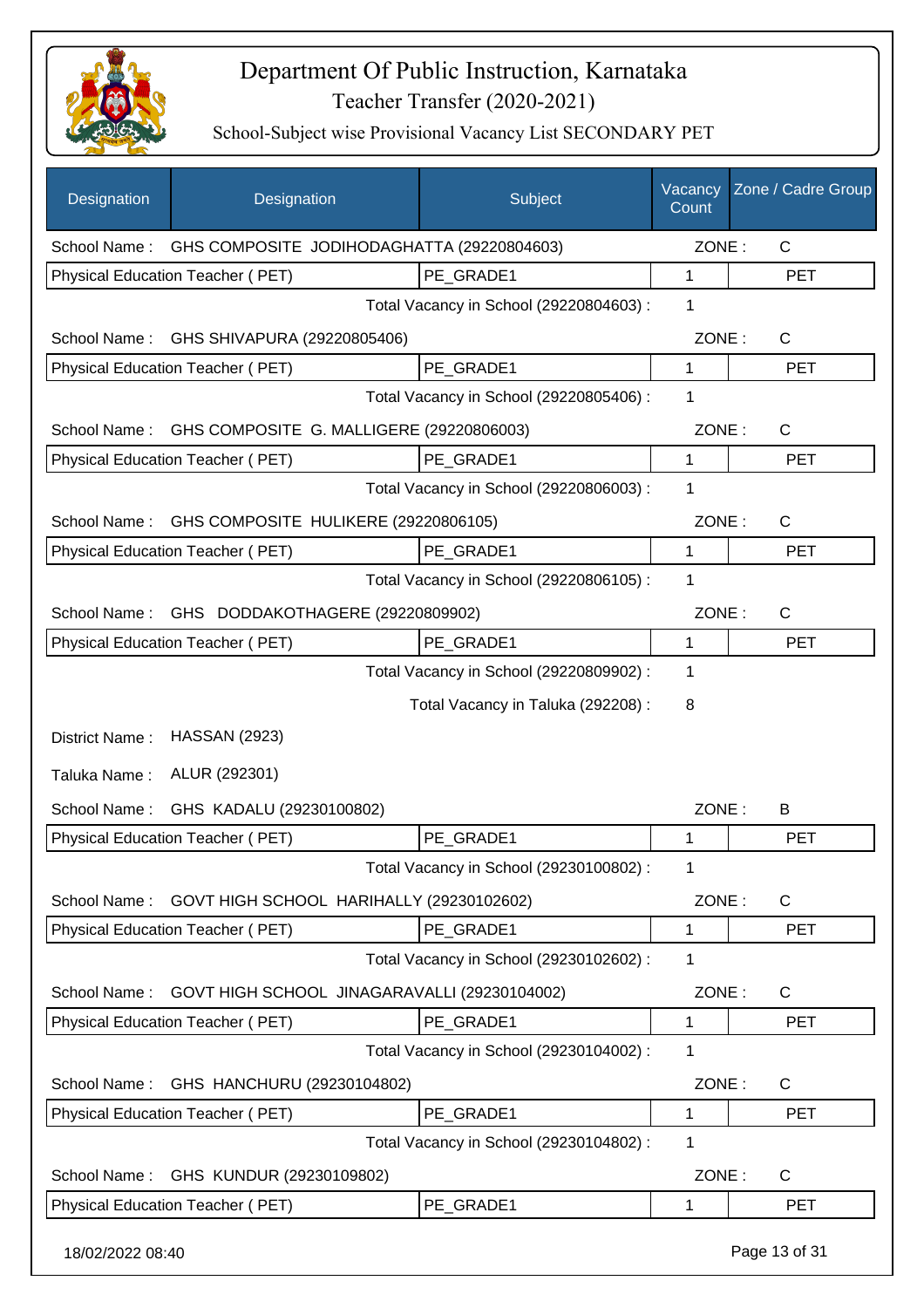

| Designation      | Designation                                                                 | Subject                                 | Vacancy<br>Count | Zone / Cadre Group |
|------------------|-----------------------------------------------------------------------------|-----------------------------------------|------------------|--------------------|
|                  |                                                                             | Total Vacancy in School (29230109802) : | 1                |                    |
| School Name:     | GHS MADABALU (29230110202)                                                  |                                         | ZONE:            | C                  |
|                  | Physical Education Teacher (PET)                                            | PE GRADE1                               | $\mathbf{1}$     | <b>PET</b>         |
|                  |                                                                             | Total Vacancy in School (29230110202) : | 1                |                    |
| School Name:     | GOVERNMENT HIGH SCHOOL THIPPANAHALLY (29230113302)                          |                                         | ZONE:            | C                  |
|                  | Physical Education Teacher (PET)                                            | PE GRADE1                               | 1                | <b>PET</b>         |
|                  |                                                                             | Total Vacancy in School (29230113302) : | 1                |                    |
| School Name:     | GHS KALLARE (29230114902)                                                   |                                         | ZONE:            | $\mathsf{C}$       |
|                  | Physical Education Teacher (PET)                                            | PE GRADE1                               | 1                | <b>PET</b>         |
|                  |                                                                             | Total Vacancy in School (29230114902) : | 1                |                    |
|                  |                                                                             | Total Vacancy in Taluka (292301) :      | 8                |                    |
| Taluka Name:     | ARAKALAGUDU (292302)                                                        |                                         |                  |                    |
| School Name:     | GHS HANDARANGI (29230200304)                                                |                                         | ZONE:            | С                  |
|                  | Physical Education Teacher (PET)                                            | PE GRADE1                               | 1                | <b>PET</b>         |
|                  |                                                                             | Total Vacancy in School (29230200304) : | 1                |                    |
| School Name:     | B.S.S.GOVT JUNIOR COLLEGE, KONANUR (29230202508)                            |                                         | ZONE:            | $\mathsf{C}$       |
|                  | <b>Physical Education Teacher (PET)</b>                                     | PE GRADE1                               | 1                | <b>PET</b>         |
|                  |                                                                             | Total Vacancy in School (29230202508) : | 1                |                    |
| School Name:     | KARNATAKA PUBLIC SCHOOLS GOVT JUNIER COLLEGE<br>BASAVAPATTANA (29230203605) |                                         | ZONE:            | $\mathsf{C}$       |
|                  | Physical Education Teacher (PET)                                            | PE GRADE1                               | 1                | <b>PET</b>         |
|                  |                                                                             | Total Vacancy in School (29230203605) : | 1                |                    |
| School Name:     | GHS ABM HALLY (29230208603)                                                 |                                         | ZONE:            | C                  |
|                  | Physical Education Teacher (PET)                                            | PE GRADE1                               | 1                | <b>PET</b>         |
|                  |                                                                             | Total Vacancy in School (29230208603) : | 1                |                    |
| School Name:     | GHS GANJALAGUDU (29230212904)                                               |                                         | ZONE:            | C                  |
|                  | Physical Education Teacher (PET)                                            | PE_GRADE1                               | 1                | <b>PET</b>         |
|                  |                                                                             | Total Vacancy in School (29230212904) : | 1                |                    |
| School Name:     | GHS KATTEPURA (29230213303)                                                 |                                         | ZONE:            | С                  |
|                  | Physical Education Teacher (PET)                                            | PE_GRADE1                               | 1                | <b>PET</b>         |
|                  |                                                                             | Total Vacancy in School (29230213303) : | 1                |                    |
| School Name:     | GHS HANYALU (29230216402)                                                   |                                         | ZONE:            | C                  |
|                  | Physical Education Teacher (PET)                                            | PE GRADE1                               | 1                | <b>PET</b>         |
| 18/02/2022 08:40 |                                                                             |                                         |                  | Page 14 of 31      |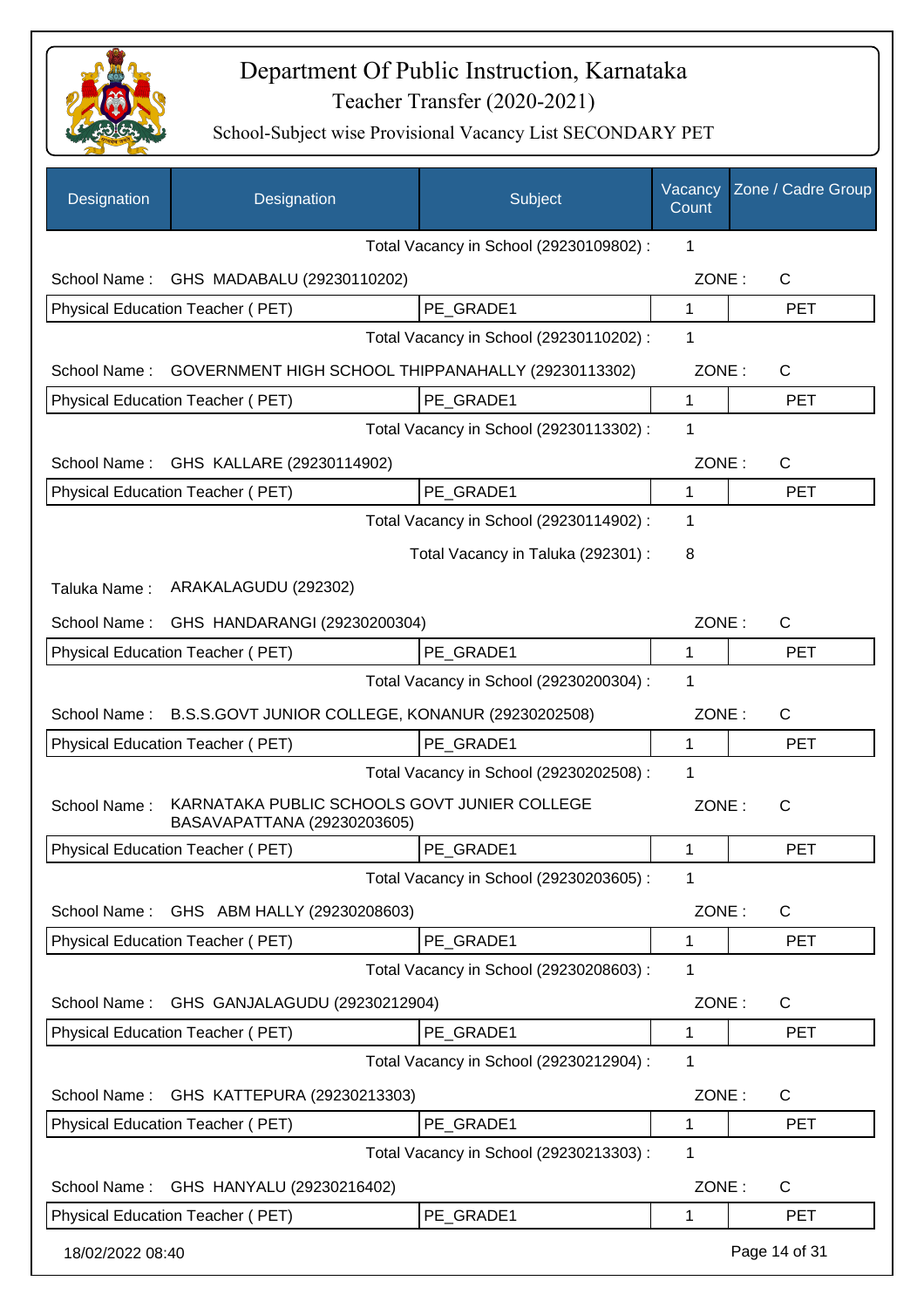

| Designation                               | Designation                                                        | Subject                                 | Vacancy<br>Count | Zone / Cadre Group |
|-------------------------------------------|--------------------------------------------------------------------|-----------------------------------------|------------------|--------------------|
|                                           |                                                                    | Total Vacancy in School (29230216402) : | 1                |                    |
| School Name:                              | GOVT HIGH SCHOOL HULIKAL (29230219004)                             |                                         | ZONE:            | C                  |
|                                           | Physical Education Teacher (PET)                                   | PE GRADE1                               | $\mathbf{1}$     | <b>PET</b>         |
|                                           |                                                                    | Total Vacancy in School (29230219004) : | 1                |                    |
| School Name:                              | GOVT JUNIER COLLEGE HEBBALE (29230224003)                          |                                         | ZONE:            | $\mathsf{C}$       |
|                                           | Physical Education Teacher (PET)                                   | PE GRADE1                               | $\mathbf 1$      | <b>PET</b>         |
|                                           |                                                                    | Total Vacancy in School (29230224003) : | 1                |                    |
|                                           |                                                                    | Total Vacancy in Taluka (292302) :      | 9                |                    |
| Taluka Name:                              | <b>ARASIKERE (292303)</b>                                          |                                         |                  |                    |
| School Name:                              | GHS KALYADI (29230300402)                                          |                                         | ZONE:            | $\mathsf{C}$       |
|                                           | <b>Physical Education Teacher (PET)</b>                            | PE GRADE1                               | 1                | <b>PET</b>         |
|                                           |                                                                    | Total Vacancy in School (29230300402) : | 1                |                    |
| School Name:<br>GHS KENKERE (29230305302) |                                                                    |                                         | ZONE:            | $\mathsf{C}$       |
|                                           | Physical Education Teacher (PET)                                   | PE_GRADE1                               | 1                | <b>PET</b>         |
|                                           |                                                                    | Total Vacancy in School (29230305302) : | 1                |                    |
| School Name:                              | KARNATAKA PUBLIC SCHOOLS GPUC CHINDENA HALLY GATE<br>(29230305310) |                                         | ZONE:            | C                  |
|                                           | Physical Education Teacher (PET)                                   | PE GRADE1                               | 1                | <b>PET</b>         |
|                                           |                                                                    | Total Vacancy in School (29230305310) : | 1                |                    |
| School Name:                              | GHS BAGESHAPURA (29230308802)                                      |                                         | ZONE:            | $\mathsf{C}$       |
|                                           | Physical Education Teacher (PET)                                   | PE GRADE1                               | 1                | <b>PET</b>         |
|                                           |                                                                    | Total Vacancy in School (29230308802) : | 1                |                    |
| School Name:                              | GHS BELAVATTHAHALLY (29230312102)                                  |                                         | ZONE:            | $\mathsf{C}$       |
|                                           | Physical Education Teacher (PET)                                   | PE_GRADE1                               | 1                | <b>PET</b>         |
|                                           |                                                                    | Total Vacancy in School (29230312102) : | 1                |                    |
| School Name:                              | GHS CHAGACHAGERE (29230312502)                                     |                                         | ZONE:            | C                  |
|                                           | Physical Education Teacher (PET)                                   | PE_GRADE1                               | 1                | <b>PET</b>         |
|                                           |                                                                    | Total Vacancy in School (29230312502) : | 1                |                    |
| School Name:                              | GHS CHALLAPURA (29230324603)                                       |                                         | ZONE:            | C                  |
|                                           | Physical Education Teacher (PET)                                   | PE GRADE1                               | 1                | <b>PET</b>         |
|                                           |                                                                    | Total Vacancy in School (29230324603) : | 1                |                    |
| School Name:                              | GHS NAGAVEDI (29230326702)                                         |                                         | ZONE:            | C                  |
|                                           | Physical Education Teacher (PET)                                   | PE_GRADE1                               | 1                | <b>PET</b>         |
| 18/02/2022 08:40                          |                                                                    |                                         |                  | Page 15 of 31      |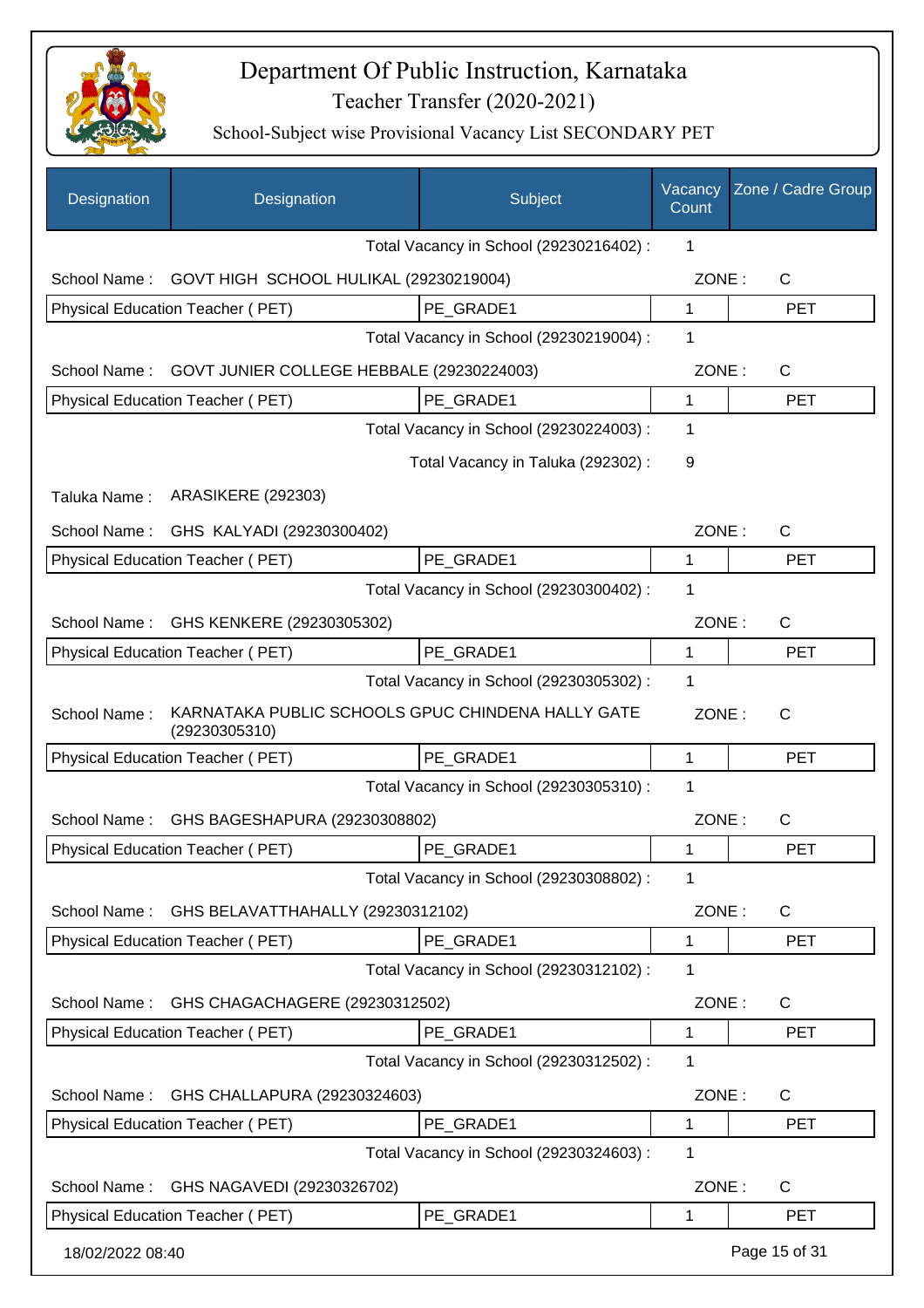

| Designation      | Designation                                            | Subject                                 | Vacancy<br>Count | Zone / Cadre Group |
|------------------|--------------------------------------------------------|-----------------------------------------|------------------|--------------------|
|                  |                                                        | Total Vacancy in School (29230326702) : | 1                |                    |
| School Name:     | GHS J.C.PURA (29230326805)                             |                                         | ZONE:            | $\mathsf{C}$       |
|                  | Physical Education Teacher (PET)                       | PE GRADE1                               | 1                | <b>PET</b>         |
|                  |                                                        | Total Vacancy in School (29230326805) : | 1                |                    |
| School Name:     | G.P.U COLLEGE D.M.KURKE (29230327205)                  |                                         | ZONE:            | $\mathsf{C}$       |
|                  | Physical Education Teacher (PET)                       | PE GRADE1                               | $\mathbf{1}$     | <b>PET</b>         |
|                  |                                                        | Total Vacancy in School (29230327205) : | 1                |                    |
| School Name:     | GHS KALLUSADARAHALLY (29230330103)                     |                                         | ZONE:            | $\mathsf{C}$       |
|                  | Physical Education Teacher (PET)                       | PE GRADE1                               | 1                | <b>PET</b>         |
|                  |                                                        | Total Vacancy in School (29230330103) : | 1                |                    |
| School Name:     | GPUC JAVAGAL (29230333207)                             |                                         | ZONE:            | $\mathsf{C}$       |
|                  | Physical Education Teacher (PET)                       | PE_GRADE1                               | 1                | <b>PET</b>         |
|                  |                                                        | Total Vacancy in School (29230333207) : | 1                |                    |
|                  | School Name: GHS NERLIGE (29230333604)                 |                                         | ZONE:            | $\mathsf{C}$       |
|                  | Physical Education Teacher (PET)                       | PE_GRADE1                               | 1                | <b>PET</b>         |
|                  |                                                        | Total Vacancy in School (29230333604) : | 1                |                    |
|                  | School Name: GHS BANDUR (29230335002)                  |                                         | ZONE:            | $\mathsf{C}$       |
|                  | Physical Education Teacher (PET)                       | PE GRADE1                               | 1                | <b>PET</b>         |
|                  |                                                        | Total Vacancy in School (29230335002) : | 1                |                    |
| School Name:     | GOVT JUNIOR COLLAGE GANDASI SANTE MYDANA (29230335413) |                                         | ZONE:            | C                  |
|                  | Physical Education Teacher (PET)                       | PE_GRADE1                               | 1                | PET                |
|                  |                                                        | Total Vacancy in School (29230335413) : | 1                |                    |
| School Name:     | GHS K.SHANKARANAHALLI (29230342801)                    |                                         | ZONE:            | $\mathsf{C}$       |
|                  | Physical Education Teacher (PET)                       | PE_GRADE1                               | 1                | <b>PET</b>         |
|                  |                                                        | Total Vacancy in School (29230342801) : | 1                |                    |
| School Name:     | GHS ARAKERE (29230419302)                              |                                         | ZONE:            | $\mathsf{C}$       |
|                  | Physical Education Teacher (PET)                       | PE GRADE1                               | 1                | <b>PET</b>         |
|                  |                                                        | Total Vacancy in School (29230419302) : | 1                |                    |
|                  |                                                        | Total Vacancy in Taluka (292303) :      | 17               |                    |
| Taluka Name:     | BELUR (292304)                                         |                                         |                  |                    |
| School Name:     | GHS BIKKODU (29230402805)                              |                                         | ZONE:            | $\mathsf{C}$       |
|                  | Physical Education Teacher (PET)                       | PE_GRADE1                               | 1                | <b>PET</b>         |
| 18/02/2022 08:40 |                                                        |                                         |                  | Page 16 of 31      |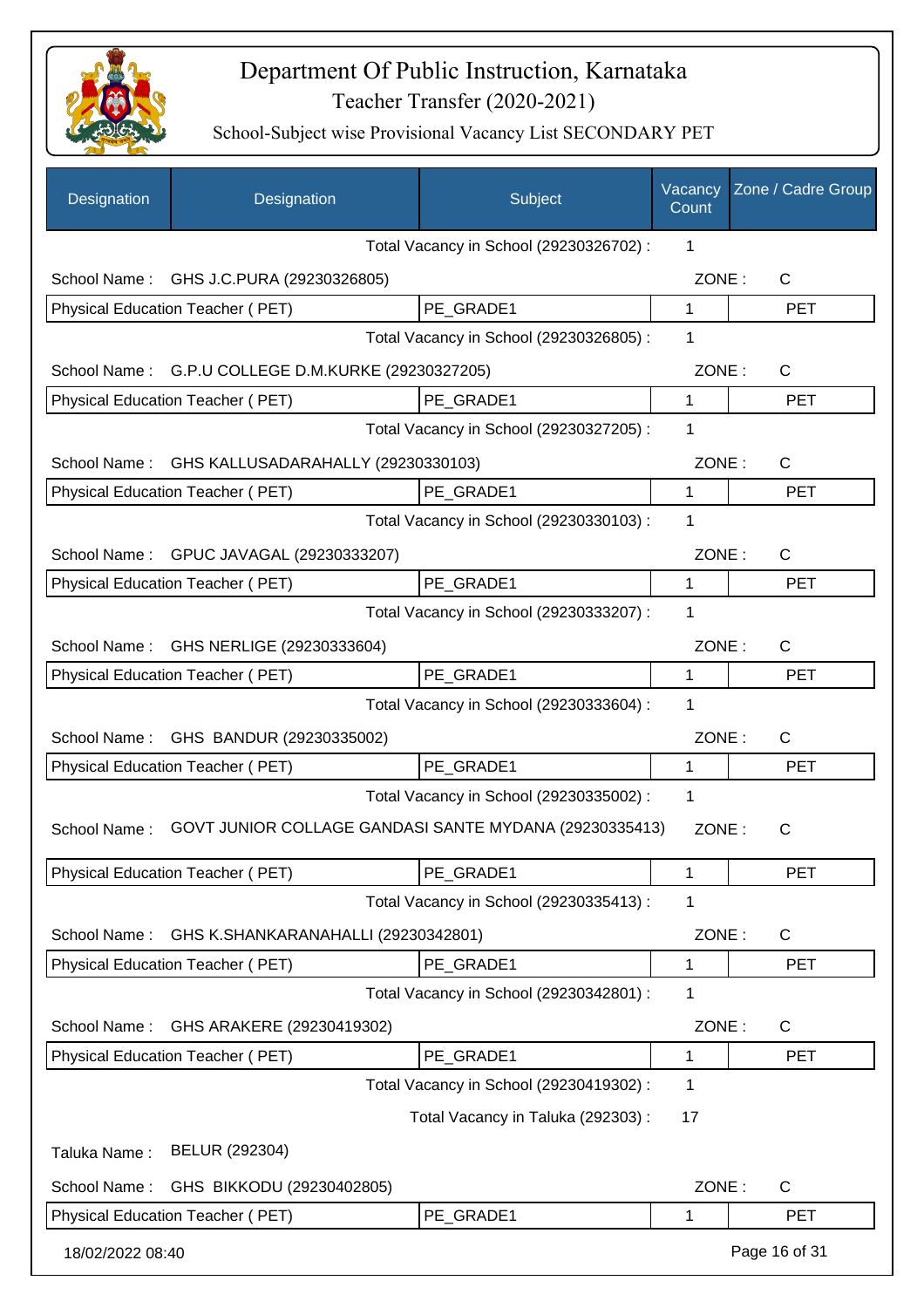

| Designation      | Designation                                                      | Subject                                 | Vacancy<br>Count | Zone / Cadre Group |
|------------------|------------------------------------------------------------------|-----------------------------------------|------------------|--------------------|
|                  |                                                                  | Total Vacancy in School (29230402805) : | 1                |                    |
| School Name:     | GOVT PU COLLEGE GENDEHALLY (29230405606)                         |                                         | ZONE:            | C                  |
|                  | Physical Education Teacher (PET)                                 | PE GRADE1                               | $\mathbf{1}$     | <b>PET</b>         |
|                  |                                                                  | Total Vacancy in School (29230405606) : | 1                |                    |
| School Name:     | GHS DODDA KODIHALLY (29230417402)                                |                                         | ZONE:            | С                  |
|                  | Physical Education Teacher (PET)                                 | PE GRADE1                               | $\mathbf{1}$     | <b>PET</b>         |
|                  |                                                                  | Total Vacancy in School (29230417402) : | 1                |                    |
| School Name:     | GOVT PU COLLEGE HIGH SCHOOL SECTION SANENAHALLY<br>(29230417802) |                                         | ZONE:            | $\mathsf{C}$       |
|                  | Physical Education Teacher (PET)                                 | PE GRADE1                               | 1                | <b>PET</b>         |
|                  |                                                                  | Total Vacancy in School (29230417802) : | 1                |                    |
| School Name:     | GHS TARIMARA (29230426202)                                       |                                         | ZONE:            | $\mathsf{C}$       |
|                  | Physical Education Teacher (PET)                                 | PE GRADE1                               | $\mathbf{1}$     | <b>PET</b>         |
|                  |                                                                  | Total Vacancy in School (29230426202) : | 1                |                    |
| School Name:     | GOVT PU COLLEGE AREHALLY (29230426409)                           |                                         | ZONE:            | С                  |
|                  | Physical Education Teacher (PET)                                 | PE GRADE1                               | 1                | <b>PET</b>         |
|                  |                                                                  | Total Vacancy in School (29230426409) : | 1                |                    |
| School Name:     | GHS ANUGATTA (29230427102)                                       |                                         | ZONE:            | С                  |
|                  | Physical Education Teacher (PET)                                 | PE GRADE1                               | 1                | <b>PET</b>         |
|                  |                                                                  | Total Vacancy in School (29230427102) : | 1                |                    |
|                  |                                                                  | Total Vacancy in Taluka (292304) :      | 7                |                    |
| Taluka Name:     | CHANNARAYAPATNA (292305)                                         |                                         |                  |                    |
| School Name:     | GJC UDAYAPURA (29230502506)                                      |                                         | ZONE:            | C                  |
|                  | Physical Education Teacher (PET)                                 | PE_GRADE1                               | 1                | <b>PET</b>         |
|                  |                                                                  | Total Vacancy in School (29230502506) : | 1                |                    |
| School Name:     | GOVT.HIGH SCHOOL DIDAGA (29230503305)                            |                                         | ZONE:            | C                  |
|                  | <b>Physical Education Teacher (PET)</b>                          | PE GRADE1                               | 1                | <b>PET</b>         |
|                  |                                                                  | Total Vacancy in School (29230503305) : | 1                |                    |
| School Name:     | GOVT.HIGH SCHOOL KEMBALU (29230511003)                           |                                         | ZONE:            | C                  |
|                  | Physical Education Teacher (PET)                                 | PE_GRADE1                               | 1                | <b>PET</b>         |
|                  |                                                                  | Total Vacancy in School (29230511003):  | 1                |                    |
| School Name:     | GOVT.HIGH SCHOOL GOVINAKERE (29230511402)                        |                                         | ZONE:            | C                  |
|                  | Physical Education Teacher (PET)                                 | PE_GRADE1                               | 1                | <b>PET</b>         |
| 18/02/2022 08:40 |                                                                  |                                         |                  | Page 17 of 31      |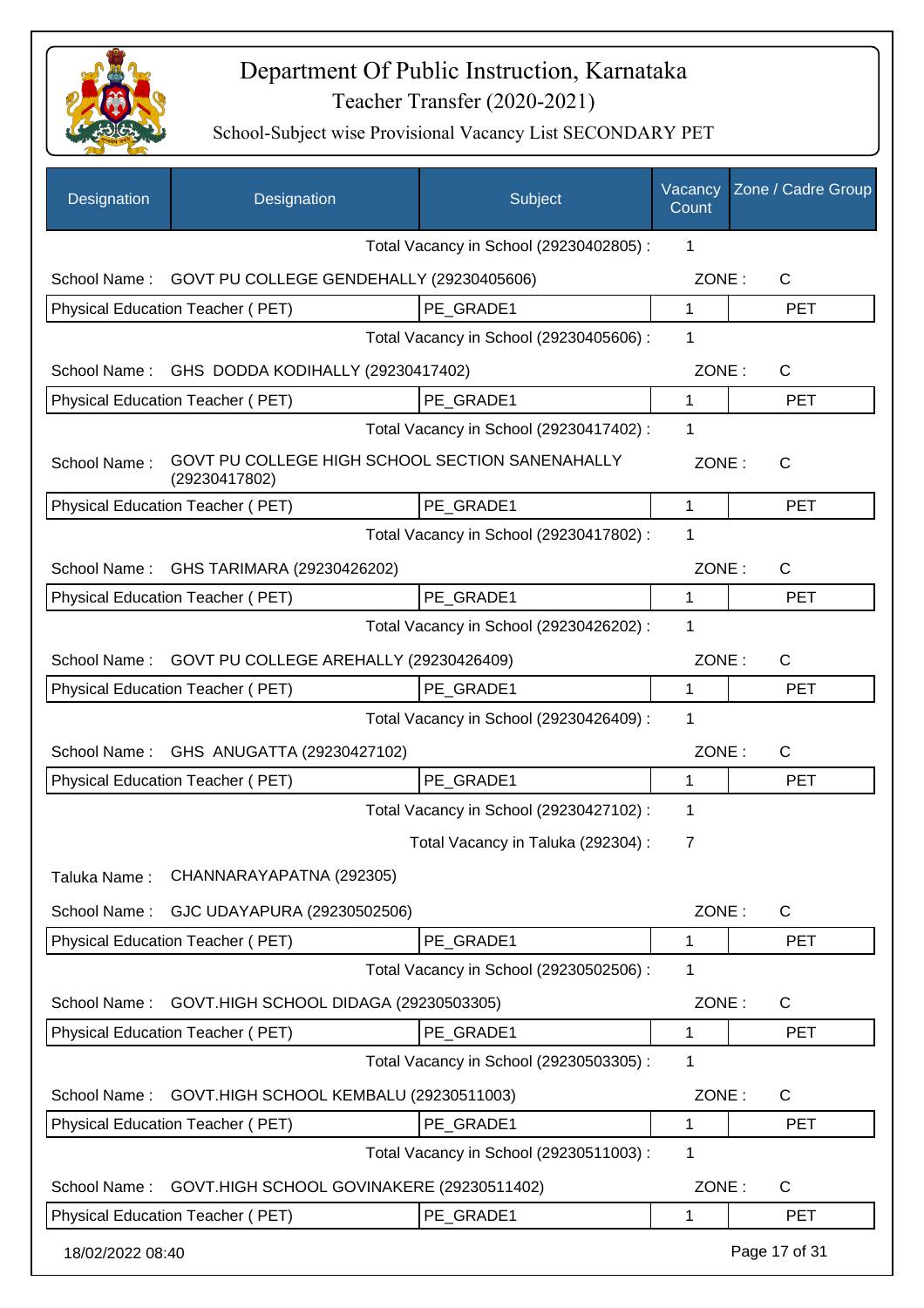

| Designation      | Designation                                                       | Subject                                 | Vacancy<br>Count | Zone / Cadre Group |
|------------------|-------------------------------------------------------------------|-----------------------------------------|------------------|--------------------|
|                  |                                                                   | Total Vacancy in School (29230511402) : | 1                |                    |
| School Name:     | GOVT.HIGH SCHOOL OBALAPURA (29230511502)                          |                                         | ZONE:            | $\mathsf{C}$       |
|                  | Physical Education Teacher (PET)                                  | PE_GRADE1                               | $\mathbf 1$      | <b>PET</b>         |
|                  |                                                                   | Total Vacancy in School (29230511502) : | 1                |                    |
| School Name:     | GOVT.HIGH SCHOOL BAGUR (29230511805)                              |                                         | ZONE:            | $\mathsf{C}$       |
|                  | Physical Education Teacher (PET)                                  | PE GRADE1                               | 1                | <b>PET</b>         |
|                  |                                                                   | Total Vacancy in School (29230511805) : | 1                |                    |
| School Name:     | GOVT.HIGH SCHOOL HEBBALALU (29230514402)                          |                                         | ZONE:            | $\mathsf{C}$       |
|                  | Physical Education Teacher (PET)                                  | PE_GRADE1                               | 1                | <b>PET</b>         |
|                  |                                                                   | Total Vacancy in School (29230514402) : | 1                |                    |
| School Name:     | GOVT.HIGH SCHOOL CHANNARAYAPATNA(BEHIND BEO OFF)<br>(29230515434) |                                         | ZONE:            | A                  |
|                  | Physical Education Teacher (PET)                                  | PE_GRADE1                               | 1                | <b>PET</b>         |
|                  |                                                                   | Total Vacancy in School (29230515434) : | 1                |                    |
| School Name:     | GOVT.HIGH SCHOOL KAREHALLY (29230521004)                          |                                         | ZONE:            | $\mathsf{C}$       |
|                  | Physical Education Teacher (PET)                                  | PE GRADE1                               | 1                | <b>PET</b>         |
|                  |                                                                   | Total Vacancy in School (29230521004) : | 1                |                    |
| School Name:     | GOVT.HIGH SCHOOL BIDARE (29230521302)                             |                                         | ZONE:            | $\mathsf{C}$       |
|                  | Physical Education Teacher (PET)                                  | PE_GRADE1                               | 1                | <b>PET</b>         |
|                  |                                                                   | Total Vacancy in School (29230521302) : | 1                |                    |
| School Name:     | GOVT.HIGH SCHOOL NAVILE (29230521804)                             |                                         | ZONE:            | С                  |
|                  | Physical Education Teacher (PET)                                  | PE GRADE1                               | 1                | <b>PET</b>         |
|                  |                                                                   | Total Vacancy in School (29230521804) : | 1                |                    |
| School Name:     | GOVT.HIGH SCHOOL VALAGERAHALLY (29230522002)                      |                                         | ZONE:            | C                  |
|                  | Physical Education Teacher (PET)                                  | PE GRADE1                               | 1                | <b>PET</b>         |
|                  |                                                                   | Total Vacancy in School (29230522002) : | 1                |                    |
| School Name:     | GOVT.HIGH SCHOOL KUMBENAHALLY (29230524002)                       |                                         | ZONE:            | C                  |
|                  | Physical Education Teacher (PET)                                  | PE GRADE1                               | 1                | <b>PET</b>         |
|                  |                                                                   | Total Vacancy in School (29230524002) : | 1                |                    |
| School Name:     | GOVT.HIGH SCHOOL PADUVANAHALLY (29230524402)                      |                                         | ZONE:            | C                  |
|                  | Physical Education Teacher (PET)                                  | PE_GRADE1                               | 1                | <b>PET</b>         |
|                  |                                                                   | Total Vacancy in School (29230524402) : | 1                |                    |
|                  | School Name: GOVT.HIGH SCHOOL SATHENAHALLY (29230524902)          |                                         | ZONE:            | C                  |
| 18/02/2022 08:40 |                                                                   |                                         |                  | Page 18 of 31      |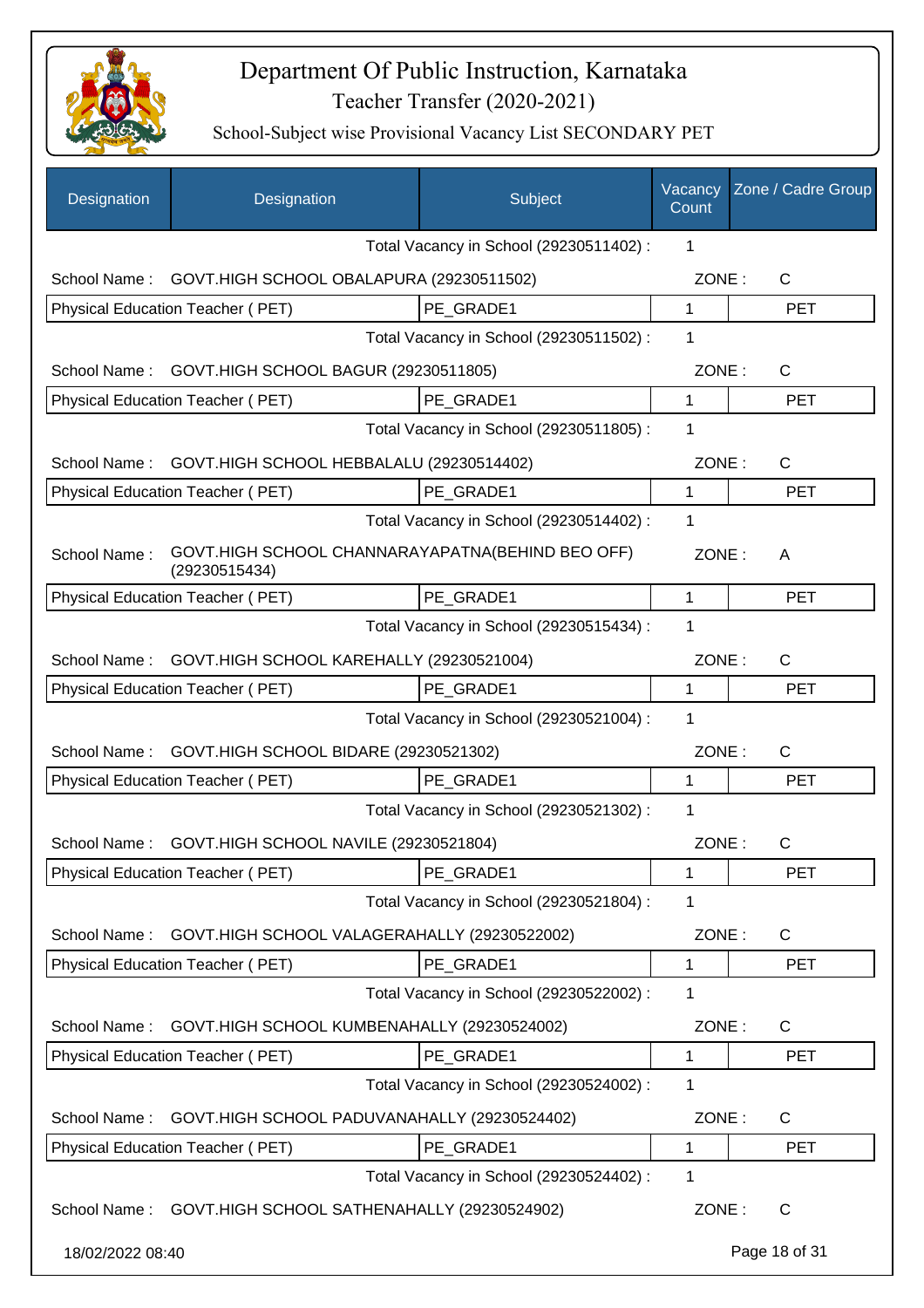

| Designation      | Designation                                          | Subject                                 | Vacancy<br>Count | Zone / Cadre Group |
|------------------|------------------------------------------------------|-----------------------------------------|------------------|--------------------|
|                  | Physical Education Teacher (PET)                     | PE_GRADE1                               | 1                | <b>PET</b>         |
|                  |                                                      | Total Vacancy in School (29230524902) : | 1                |                    |
| School Name:     | GOVT.HIGH SCHOOL KUNDUR MUTT (29230525302)           |                                         | ZONE:            | C                  |
|                  | Physical Education Teacher (PET)                     | PE GRADE1                               | 1                | <b>PET</b>         |
|                  |                                                      | Total Vacancy in School (29230525302) : | 1                |                    |
| School Name:     | GOVT.HIGH SCHOOL MATTANAVILE (29230530002)           |                                         | ZONE:            | $\mathsf{C}$       |
|                  | Physical Education Teacher (PET)                     | PE_GRADE1                               | 1                | <b>PET</b>         |
|                  |                                                      | Total Vacancy in School (29230530002) : | 1                |                    |
| School Name:     | GOVT.HIGH SCHOOL HAROSOMANAHALLY (29230532602)       |                                         | ZONE:            | C                  |
|                  | <b>Physical Education Teacher (PET)</b>              | PE GRADE1                               | $\mathbf{1}$     | <b>PET</b>         |
|                  |                                                      | Total Vacancy in School (29230532602) : | 1                |                    |
| School Name:     | GOVT.HIGH SCHOOL JINNENAHALLI (29230533503)          |                                         | ZONE:            | $\mathsf{C}$       |
|                  | Physical Education Teacher (PET)                     | PE GRADE1                               | $\mathbf{1}$     | <b>PET</b>         |
|                  |                                                      | Total Vacancy in School (29230533503) : | 1                |                    |
| School Name:     | GOVT.HIGH SCHOOL BELAGIHALLY (29230535002)           |                                         | ZONE:            | $\mathsf{C}$       |
|                  | Physical Education Teacher (PET)                     | PE GRADE1                               | 1                | <b>PET</b>         |
|                  |                                                      | Total Vacancy in School (29230535002) : | 1                |                    |
| School Name:     | GOVT.GIRLS HIGH SCHOOL SRAVANABELAGOLA (29230535720) |                                         | ZONE:            | C                  |
|                  | Physical Education Teacher (PET)                     | PE_GRADE1                               | 1                | <b>PET</b>         |
|                  |                                                      | Total Vacancy in School (29230535720) : | 1                |                    |
| School Name:     | GOVT.HIGH SCHOOL JUTTNAHALLY (29230537503)           |                                         | ZONE:            | $\mathsf C$        |
|                  | Physical Education Teacher (PET)                     | PE_GRADE1                               | 1                | <b>PET</b>         |
|                  |                                                      | Total Vacancy in School (29230537503) : | 1                |                    |
| School Name:     | GOVT.HIGH SCHOOL TAGADURU (29230542402)              |                                         | ZONE:            | C                  |
|                  | Physical Education Teacher (PET)                     | PE_GRADE1                               | 1                | <b>PET</b>         |
|                  |                                                      | Total Vacancy in School (29230542402) : | 1                |                    |
|                  |                                                      | Total Vacancy in Taluka (292305):       | 23               |                    |
| Taluka Name:     | HOLENARASIPURA (292306)                              |                                         |                  |                    |
| School Name:     | GOVT JUNIOR COLLEGE DODDAHALLY (29230600102)         |                                         | ZONE:            | $\mathsf{C}$       |
|                  | Physical Education Teacher (PET)                     | PE GRADE1                               | 1                | <b>PET</b>         |
|                  |                                                      | Total Vacancy in School (29230600102) : | 1                |                    |
| School Name:     | GOVT JUNIOR COLLEGE NAGARANAHALLI (29230601702)      |                                         | ZONE:            | $\mathsf{C}$       |
| 18/02/2022 08:40 |                                                      |                                         |                  | Page 19 of 31      |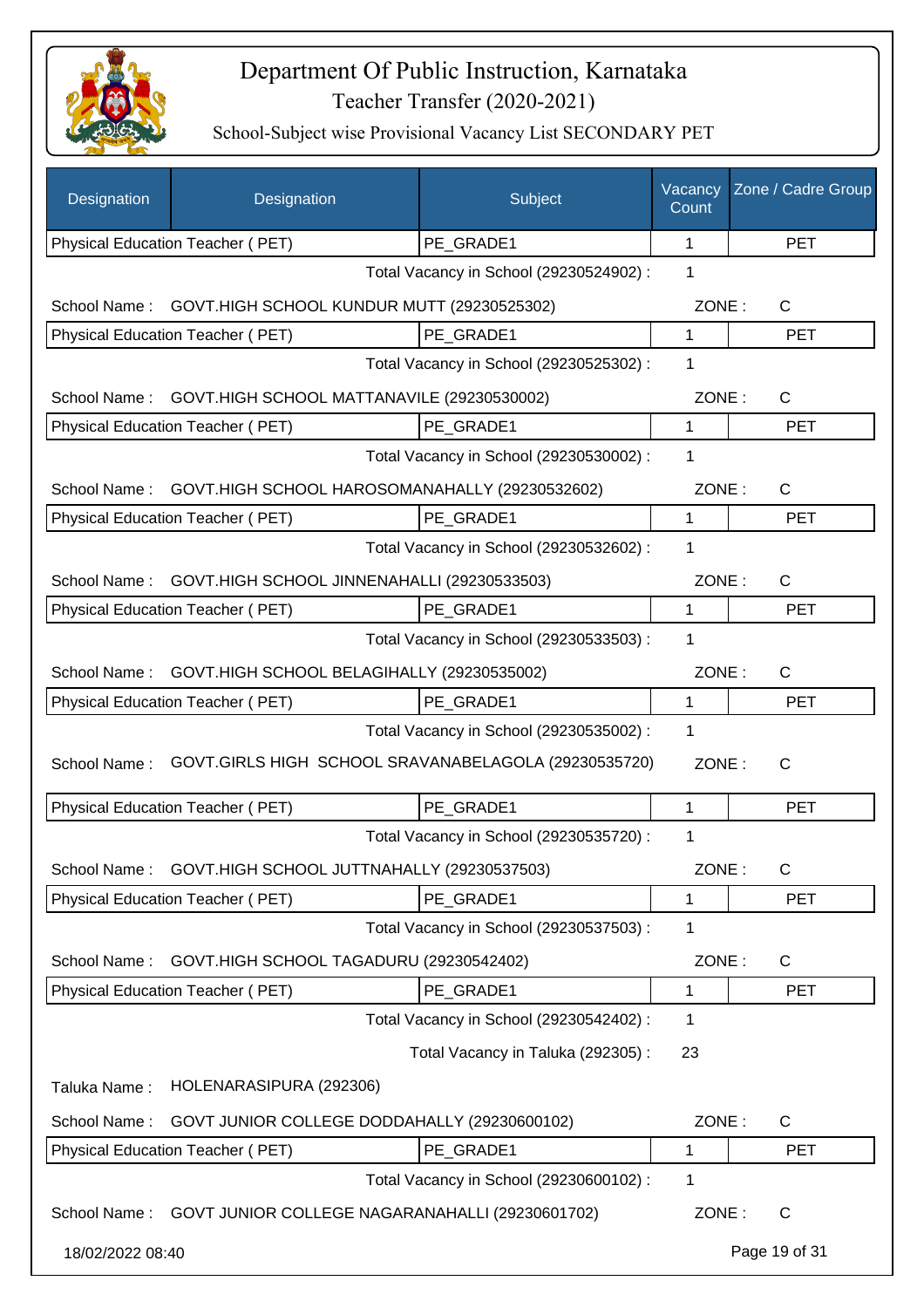

| Designation      | Designation                                                                | Subject                                 | Vacancy<br>Count | Zone / Cadre Group |
|------------------|----------------------------------------------------------------------------|-----------------------------------------|------------------|--------------------|
|                  | Physical Education Teacher (PET)                                           | PE GRADE1                               | 1                | <b>PET</b>         |
|                  |                                                                            | Total Vacancy in School (29230601702) : | 1                |                    |
| School Name:     | KARNATAKA PUBLIC SCHOOLS GOVT JUNIOR COLLEGE<br>HARIHARAPURA (29230603103) |                                         | ZONE:            | C                  |
|                  | Physical Education Teacher (PET)                                           | PE GRADE1                               | $\mathbf{1}$     | <b>PET</b>         |
|                  |                                                                            | Total Vacancy in School (29230603103) : | 1                |                    |
|                  | School Name: GOVT JUNIOR COLLEGE CHAKENAHALLY (29230603203)                |                                         | ZONE:            | $\mathsf{C}$       |
|                  | Physical Education Teacher (PET)                                           | PE GRADE1                               | 1                | <b>PET</b>         |
|                  |                                                                            | Total Vacancy in School (29230603203) : | 1                |                    |
| School Name:     | GOVT JUNIOR COLLEGE MALALI (29230603402)                                   |                                         | ZONE:            | C                  |
|                  | <b>Physical Education Teacher (PET)</b>                                    | PE GRADE1                               | $\mathbf{1}$     | <b>PET</b>         |
|                  |                                                                            | Total Vacancy in School (29230603402) : | 1                |                    |
|                  | School Name: GHS BEDIGANAHALLY (29230603802)                               |                                         | ZONE:            | $\mathsf{C}$       |
|                  | Physical Education Teacher (PET)                                           | PE GRADE1                               | $\mathbf{1}$     | <b>PET</b>         |
|                  |                                                                            | Total Vacancy in School (29230603802) : | 1                |                    |
| School Name:     | GHS YELLESHAPURA (29230607002)                                             |                                         | ZONE:            | В                  |
|                  | Physical Education Teacher (PET)                                           | PE GRADE1                               | 1                | <b>PET</b>         |
|                  |                                                                            | Total Vacancy in School (29230607002) : | 1                |                    |
| School Name:     | GOVT JUNIOR COLLEGE HALEKOTE (29230607803)                                 |                                         | ZONE:            | $\mathsf{C}$       |
|                  | Physical Education Teacher (PET)                                           | PE GRADE1                               | 1                | <b>PET</b>         |
|                  |                                                                            | Total Vacancy in School (29230607803) : | 1                |                    |
| School Name:     | GHS HARADANAHALLY (29230607902)                                            |                                         | ZONE:            | C                  |
|                  | Physical Education Teacher (PET)                                           | PE GRADE1                               | 1                | <b>PET</b>         |
|                  |                                                                            | Total Vacancy in School (29230607902) : | 1                |                    |
| School Name:     | GHS SANKANAHALLY (29230609102)                                             |                                         | ZONE:            | B                  |
|                  | Physical Education Teacher (PET)                                           | PE_GRADE1                               | $\mathbf 1$      | <b>PET</b>         |
|                  |                                                                            | Total Vacancy in School (29230609102) : | 1                |                    |
| School Name:     | GOVT GIRLS HIGH SCHOOL HOLENARASIPURA (29230612136)                        |                                         | ZONE:            | A                  |
|                  | Physical Education Teacher (PET)                                           | PE GRADE1                               | $\mathbf{1}$     | <b>PET</b>         |
|                  |                                                                            | Total Vacancy in School (29230612136) : | 1                |                    |
| School Name:     | GOVT JUNIOR COLLEGE KERAGODU (29230613402)                                 |                                         | ZONE:            | C                  |
|                  | Physical Education Teacher (PET)                                           | PE_GRADE1                               | 1                | <b>PET</b>         |
|                  |                                                                            | Total Vacancy in School (29230613402) : | 1                |                    |
| 18/02/2022 08:40 |                                                                            |                                         |                  | Page 20 of 31      |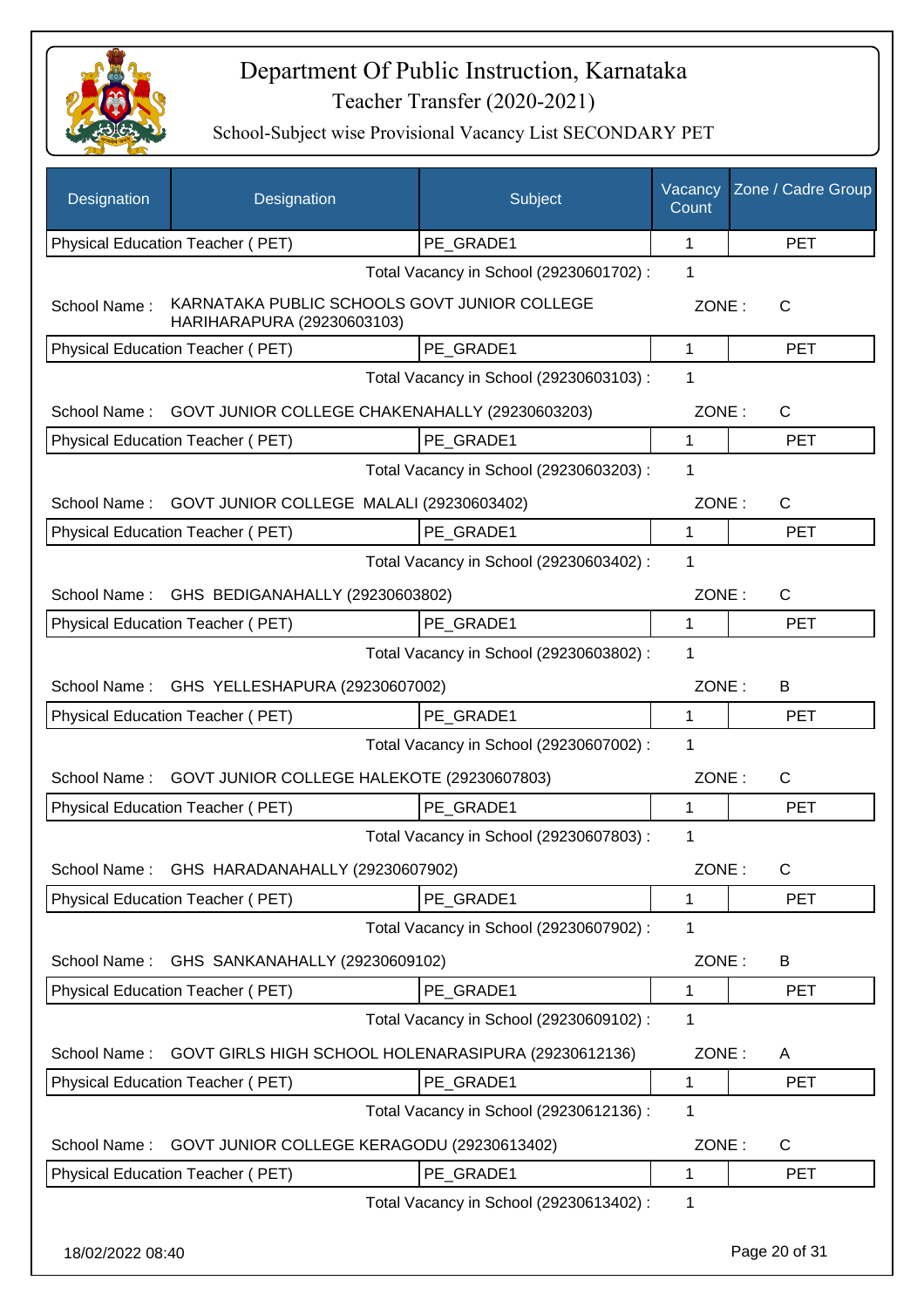

| Designation      | Designation                                               | Subject                                 | Vacancy<br>Count | Zone / Cadre Group |
|------------------|-----------------------------------------------------------|-----------------------------------------|------------------|--------------------|
|                  | School Name: GHS ATTICHOWDENAHALLY (29230615402)          |                                         | ZONE:            | $\mathsf{C}$       |
|                  | Physical Education Teacher (PET)                          | PE GRADE1                               | 1                | <b>PET</b>         |
|                  |                                                           | Total Vacancy in School (29230615402) : | 1                |                    |
|                  | School Name: GHS SINGAPURA (29230617502)                  |                                         | ZONE:            | $\mathsf{C}$       |
|                  | Physical Education Teacher (PET)                          | PE GRADE1                               | 1                | <b>PET</b>         |
|                  |                                                           | Total Vacancy in School (29230617502) : | 1                |                    |
|                  | School Name: GOVT JUNIOR COLLEGE MUDALHIPPE (29230617701) |                                         | ZONE:            | $\mathsf{C}$       |
|                  | Physical Education Teacher (PET)                          | PE GRADE1                               | 1                | <b>PET</b>         |
|                  |                                                           | Total Vacancy in School (29230617701) : | 1                |                    |
|                  | School Name: GHS ANNEKANAMBODY (29230621203)              |                                         | ZONE:            | $\mathsf{C}$       |
|                  | <b>Physical Education Teacher (PET)</b>                   | PE GRADE1                               | $\mathbf{1}$     | <b>PET</b>         |
|                  |                                                           | Total Vacancy in School (29230621203) : | 1                |                    |
| School Name:     | GOVT JUNIOR COLLEGE HALLYMYSORE (29230621606)             |                                         | ZONE:            | $\mathsf{C}$       |
|                  | Physical Education Teacher (PET)                          | PE_GRADE1                               | $\mathbf 1$      | <b>PET</b>         |
|                  |                                                           | Total Vacancy in School (29230621606) : | 1                |                    |
| School Name:     | GHS NIDUVANI (29230623503)                                |                                         | ZONE:            | $\mathsf{C}$       |
|                  | Physical Education Teacher (PET)                          | PE_GRADE1                               | 1                | <b>PET</b>         |
|                  |                                                           | Total Vacancy in School (29230623503) : | $\mathbf 1$      |                    |
|                  |                                                           | Total Vacancy in Taluka (292306) :      | 18               |                    |
| Taluka Name:     | HASSAN (292307)                                           |                                         |                  |                    |
| School Name:     | Govt High School SANTHE KOPPALU (29230728702)             |                                         | ZONE:            | $\mathsf C$        |
|                  | Physical Education Teacher (PET)                          | PE_GRADE1                               | 1                | PET                |
|                  |                                                           | Total Vacancy in School (29230728702) : | 1                |                    |
| School Name:     | Govt High School DODDAGADDAVALLY (29230732602)            |                                         | ZONE:            | C                  |
|                  | Physical Education Teacher (PET)                          | PE_GRADE1                               | 1                | <b>PET</b>         |
|                  |                                                           | Total Vacancy in School (29230732602) : | $\mathbf 1$      |                    |
|                  |                                                           | Total Vacancy in Taluka (292307) :      | $\overline{2}$   |                    |
| Taluka Name:     | SAKALESHAPURA (292308)                                    |                                         |                  |                    |
| School Name:     | GHS UDEVARA (29230800202)                                 |                                         | ZONE:            | C                  |
|                  | Physical Education Teacher (PET)                          | PE_GRADE1                               | 1                | PET                |
|                  |                                                           | Total Vacancy in School (29230800202) : | 1                |                    |
| School Name:     | KARNATAKA PUBLIC SCHOOLS GOVT JUNIOR COLLEGE              |                                         | ZONE:            | C                  |
| 18/02/2022 08:40 |                                                           |                                         |                  | Page 21 of 31      |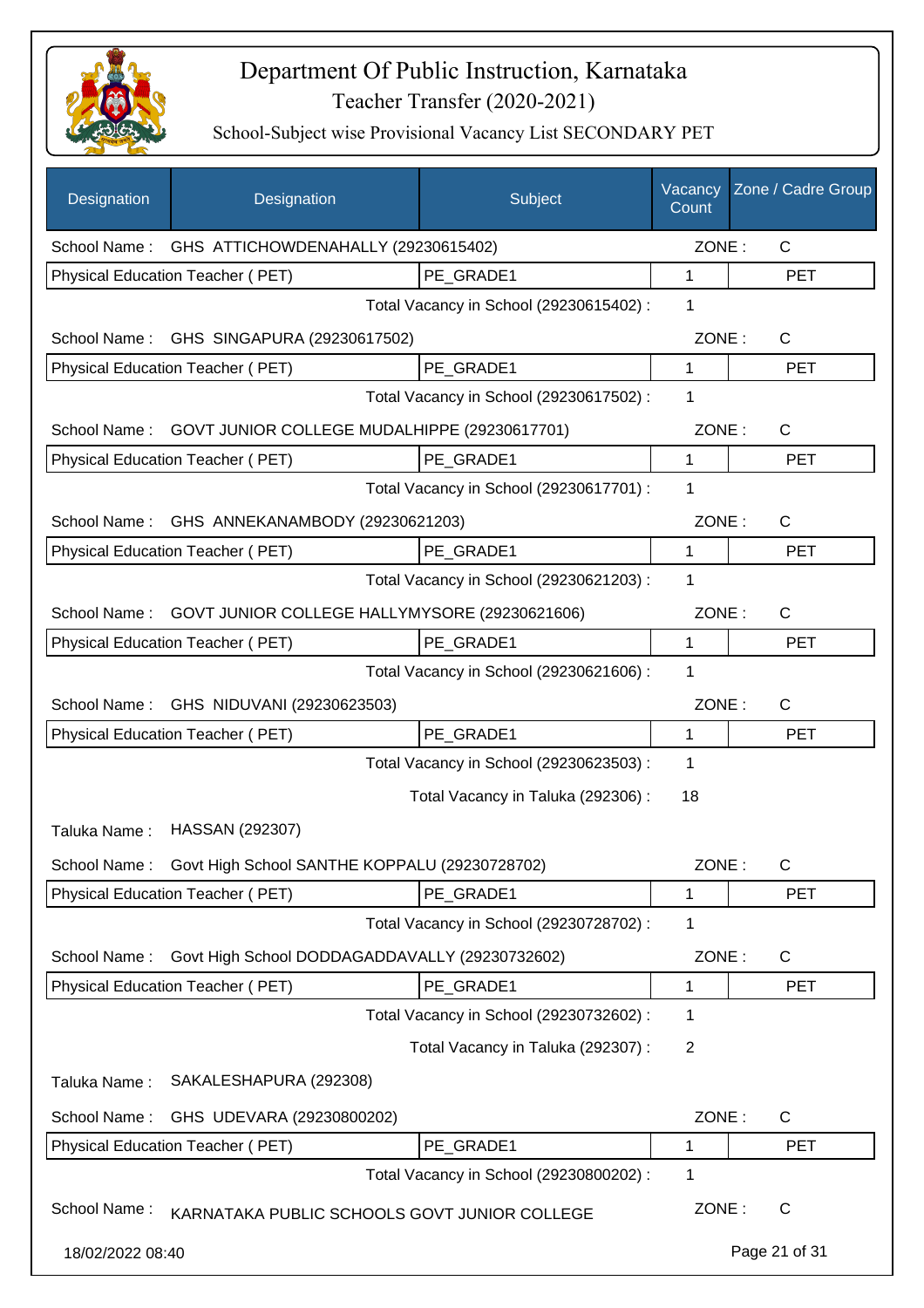

| Designation      | Designation                                                           | Subject                                 | Vacancy<br>Count | Zone / Cadre Group |
|------------------|-----------------------------------------------------------------------|-----------------------------------------|------------------|--------------------|
|                  | HANBALU (29230803606)                                                 |                                         |                  |                    |
|                  | <b>Physical Education Teacher (PET)</b>                               | PE_GRADE1                               | 1                | <b>PET</b>         |
|                  |                                                                       | Total Vacancy in School (29230803606) : | 1                |                    |
| School Name:     | GHS DEVALADAKERE (29230804802)                                        |                                         | ZONE:            | C                  |
|                  | Physical Education Teacher (PET)                                      | PE_GRADE1                               | 1                | <b>PET</b>         |
|                  |                                                                       | Total Vacancy in School (29230804802) : | 1                |                    |
| School Name:     | GOVT JUNIOR COLLEGE SAKALESHPURA (29230806938)                        |                                         | ZONE:            | A                  |
|                  | Physical Education Teacher (PET)                                      | PE GRADE1                               | 1                | <b>PET</b>         |
|                  |                                                                       | Total Vacancy in School (29230806938) : | 1                |                    |
|                  | School Name: GHS ADARAVALLI (29230808102)                             |                                         | ZONE:            | $\mathsf{C}$       |
|                  | Physical Education Teacher (PET)                                      | PE GRADE1                               | 1                | <b>PET</b>         |
|                  |                                                                       | Total Vacancy in School (29230808102) : | 1                |                    |
| School Name:     | GHS ECHALABEEDU (29230812502)                                         |                                         | ZONE:            | C                  |
|                  | Physical Education Teacher (PET)                                      | PE_GRADE1                               | $\mathbf 1$      | <b>PET</b>         |
|                  |                                                                       | Total Vacancy in School (29230812502) : | $\mathbf 1$      |                    |
| School Name:     | KARNATAKA PUBLIC SCHOOLS GOVT JUNIOR COLLEGE HETHUR<br>(29230813303)  |                                         | ZONE:            | C                  |
|                  | Physical Education Teacher (PET)                                      | PE GRADE1                               | 1                | <b>PET</b>         |
|                  |                                                                       | Total Vacancy in School (29230813303) : | 1                |                    |
|                  |                                                                       | Total Vacancy in Taluka (292308) :      | 7                |                    |
| District Name:   | DAKSHINA KANNADA (2924)                                               |                                         |                  |                    |
| Taluka Name:     | <b>BANTWAL (292401)</b>                                               |                                         |                  |                    |
| School Name:     | DKZP GOVT. HIGH SCHOOL GOLTHAMAJAL (29240102106)                      |                                         | ZONE:            | B                  |
|                  | Physical Education Teacher (PET)                                      | PE GRADE1                               | 1                | <b>PET</b>         |
|                  |                                                                       | Total Vacancy in School (29240102106) : | 1                |                    |
| School Name:     | DKZP GOVT. PRE UNIVERSITY COLLEGE KAVALA PADUR VAGGA<br>(29240103406) |                                         | ZONE:            | $\mathsf{C}$       |
|                  | Physical Education Teacher (PET)                                      | PE_GRADE1                               | 1                | <b>PET</b>         |
|                  |                                                                       | Total Vacancy in School (29240103406) : | 1                |                    |
| School Name:     | DKZP GOVT. HIGH SCHOOL SURIBAILU - RMSA (29240103908)                 |                                         | ZONE:            | C                  |
|                  | Physical Education Teacher (PET)                                      | PE_GRADE1                               | 1                | <b>PET</b>         |
|                  |                                                                       | Total Vacancy in School (29240103908) : | 1                |                    |
| School Name:     | DKZP GOVT. HIGH SCHOOL DADDALAKADU (29240105001)                      |                                         | ZONE:            | B                  |
| 18/02/2022 08:40 |                                                                       |                                         |                  | Page 22 of 31      |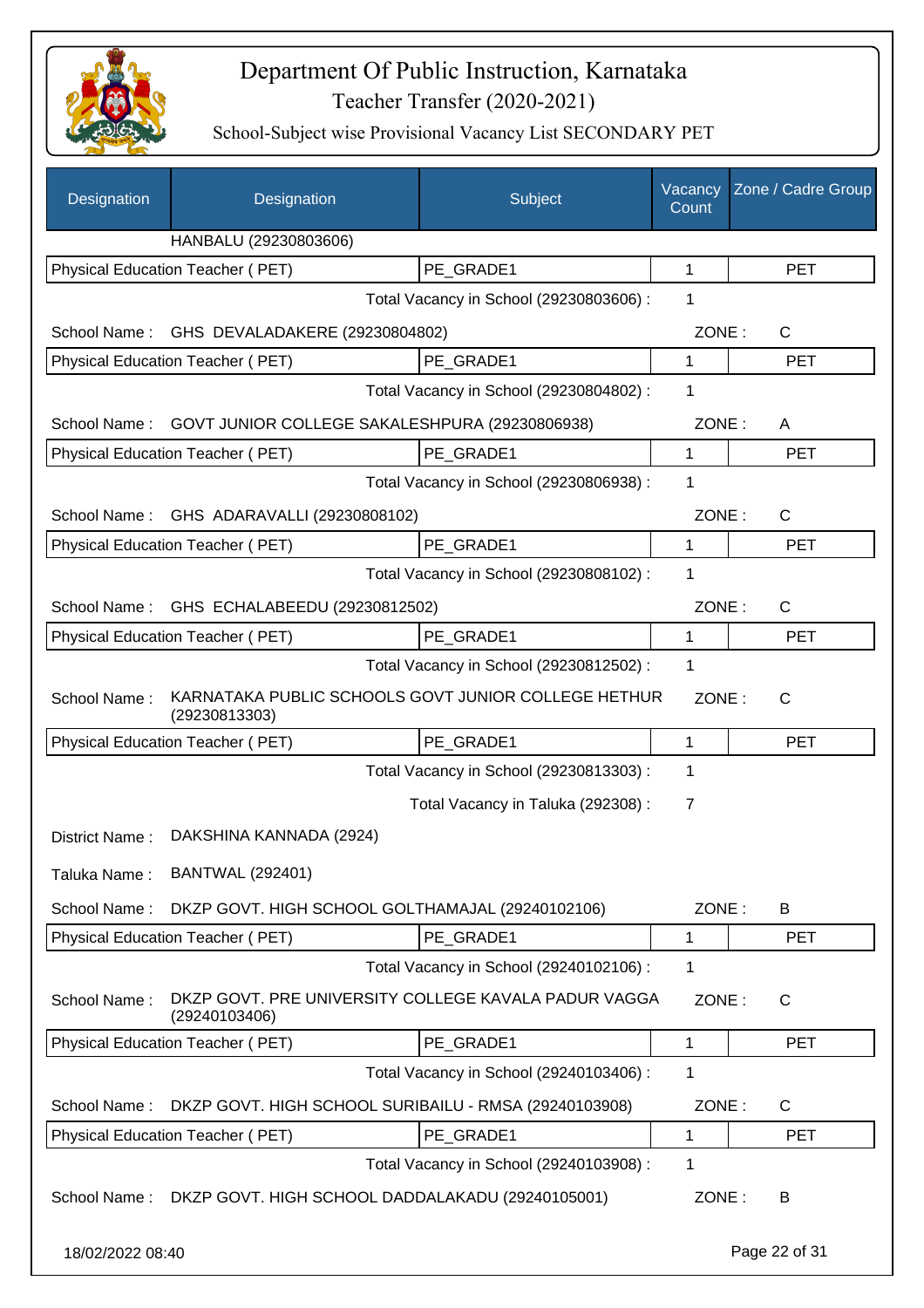

School-Subject wise Provisional Vacancy List SECONDARY PET

| Designation  | Designation                                                                          | Subject                                 | Vacancy<br>Count | Zone / Cadre Group |
|--------------|--------------------------------------------------------------------------------------|-----------------------------------------|------------------|--------------------|
|              | Physical Education Teacher (PET)                                                     | PE_GRADE1                               | 1                | <b>PET</b>         |
|              |                                                                                      | Total Vacancy in School (29240105001) : | 1                |                    |
| School Name: | DKZP GOVT. HIGH SCHOOL SUJEER (29240106305)                                          |                                         | ZONE:            | В                  |
|              | Physical Education Teacher (PET)                                                     | PE GRADE1                               | 1                | <b>PET</b>         |
|              |                                                                                      | Total Vacancy in School (29240106305) : | 1                |                    |
| School Name: | DKZP GOVT. PRE UNIVERSITY COLLEGE SIDDAKATTE<br>(29240107106)                        |                                         | ZONE:            | $\mathsf{C}$       |
|              | Physical Education Teacher (PET)                                                     | PE GRADE1                               | $\mathbf{1}$     | <b>PET</b>         |
|              |                                                                                      | Total Vacancy in School (29240107106) : | 1                |                    |
| School Name: | DKZP GOVT. HIGH SCHOOL SARAPADY (29240107205)                                        |                                         | ZONE:            | C                  |
|              | Physical Education Teacher (PET)                                                     | PE GRADE1                               | $\mathbf{1}$     | <b>PET</b>         |
|              |                                                                                      | Total Vacancy in School (29240107205) : | 1                |                    |
| School Name: | BONDALA JAGANNATHA SHETTY MEMORIAL DKZP GOVT. HIGH<br>SCHOOL SHAMBHOOR (29240107302) |                                         | ZONE:            | В                  |
|              | Physical Education Teacher (PET)                                                     | PE GRADE1                               | 1                | <b>PET</b>         |
|              |                                                                                      | Total Vacancy in School (29240107302) : | 1                |                    |
|              |                                                                                      | Total Vacancy in Taluka (292401) :      | 8                |                    |
| Taluka Name: | BELTHANGADY (292402)                                                                 |                                         |                  |                    |
| School Name: | DKZP GOVT. HIGH SCHOOL KARAYA (29240202605)                                          |                                         | ZONE:            | $\mathsf{C}$       |
|              | <b>Physical Education Teacher (PET)</b>                                              | PE GRADE1                               | 1                | <b>PET</b>         |
|              |                                                                                      | Total Vacancy in School (29240202605) : | 1                |                    |
|              | School Name: DKZP GOVT. HIGH SCHOOL KASHIPATNA (29240202803)                         |                                         | ZONE:            | С                  |
|              | Physical Education Teacher (PET)                                                     | PE GRADE1                               | 1                | <b>PET</b>         |
|              |                                                                                      | Total Vacancy in School (29240202803) : | 1                |                    |
| School Name: | DKZP GOVT. HIGH SCHOOL GURUVAINAKERE (29240203604)                                   |                                         | ZONE:            | В                  |
|              | Physical Education Teacher (PET)                                                     | PE GRADE1                               | $\mathbf 1$      | <b>PET</b>         |
|              |                                                                                      | Total Vacancy in School (29240203604) : | 1                |                    |
| School Name: | DKZP GOVT. HIGH SCHOOL MITTABAGILU (29240204304)                                     |                                         | ZONE:            | C                  |
|              | Physical Education Teacher (PET)                                                     | PE GRADE1                               | 1                | <b>PET</b>         |
|              |                                                                                      | Total Vacancy in School (29240204304) : | 1                |                    |
| School Name: | DKZP GOVT. HIGH SCHOOL BULERI - MOGRU (29240204405)                                  |                                         | ZONE:            | C                  |
|              | Physical Education Teacher (PET)                                                     | PE_GRADE1                               | 1                | <b>PET</b>         |
|              |                                                                                      | Total Vacancy in School (29240204405) : | 1                |                    |

18/02/2022 08:40 Page 23 of 31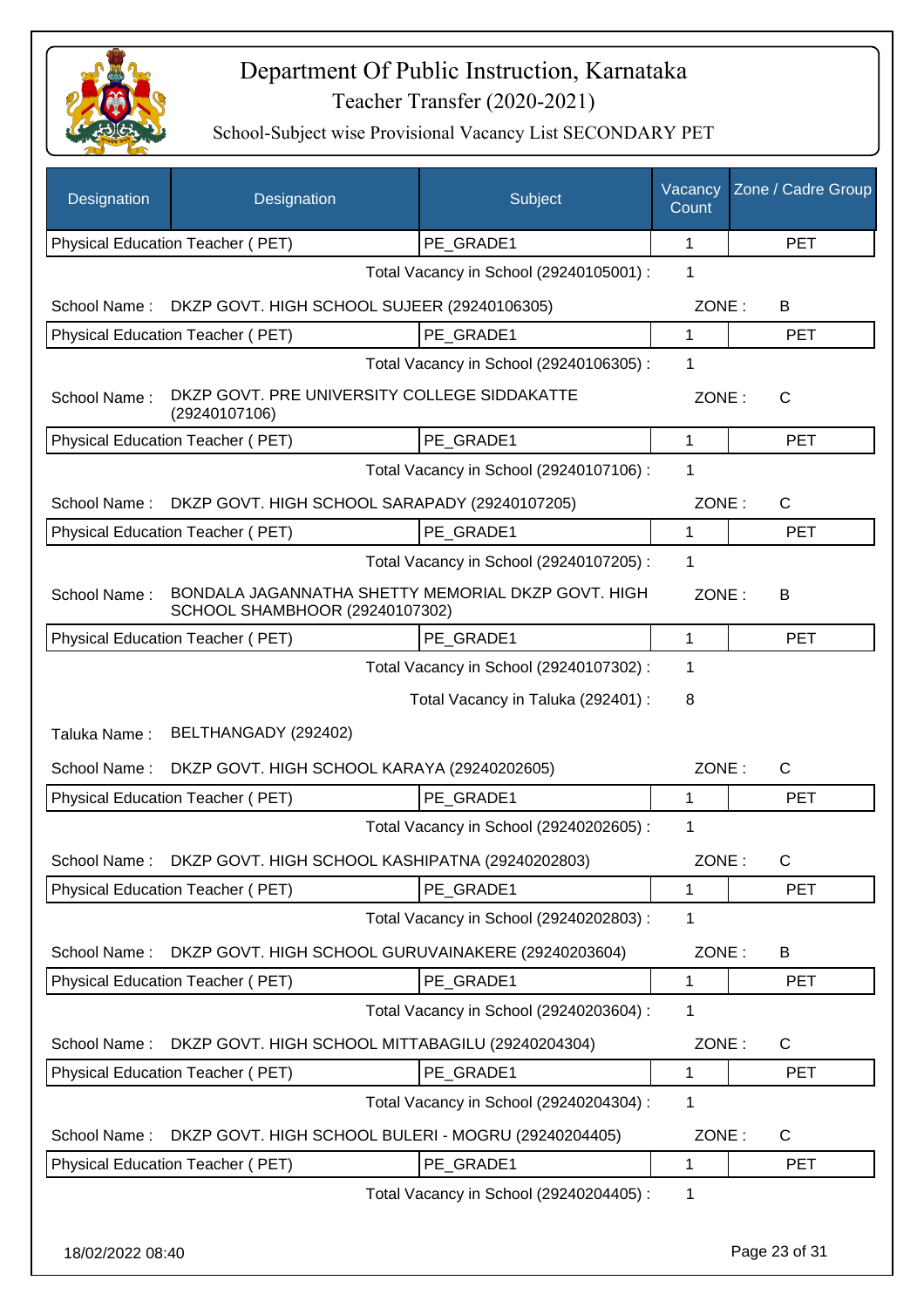

| Designation      | Designation                                                                  | Subject                                 | Vacancy<br>Count | Zone / Cadre Group |
|------------------|------------------------------------------------------------------------------|-----------------------------------------|------------------|--------------------|
| School Name:     | DKZP GOVT. HIGH SCHOOL NIDLE (29240205404)                                   |                                         | ZONE:            | $\mathsf{C}$       |
|                  | Physical Education Teacher (PET)                                             | PE GRADE1                               | 1                | <b>PET</b>         |
|                  |                                                                              | Total Vacancy in School (29240205404) : | 1                |                    |
| School Name:     | DKZP GOVT. HIGH SCHOOL PADANGADY (29240205702)                               |                                         | ZONE:            | C                  |
|                  | Physical Education Teacher (PET)                                             | PE GRADE1                               | 1                | <b>PET</b>         |
|                  |                                                                              | Total Vacancy in School (29240205702) : | 1                |                    |
| School Name:     | NETHAJI SUBHASHCHANDRA BOSE DKZP GOVT. HIGH SCHOOL<br>SAVANALU (29240206503) |                                         | ZONE:            | $\mathsf{C}$       |
|                  | Physical Education Teacher (PET)                                             | PE GRADE1                               | 1                | <b>PET</b>         |
|                  |                                                                              | Total Vacancy in School (29240206503) : | 1                |                    |
| School Name:     | DKZP GOVT. HIGH SCHOOL HALEPETE UJIRE (29240207712)                          |                                         | ZONE:            | B                  |
|                  | Physical Education Teacher (PET)                                             | PE GRADE1                               | 1                | <b>PET</b>         |
|                  |                                                                              | Total Vacancy in School (29240207712) : | 1                |                    |
| School Name:     | DKZP GOVT. PRE UNIVERSITY COLLEGE VENOOR (29240207902)                       |                                         | ZONE:            | $\mathsf{C}$       |
|                  | Physical Education Teacher (PET)                                             | PE_GRADE1                               | 1                | <b>PET</b>         |
|                  |                                                                              | Total Vacancy in School (29240207902) : | 1                |                    |
|                  |                                                                              | Total Vacancy in Taluka (292402) :      | 10               |                    |
| Taluka Name:     | MANGALURU NORTH (292403)                                                     |                                         |                  |                    |
| School Name:     | DKZP GOVT. HIGH SCHOOL KENJAR (29240308102)                                  |                                         | ZONE:            | B                  |
|                  | Physical Education Teacher (PET)                                             | PE GRADE1                               | 1                | <b>PET</b>         |
|                  |                                                                              | Total Vacancy in School (29240308102) : | 1                |                    |
| School Name:     | GOVT.HIGH SCHOOL, KATIPALLA FIFTH BLOCK (29240309102)                        |                                         | ZONE:            | A                  |
|                  | Physical Education Teacher (PET)                                             | PE_GRADE1                               | 1                | <b>PET</b>         |
|                  |                                                                              | Total Vacancy in School (29240309102) : | 1                |                    |
| School Name:     | DKZP GOVT. PRE UNIVERSITY COLLEGE KATIPALLA<br>(29240309204)                 |                                         | ZONE:            | A                  |
|                  | Physical Education Teacher (PET)                                             | PE GRADE1                               | 1                | <b>PET</b>         |
|                  |                                                                              | Total Vacancy in School (29240309204) : | 1                |                    |
| School Name:     | DKZP GOVT. HIGH SCHOOL CHITRAPURA (29240309605)                              |                                         | ZONE:            | A                  |
|                  | Physical Education Teacher (PET)                                             | PE_GRADE1                               | 1                | <b>PET</b>         |
|                  |                                                                              | Total Vacancy in School (29240309605) : | 1                |                    |
| School Name:     | DKZP GOVT. MODEL HIGH SCHOOL K.S.RAO NAGAR - RMSA<br>(29240309901)           |                                         | ZONE:            | A                  |
| 18/02/2022 08:40 |                                                                              |                                         |                  | Page 24 of 31      |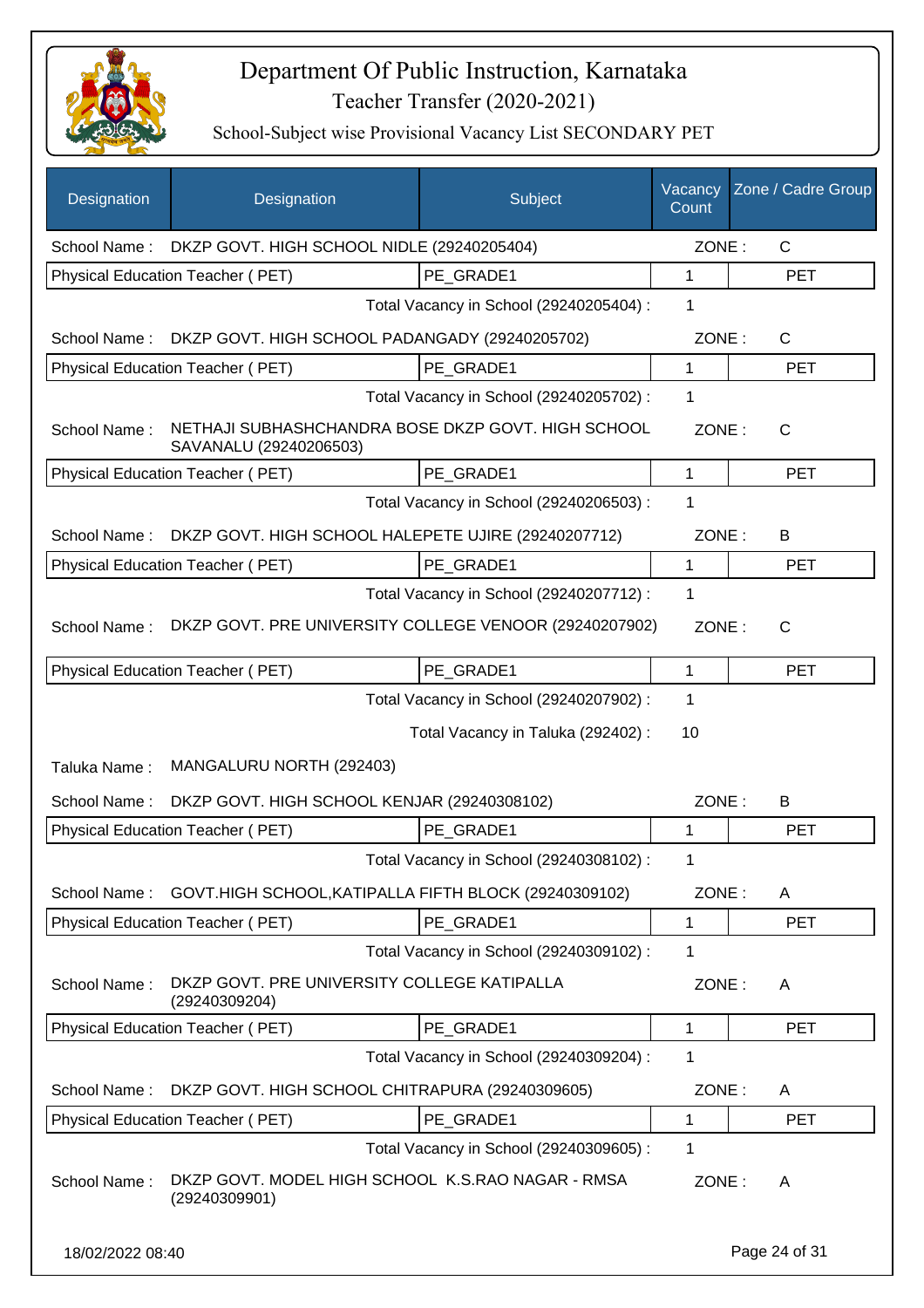

| Designation      | Designation                                                           | Subject                                 | Vacancy<br>Count | Zone / Cadre Group |
|------------------|-----------------------------------------------------------------------|-----------------------------------------|------------------|--------------------|
|                  | Physical Education Teacher (PET)                                      | PE_GRADE1                               | 1                | <b>PET</b>         |
|                  |                                                                       | Total Vacancy in School (29240309901) : | 1                |                    |
| School Name:     | KS RAO MEMORIAL DKZP GOVT. HIGH SCHOOL CHITRAPU<br>(29240309912)      |                                         | ZONE:            | A                  |
|                  | Physical Education Teacher (PET)                                      | PE GRADE1                               | 1                | <b>PET</b>         |
|                  |                                                                       | Total Vacancy in School (29240309912) : | 1                |                    |
| School Name:     | DKZP GOVT. PRE UNIVERSITY COLLEGE MULKY (HS SECTION)<br>(29240309916) |                                         | ZONE:            | A                  |
|                  | Physical Education Teacher (PET)                                      | PE_GRADE1                               | $\mathbf{1}$     | <b>PET</b>         |
|                  |                                                                       | Total Vacancy in School (29240309916) : | 1                |                    |
|                  |                                                                       | Total Vacancy in Taluka (292403) :      | $\overline{7}$   |                    |
| Taluka Name:     | <b>PUTTUR (292404)</b>                                                |                                         |                  |                    |
| School Name:     | KARNATAKA PUBLIC SCHOOL KUMBRA - SECONDARY<br>(29240406707)           |                                         | ZONE:            | C                  |
|                  | Physical Education Teacher (PET)                                      | PE GRADE1                               | 1                | <b>PET</b>         |
|                  |                                                                       | Total Vacancy in School (29240406707) : | 1                |                    |
|                  |                                                                       | Total Vacancy in Taluka (292404) :      | 1                |                    |
| Taluka Name:     | MANGALURU SOUTH (292406)                                              |                                         |                  |                    |
| School Name:     | NETAJI S BOSE DKZP GOVT. HIGH SCHOOL DERALAKATTE<br>(29240602307)     |                                         | ZONE:            | B                  |
|                  | Physical Education Teacher (PET)                                      | PE_GRADE1                               | $\mathbf{1}$     | <b>PET</b>         |
|                  |                                                                       | Total Vacancy in School (29240602307) : | 1                |                    |
| School Name:     | DKZP GOVT. HIGH SCHOOL KALKATTA (29240605008)                         |                                         | ZONE:            | C                  |
|                  | Physical Education Teacher (PET)                                      | PE_GRADE1                               | 1                | <b>PET</b>         |
|                  |                                                                       | Total Vacancy in School (29240605008) : | 1                |                    |
| School Name:     | DKZP GOVT. HIGH SCHOOL TALAPADY (29240606708)                         |                                         | ZONE:            | $\mathsf C$        |
|                  | Physical Education Teacher (PET)                                      | PE GRADE1                               | 1                | <b>PET</b>         |
|                  |                                                                       | Total Vacancy in School (29240606708) : | 1                |                    |
| School Name:     | DKZP GOVT. HIGH SCHOOL MELANGADY (URDU) (29240607632)                 |                                         | ZONE:            | A                  |
|                  | Physical Education Teacher (PET)                                      | PE_GRADE1                               | 1                | <b>PET</b>         |
|                  |                                                                       | Total Vacancy in School (29240607632) : | 1                |                    |
| School Name:     | DKZP GOVT. HIGH SCHOOL KANNUR (29240608905)                           |                                         | ZONE:            | Α                  |
|                  | Physical Education Teacher (PET)                                      | PE_GRADE1                               | 1                | <b>PET</b>         |
|                  |                                                                       | Total Vacancy in School (29240608905) : | 1                |                    |
| 18/02/2022 08:40 |                                                                       |                                         |                  | Page 25 of 31      |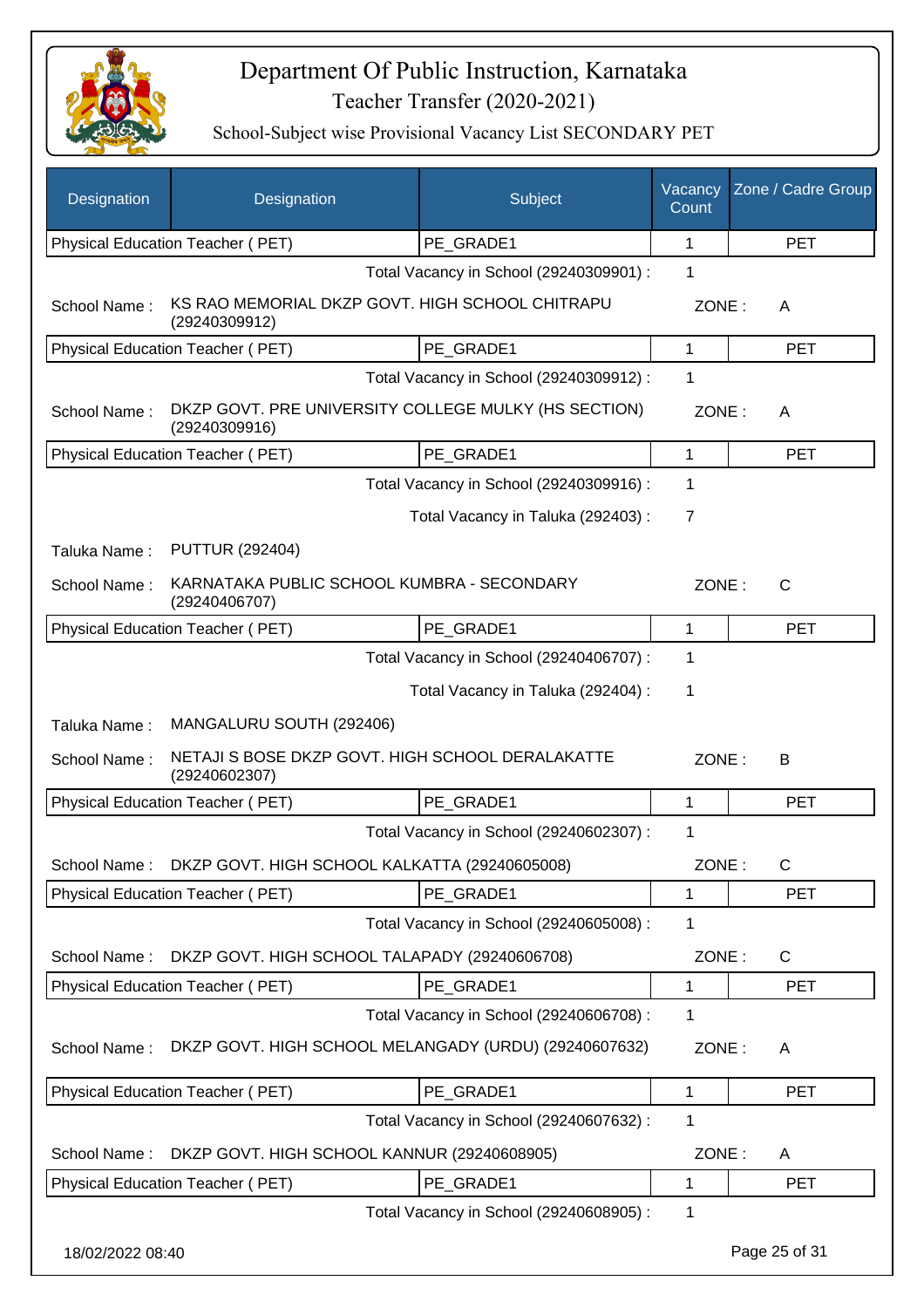

| Designation      | Designation                                                    | Subject                                 | Vacancy<br>Count | Zone / Cadre Group |
|------------------|----------------------------------------------------------------|-----------------------------------------|------------------|--------------------|
|                  |                                                                | Total Vacancy in Taluka (292406) :      | 5                |                    |
| Taluka Name:     | MOODABIDRE (292407)                                            |                                         |                  |                    |
| School Name:     | KARNATAKA PUBLIC SCHOOL MIJAR - SECONDARY<br>(29240700105)     |                                         | ZONE:            | B                  |
|                  | Physical Education Teacher (PET)                               | PE_GRADE1                               | 1                | <b>PET</b>         |
|                  |                                                                | Total Vacancy in School (29240700105) : | 1                |                    |
| School Name:     | DKZP GOVT. HIGH SCHOOL ALIYOOR (29240702305)                   |                                         | ZONE:            | C                  |
|                  | Physical Education Teacher (PET)                               | PE_GRADE1                               | 1                | <b>PET</b>         |
|                  |                                                                | Total Vacancy in School (29240702305) : | 1                |                    |
|                  |                                                                | Total Vacancy in Taluka (292407) :      | 2                |                    |
| District Name:   | <b>KODAGU (2925)</b>                                           |                                         |                  |                    |
| Taluka Name:     | <b>MADIKERI (292501)</b>                                       |                                         |                  |                    |
| School Name:     | KARNATAKA PUBLIC SCHOOLS HIGH SCHOOL, NAPOKLU<br>(29250102306) |                                         | ZONE:            | $\mathsf{C}$       |
|                  | Physical Education Teacher (PET)                               | PE_GRADE1                               | 1                | <b>PET</b>         |
|                  |                                                                | Total Vacancy in School (29250102306) : | 1                |                    |
| School Name:     | HIGH SCHOOL, YEMMEMADU (29250104004)                           |                                         | ZONE:            | $\mathsf{C}$       |
|                  | <b>Physical Education Teacher (PET)</b>                        | PE_GRADE1                               | 1                | <b>PET</b>         |
|                  |                                                                | Total Vacancy in School (29250104004) : | 1                |                    |
| School Name:     | GHS COMPOSITE KARIKE (29250105506)                             |                                         | ZONE:            | C                  |
|                  | Physical Education Teacher (PET)                               | PE_GRADE1                               | 1                | <b>PET</b>         |
|                  |                                                                | Total Vacancy in School (29250105506) : | 1                |                    |
|                  |                                                                | Total Vacancy in Taluka (292501) :      | 3                |                    |
| Taluka Name:     | SOMAVARPET (292502)                                            |                                         |                  |                    |
| School Name:     | GHS GONIMARUR (29250200404)                                    |                                         | ZONE:            | $\mathsf{C}$       |
|                  | Physical Education Teacher (PET)                               | PE GRADE1                               | 1                | <b>PET</b>         |
|                  |                                                                | Total Vacancy in School (29250200404) : | 1                |                    |
| School Name:     | G P U COLLEGE SOMVERPET (29250202007)                          |                                         | ZONE:            | B                  |
|                  | Physical Education Teacher (PET)                               | PE_GRADE1                               | 1                | <b>PET</b>         |
|                  |                                                                | Total Vacancy in School (29250202007) : | 1                |                    |
| School Name:     | GHS NIDTHA (29250206702)                                       |                                         | ZONE:            | C                  |
|                  | Physical Education Teacher (PET)                               | PE_GRADE1                               | 1                | <b>PET</b>         |
| 18/02/2022 08:40 |                                                                |                                         |                  | Page 26 of 31      |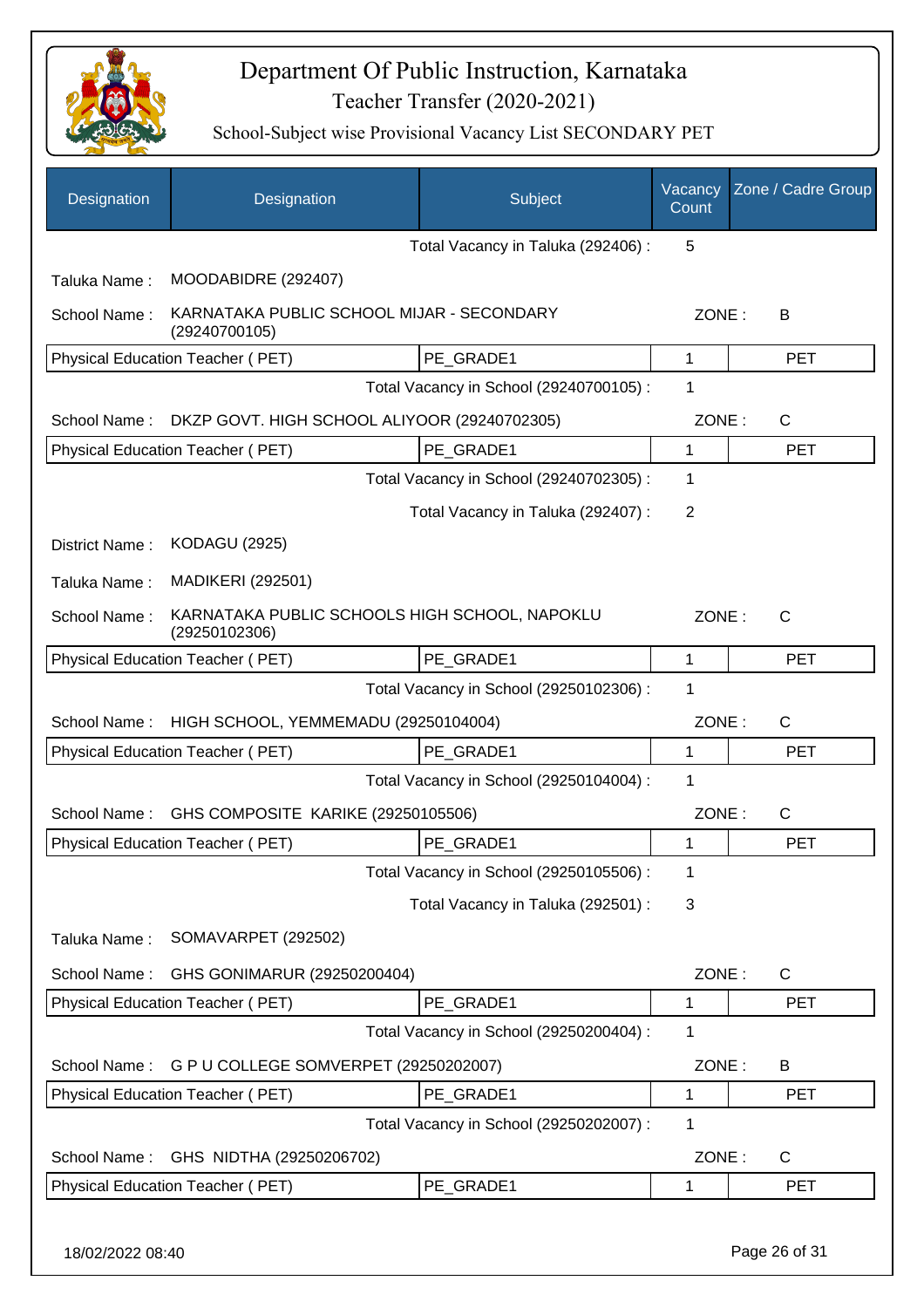

| Designation                                         | Designation                                   | Subject                                 | Vacancy<br>Count | Zone / Cadre Group |
|-----------------------------------------------------|-----------------------------------------------|-----------------------------------------|------------------|--------------------|
|                                                     |                                               | Total Vacancy in School (29250206702) : | 1                |                    |
| School Name:                                        | GHS ANKANAHALLI (29250206903)                 |                                         | ZONE:            | $\mathsf{C}$       |
|                                                     | Physical Education Teacher (PET)              | PE GRADE1                               | $\mathbf{1}$     | <b>PET</b>         |
|                                                     |                                               | Total Vacancy in School (29250206903) : | 1                |                    |
| School Name:                                        | GHS TORENUR (29250210505)                     |                                         | ZONE:            | C                  |
|                                                     | Physical Education Teacher (PET)              | PE_GRADE1                               | 1                | <b>PET</b>         |
|                                                     |                                               | Total Vacancy in School (29250210505) : | $\mathbf 1$      |                    |
| School Name:                                        | GHS KUDMANGALUR (29250211109)                 |                                         | ZONE:            | B                  |
|                                                     | Physical Education Teacher (PET)              | PE_GRADE1                               | 1                | <b>PET</b>         |
|                                                     |                                               | Total Vacancy in School (29250211109) : | $\mathbf 1$      |                    |
|                                                     |                                               | Total Vacancy in Taluka (292502) :      | 6                |                    |
| Taluka Name:                                        | <b>VIRAJPET (292503)</b>                      |                                         |                  |                    |
| School Name:                                        | GOV HIGH SCHOOL POLLIBETTA (29250302508)      |                                         | ZONE:            | C                  |
|                                                     | Physical Education Teacher (PET)              | PE_GRADE1                               | 1                | <b>PET</b>         |
|                                                     |                                               | Total Vacancy in School (29250302508) : | $\mathbf 1$      |                    |
| School Name:                                        | GOV HIGH SCHOOL THITHIMATHI (29250306210)     |                                         | ZONE:            | C                  |
|                                                     | Physical Education Teacher (PET)              | PE GRADE1                               | 1                | <b>PET</b>         |
|                                                     |                                               | Total Vacancy in School (29250306210) : | 1                |                    |
| GOV HIGH SCHOOL KUTTA (29250307705)<br>School Name: |                                               | ZONE:                                   | C                |                    |
|                                                     | Physical Education Teacher (PET)              | PE GRADE1                               | 1                | <b>PET</b>         |
|                                                     |                                               | Total Vacancy in School (29250307705) : | 1                |                    |
|                                                     |                                               | Total Vacancy in Taluka (292503) :      | 3                |                    |
| District Name:                                      | <b>MYSURU (2926)</b>                          |                                         |                  |                    |
| Taluka Name:                                        | H.D.KOTE (292603)                             |                                         |                  |                    |
| School Name:                                        | GHS HEBBALAGUPPE (29260308104)                |                                         | ZONE:            | C                  |
|                                                     | Physical Education Teacher (PET)              | PE GRADE1                               | 1                | <b>PET</b>         |
|                                                     |                                               | Total Vacancy in School (29260308104) : | 1                |                    |
| School Name:                                        | GHPS KATTE HUNASURU(RMSA) (29260310201)       |                                         | ZONE:            | C                  |
|                                                     | Physical Education Teacher (PET)              | PE_GRADE1                               | 1                | <b>PET</b>         |
| Total Vacancy in School (29260310201) :<br>1        |                                               |                                         |                  |                    |
| School Name:                                        | GOVT ADARSHA VIDYALAYA H.D.KOTE (29260334207) |                                         | ZONE:            | A                  |
|                                                     | Physical Education Teacher (PET)              | PE_GRADE1                               | 1                | <b>PET</b>         |
| 18/02/2022 08:40                                    |                                               |                                         |                  | Page 27 of 31      |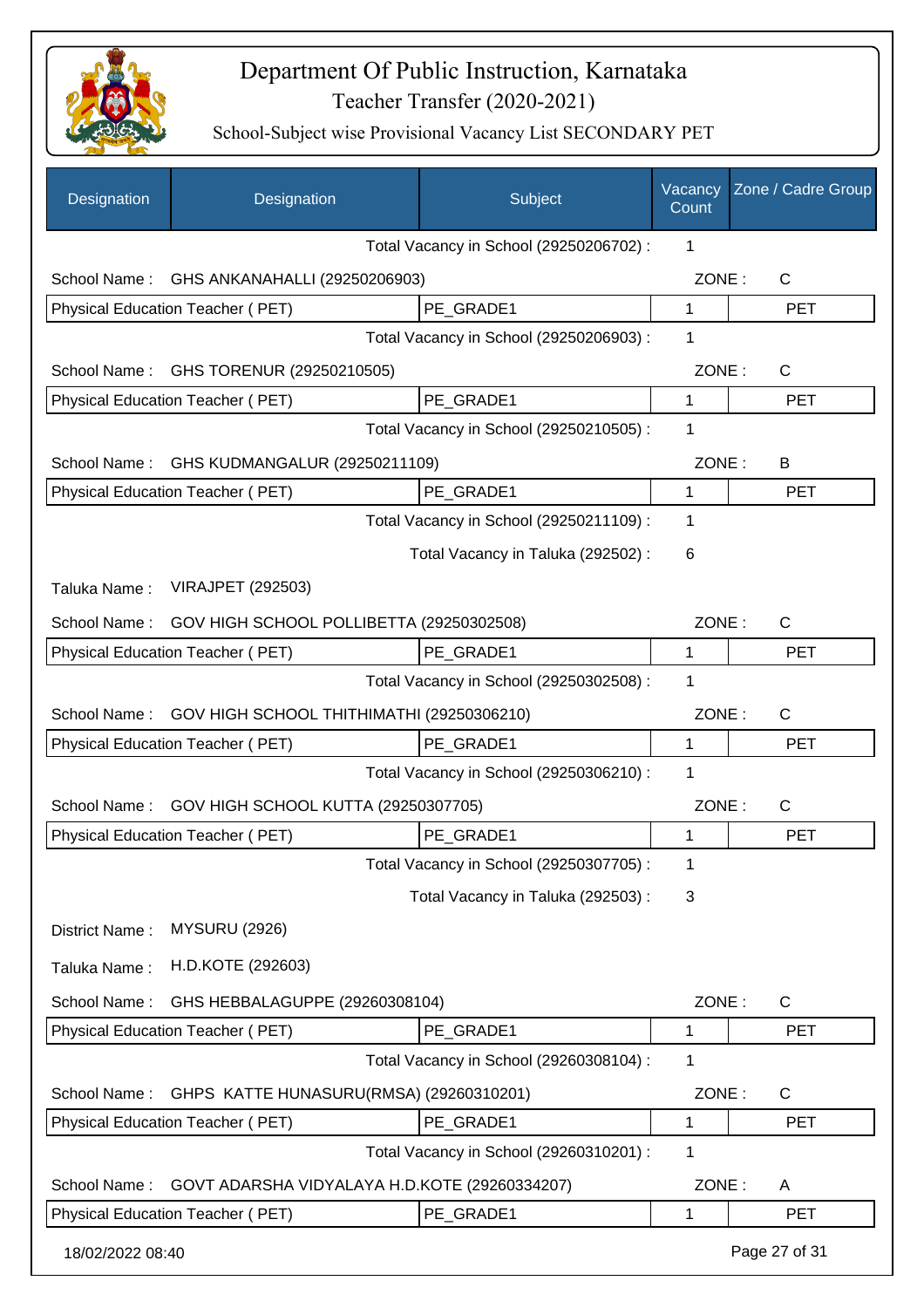

| Designation                                  | Designation                                                          | Subject                                 | Vacancy<br>Count | Zone / Cadre Group |
|----------------------------------------------|----------------------------------------------------------------------|-----------------------------------------|------------------|--------------------|
|                                              |                                                                      | Total Vacancy in School (29260334207) : | 1                |                    |
|                                              |                                                                      | Total Vacancy in Taluka (292603) :      | 3                |                    |
| Taluka Name:                                 | <b>HUNSUR (292604)</b>                                               |                                         |                  |                    |
| School Name:                                 | GOVERNMENT HIGH SCHOOL THENKALAKOPPALU (29260412004)                 |                                         | ZONE:            | $\mathsf{C}$       |
|                                              | Physical Education Teacher (PET)                                     | PE_GRADE1                               | 1                | <b>PET</b>         |
|                                              |                                                                      | Total Vacancy in School (29260412004) : | 1                |                    |
| School Name:                                 | GOVERNMENT HIGH SCHOOL SINGARAMARANAHALLI<br>(29260418102)           |                                         | ZONE:            | $\mathsf{C}$       |
|                                              | Physical Education Teacher (PET)                                     | PE GRADE1                               | 1                | <b>PET</b>         |
|                                              |                                                                      | Total Vacancy in School (29260418102) : | 1                |                    |
| School Name:                                 | GOVERNMENT HIGH SCHOOL GURUPURA HUNSUR TALUK<br>MYSORE (29260419104) |                                         | ZONE:            | $\mathsf{C}$       |
|                                              | Physical Education Teacher (PET)                                     | PE_GRADE1                               | 1                | <b>PET</b>         |
|                                              |                                                                      | Total Vacancy in School (29260419104) : | 1                |                    |
| School Name:                                 | GOVERNMENT ADARSHA VIDYALAYA (29260427501)                           |                                         | ZONE:            | B                  |
|                                              | Physical Education Teacher (PET)                                     | PE_GRADE1                               | 1                | <b>PET</b>         |
| Total Vacancy in School (29260427501) :<br>1 |                                                                      |                                         |                  |                    |
|                                              |                                                                      | Total Vacancy in Taluka (292604) :      | 4                |                    |
| Taluka Name:                                 | K.R.NAGARA (292606)                                                  |                                         |                  |                    |
| School Name:                                 | GOVT JUNIOR COLLEGE, SALIGRAMA (29260601915)                         |                                         | ZONE:            | $\mathsf{C}$       |
|                                              | Physical Education Teacher (PET)                                     | PE_GRADE1                               | 1                | PET                |
|                                              |                                                                      | Total Vacancy in School (29260601915) : | 1                |                    |
| School Name:                                 | GHS, ANKANAHALLI (29260602202)                                       |                                         | ZONE:            | $\mathsf{C}$       |
|                                              | Physical Education Teacher (PET)                                     | PE_GRADE1                               | 1                | <b>PET</b>         |
|                                              |                                                                      | Total Vacancy in School (29260602202) : | 1                |                    |
| School Name:                                 | GHS, MIRLE (29260602310)                                             |                                         | ZONE:            | $\mathsf{C}$       |
|                                              | Physical Education Teacher (PET)                                     | PE_GRADE1                               | 1                | <b>PET</b>         |
|                                              |                                                                      | Total Vacancy in School (29260602310) : | 1                |                    |
|                                              |                                                                      | Total Vacancy in Taluka (292606) :      | 3                |                    |
| Taluka Name:                                 | NANJANAGUD (292609)                                                  |                                         |                  |                    |
| School Name:                                 | GOVERNMENT HIGH SCHOOL HULLAHALLI (29260901306)                      |                                         | ZONE:            | $\mathsf{C}$       |
|                                              | Physical Education Teacher (PET)                                     | PE_GRADE1                               | 1                | <b>PET</b>         |
| 18/02/2022 08:40                             |                                                                      |                                         |                  | Page 28 of 31      |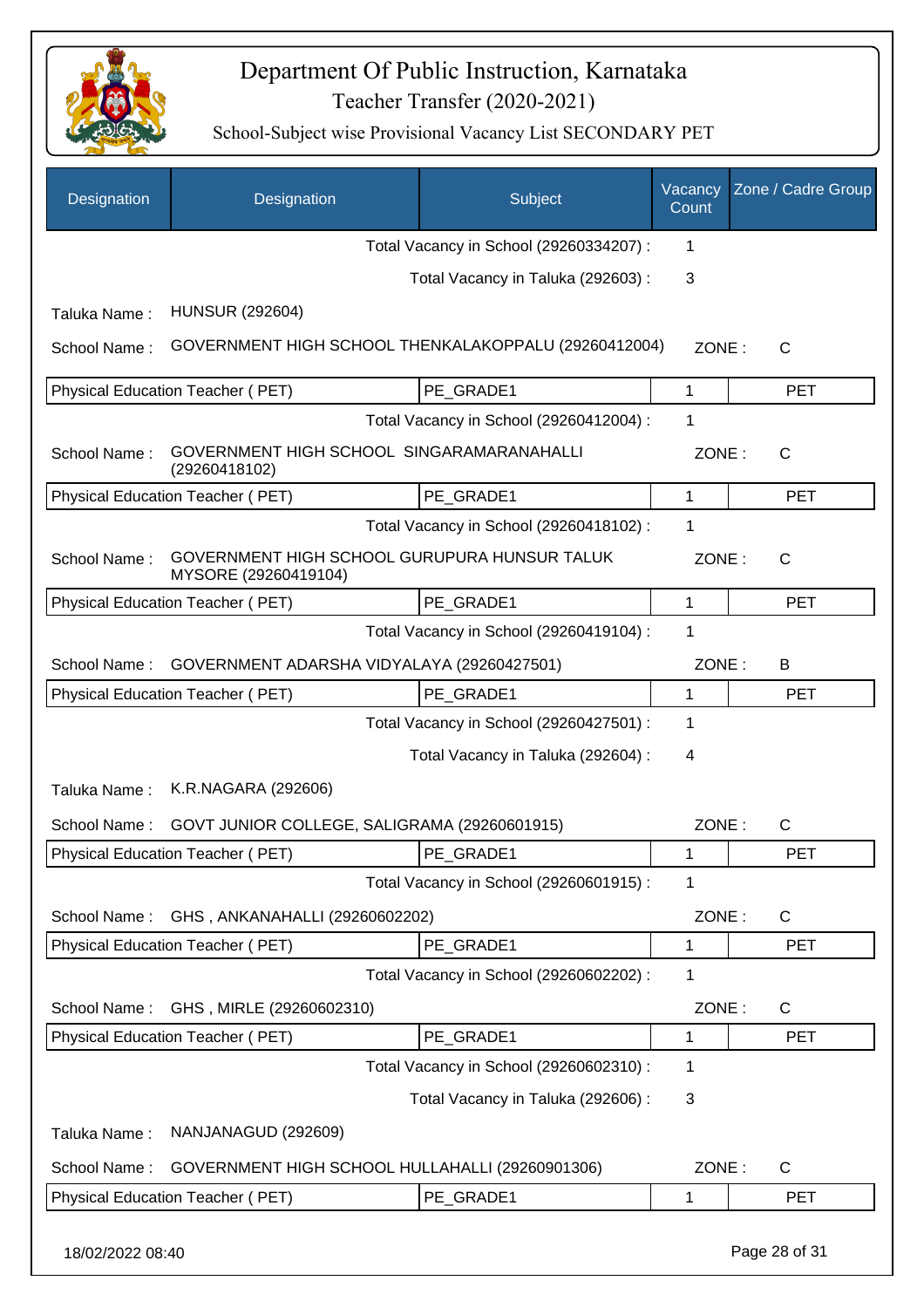

| Designation      | Designation                                        | Subject                                 | Vacancy<br>Count | Zone / Cadre Group |
|------------------|----------------------------------------------------|-----------------------------------------|------------------|--------------------|
|                  |                                                    | Total Vacancy in School (29260901306) : | 1                |                    |
| School Name:     | GOVERNMENT HIGH SCHOOL HEGGADA HALLI (29260907302) |                                         | ZONE:            | C                  |
|                  | Physical Education Teacher (PET)                   | PE GRADE1                               | $\mathbf{1}$     | <b>PET</b>         |
|                  |                                                    | Total Vacancy in School (29260907302) : | 1                |                    |
|                  |                                                    | Total Vacancy in Taluka (292609) :      | 2                |                    |
| Taluka Name:     | PERIYA PATNA (292610)                              |                                         |                  |                    |
| School Name:     | GHS HANDITHAVALLI (29261016902)                    |                                         | ZONE:            | C                  |
|                  | Physical Education Teacher (PET)                   | PE GRADE1                               | 1                | <b>PET</b>         |
|                  |                                                    | Total Vacancy in School (29261016902) : | 1                |                    |
| School Name:     | GOVT JUNIOR COLLEGE HALAGANA HALLI (29261017805)   |                                         | ZONE:            | C                  |
|                  | Physical Education Teacher (PET)                   | PE GRADE1                               | 1                | <b>PET</b>         |
|                  |                                                    | Total Vacancy in School (29261017805) : | 1                |                    |
| School Name:     | GOVT JUNIOR COLLEGE KANAGALU (29261018304)         |                                         | ZONE:            | C                  |
|                  | Physical Education Teacher (PET)                   | PE GRADE1                               | 1                | <b>PET</b>         |
|                  |                                                    | Total Vacancy in School (29261018304) : | 1                |                    |
|                  |                                                    | Total Vacancy in Taluka (292610) :      | 3                |                    |
| Taluka Name:     | T.N.PURA (292611)                                  |                                         |                  |                    |
| School Name:     | GHPS KOLATHUR (RMSA UPGRADED) (29261108701)        |                                         | ZONE:            | C                  |
|                  | Physical Education Teacher (PET)                   | PE GRADE1                               | $\mathbf{1}$     | <b>PET</b>         |
|                  |                                                    | Total Vacancy in School (29261108701) : | 1                |                    |
| School Name:     | GOVT JUNIOR COLLEGE B.SEEHALLI (29261114802)       |                                         | ZONE:            | $\mathsf C$        |
|                  | Physical Education Teacher (PET)                   | PE_GRADE1                               | 1                | <b>PET</b>         |
|                  |                                                    | Total Vacancy in School (29261114802) : | 1                |                    |
|                  |                                                    | Total Vacancy in Taluka (292611) :      | $\overline{2}$   |                    |
| District Name:   | CHAMARAJANAGARA (2927)                             |                                         |                  |                    |
| Taluka Name:     | CHAMARAJA NAGAR (292701)                           |                                         |                  |                    |
| School Name:     | GHS THAMMADAHALLI (29270108702)                    |                                         | ZONE:            | $\mathsf C$        |
|                  | Physical Education Teacher (PET)                   | PE_GRADE1                               | 1                | PET                |
|                  |                                                    | Total Vacancy in School (29270108702) : | 1                |                    |
| School Name:     | GHS YANAGALLI (29270110602)                        |                                         | ZONE:            | $\mathsf C$        |
|                  | Physical Education Teacher (PET)                   | PE_GRADE1                               | 1                | PET                |
|                  |                                                    |                                         |                  |                    |
| 18/02/2022 08:40 |                                                    |                                         |                  | Page 29 of 31      |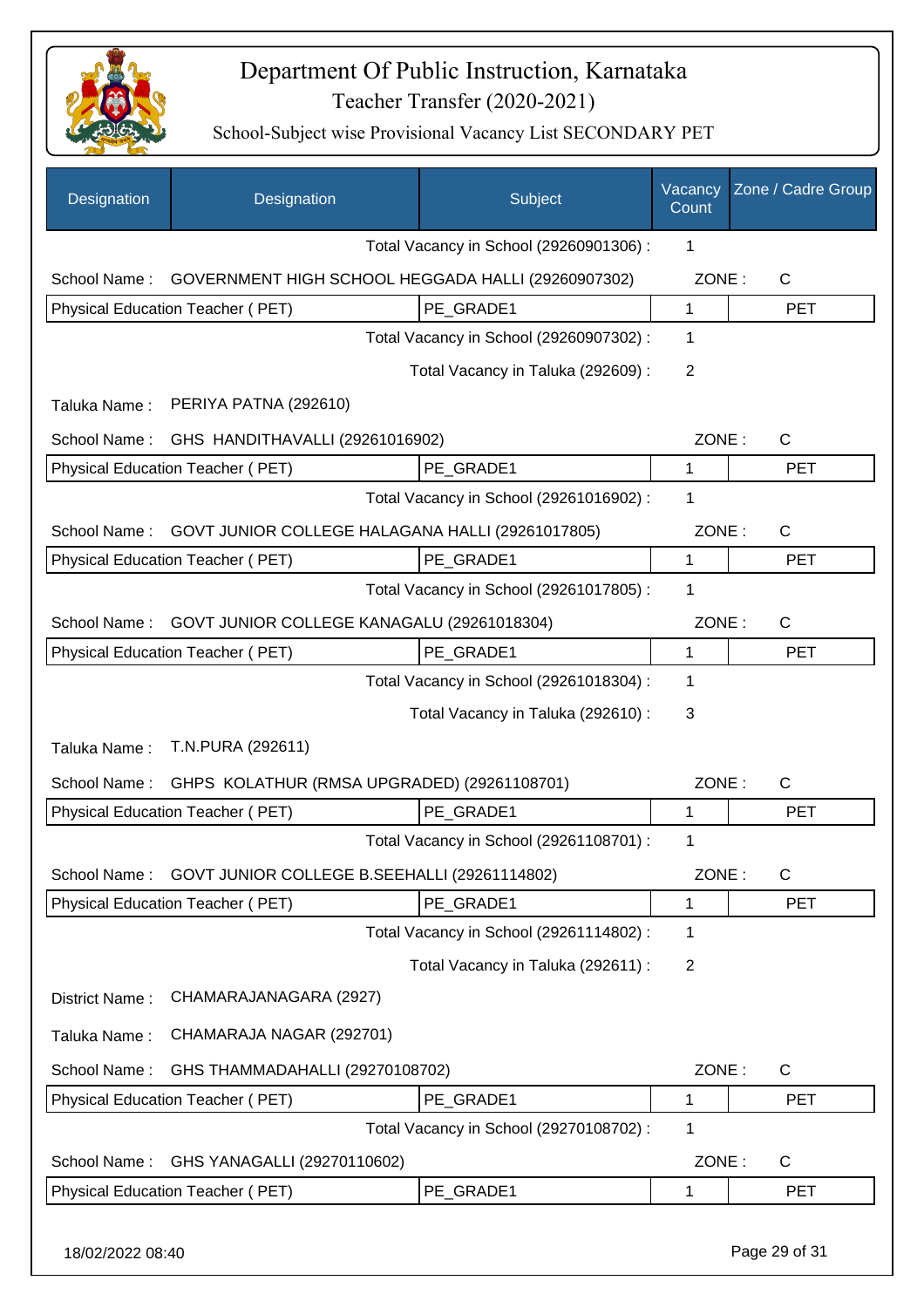

| Designation      | Designation                                   | Subject                                              | Vacancy<br>Count | Zone / Cadre Group |
|------------------|-----------------------------------------------|------------------------------------------------------|------------------|--------------------|
|                  |                                               | Total Vacancy in School (29270110602) :              | $\mathbf 1$      |                    |
| School Name:     | GHS YARAGANAHALLI (29270111102)               |                                                      | ZONE:            | C                  |
|                  | Physical Education Teacher (PET)<br>PE GRADE1 |                                                      |                  | <b>PET</b>         |
|                  |                                               | Total Vacancy in School (29270111102) :              | $\mathbf 1$      |                    |
|                  |                                               | Total Vacancy in Taluka (292701) :                   | 3                |                    |
| Taluka Name:     | <b>GUNDULPET (292702)</b>                     |                                                      |                  |                    |
| School Name:     | GPUC THERAKANAMBI (29270207910)               |                                                      | ZONE:            | $\mathsf{C}$       |
|                  | Physical Education Teacher (PET)              | PE_GRADE1                                            | $\mathbf 1$      | <b>PET</b>         |
|                  |                                               | Total Vacancy in School (29270207910) :              | 1                |                    |
| School Name:     | GHS BOMMANA HALLI (29270210402)               |                                                      | ZONE:            | $\mathsf{C}$       |
|                  | Physical Education Teacher (PET)              | PE_GRADE1                                            | 1                | <b>PET</b>         |
|                  |                                               | Total Vacancy in School (29270210402) :              | 1                |                    |
|                  |                                               | Total Vacancy in Taluka (292702) :                   | 2                |                    |
| Taluka Name:     | <b>YELANDUR (292712)</b>                      |                                                      |                  |                    |
| School Name:     | GOVT HIGH SCHOOL MADDUR (29271202104)         |                                                      | ZONE:            | $\mathsf{C}$       |
|                  | Physical Education Teacher (PET)              | PE GRADE1                                            | 1                | <b>PET</b>         |
|                  |                                               | Total Vacancy in School (29271202104) :              | 1                |                    |
| School Name:     |                                               | KARNATAKA PUBLIC SCHOOLS GPUC YELANDUR (29271204203) | ZONE:            | A                  |
|                  | <b>Physical Education Teacher (PET)</b>       | PE_GRADE1                                            | 1                | <b>PET</b>         |
|                  |                                               | Total Vacancy in School (29271204203) :              | 1                |                    |
|                  |                                               | Total Vacancy in Taluka (292712) :                   | 2                |                    |
| Taluka Name:     | HANUR (292713)                                |                                                      |                  |                    |
| School Name:     | GOVT HS KURATTI HOSUR (29271301608)           |                                                      | ZONE:            | C                  |
|                  | Physical Education Teacher (PET)              | PE GRADE1                                            | 1                | <b>PET</b>         |
|                  |                                               | Total Vacancy in School (29271301608) :              | 1                |                    |
| School Name:     | GHS (GVG) HANUR (29271302408)                 |                                                      | ZONE:            | A                  |
|                  | Physical Education Teacher (PET)              | PE_GRADE1                                            | 1                | <b>PET</b>         |
|                  |                                               | Total Vacancy in School (29271302408) :              | 1                |                    |
| School Name:     | GHS MINYAM (29271303503)                      |                                                      | ZONE:            | C                  |
|                  | Physical Education Teacher (PET)              | PE_GRADE1                                            | 1                | <b>PET</b>         |
|                  |                                               | Total Vacancy in School (29271303503) :              | 1                |                    |
| 18/02/2022 08:40 |                                               |                                                      |                  | Page 30 of 31      |